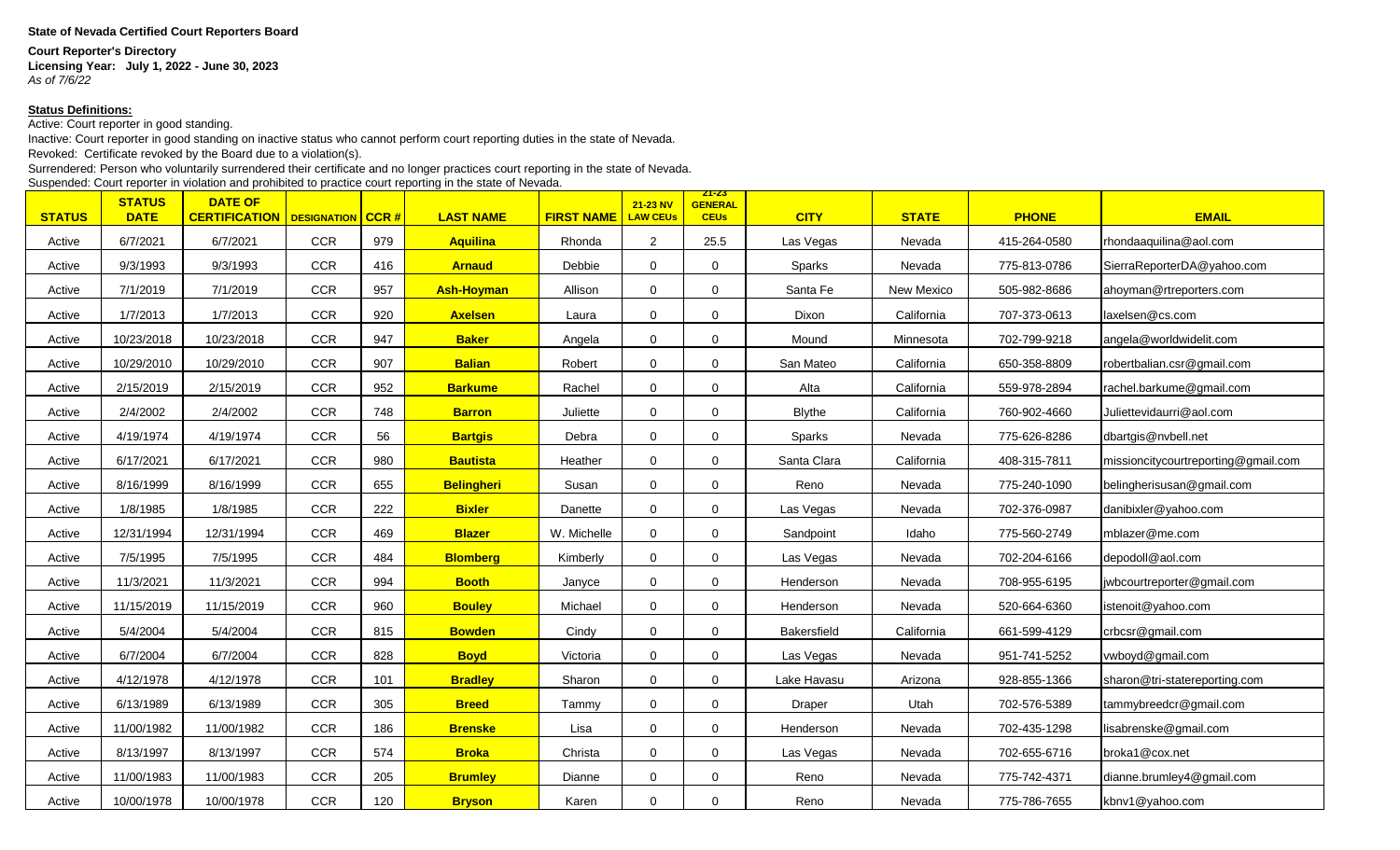| <b>STATUS</b> | <b>STATUS</b><br><b>DATE</b> | <b>DATE OF</b><br><b>CERTIFICATION</b>   DESIGNATION |            | $ $ CCR # | <b>LAST NAME</b>   | <b>FIRST NAME</b> | 21-23 NV<br><b>LAW CEUs</b> | <u> 21-23 </u><br><b>GENERAL</b><br><b>CEUs</b> | <b>CITY</b>     | <b>STATE</b>   | <b>PHONE</b> | <b>EMAIL</b>                      |
|---------------|------------------------------|------------------------------------------------------|------------|-----------|--------------------|-------------------|-----------------------------|-------------------------------------------------|-----------------|----------------|--------------|-----------------------------------|
| Active        | 1/31/2007                    | 1/31/2007                                            | <b>CCR</b> | 866       | <b>Bywaters</b>    | Carla             | 0                           | $\mathbf 0$                                     | Las Vegas       | Nevada         | 386-898-4388 | cnbywaters@gmail.com              |
| Active        | 9/1/2021                     | 9/1/2021                                             | <b>CCR</b> | 985       | <b>Cahn</b>        | Sharon            | 0                           | 0                                               | Las Vegas       | Nevada         | 714-813-0320 | HeySharon9@aol.com                |
| Active        | 11/16/1996                   | 11/16/1996                                           | <b>CCR</b> | 495       | <b>Campagna</b>    | Angela            | $\mathbf 0$                 | $\mathbf 0$                                     | Henderson       | Nevada         | 702-460-2867 | ANCampagna@yahoo.com              |
| Active        | 12/19/1989                   | 12/19/1989                                           | CCR        | 312       | <b>Campbell</b>    | Monice            | $\mathbf 0$                 | $\mathbf 0$                                     | Las Vegas       | Nevada         | 702-805-4800 | monice@envision.legal             |
| Active        | 7/1/2009                     | 7/1/2009                                             | <b>CCR</b> | 888       | <b>Cangemi</b>     | Robert            | $\mathbf 0$                 | $\Omega$                                        | Las Vegas       | Nevada         | 702-722-6062 | CangemiRobert@yahoo.com           |
| Active        | 12/19/2006                   | 12/19/2006                                           | <b>CCR</b> | 861       | Cano               | Blanca            | $\mathbf 0$                 | $\mathbf 0$                                     | Las Vegas       | Nevada         | 702-285-1180 | CCR861@gmail.com                  |
| Active        | 8/13/1998                    | 8/13/1998                                            | <b>CCR</b> | 609       | <b>Carl</b>        | Patricia          | $\mathbf 0$                 | $\Omega$                                        | Minneaplois     | MN             | 612-386-5598 | pat@depointernational.com         |
| Active        | 6/17/1988                    | 6/17/1988                                            | <b>CCR</b> | 287       | <b>Carlson</b>     | Margie            | $\mathbf 0$                 | $\Omega$                                        | Las Vegas       | Nevada         | 702-364-8733 | margiec294@aol.com                |
| Active        | 12/28/1991                   | 12/28/1991                                           | <b>CCR</b> | 364       | <b>Casey</b>       | Clara             | $\mathbf 0$                 | $\mathbf 0$                                     | Henderson       | Nevada         | 702-277-8910 | CourtReportingHomeStudy@gmail.com |
| Active        | 7/1/2013                     | 7/1/2013                                             | <b>CCR</b> | 926       | <b>Castrejon</b>   | <b>Brittany</b>   | $\mathbf 0$                 | $\mathbf 0$                                     | Las Vegas       | Nevada         | 702-823-6628 | castrejonccr@gmail.com            |
| Active        | 7/7/2021                     | 7/7/2021                                             | <b>CCR</b> | 983       | <b>Castrejon</b>   | Kailey            | 0                           | $\mathbf 0$                                     | Las Vegas       | Nevada         | 515-380-1982 | castrejon.k@gmail.com             |
| Active        | 5/26/1990                    | 5/26/1990                                            | <b>CCR</b> | 324       | <b>Cecere</b>      | Debora            | 0                           | 0                                               | Reno            | Nevada         | 775-742-2553 | debbiececere@sbcglobal.net        |
| Active        | 9/19/2013                    | 9/19/2013                                            | <b>CCR</b> | 928       | <b>Chan</b>        | Mickey            | 0                           | $\mathbf 0$                                     | Henderson       | Nevada         | 702-339-7498 | mickeychanccr@gmail.com           |
| Active        | 7/5/2006                     | 7/5/2006                                             | CCR        | 850       | <b>Chandler</b>    | April             | $\overline{2}$              | 20                                              | Las Vegas       | Nevada         | 916-532-9417 | aprilrtc@yahoo.com                |
| Active        | 12/30/2011                   | 12/30/2011                                           | <b>CCR</b> | 918       | <b>Chase</b>       | Carol             | 0                           | $\mathbf 0$                                     | Redding         | California     | 916-412-6107 | caroljchase@yahoo.com             |
| Active        | 8/4/1997                     | 8/4/1997                                             | CCR        | 568       | <b>Church</b>      | Jennifer          | $\mathbf 0$                 | $\mathbf 0$                                     | Scottsdale      | Arizona        | 702-525-2588 | church.jennifer568@gmail.com      |
| Active        | 5/16/2019                    | 5/16/2019                                            | <b>CCR</b> | 953       | <b>Clark</b>       | Barbara           | $\mathbf 0$                 | $\Omega$                                        | Las Vegas       | Nevada         | 702-482-5781 | bclark7620@gmail.com              |
| Active        | 12/31/1993                   | 12/31/1993                                           | <b>CCR</b> | 422       | <b>Clark</b>       | Jennifer          | $\mathbf 0$                 | $\mathbf 0$                                     | Las Vegas       | Nevada         | 702-876-2538 | Jennifer@RocketReporters.com      |
| Active        | 8/21/2001                    | 8/21/2001                                            | <b>CCR</b> | 708       | <b>Clark</b>       | Kristy            | $\mathbf 0$                 | $\mathbf 0$                                     | Matthews        | North Carolina | 702-306-3278 | krorper74@cs.com                  |
| Active        | 11/00/1975                   | 11/00/1975                                           | CCR        | 73        | <b>Clark</b>       | Lynda             | $\mathbf 0$                 | $\Omega$                                        | Knoxville       | Tennessee      | 865-308-3525 | lyndaclark@bellsouth.net          |
| Active        | 11/00/1981                   | 11/00/1981                                           | <b>CCR</b> | 182       | <b>Clarkson</b>    | Lesley            | $\mathbf 0$                 | $\mathbf 0$                                     | Reno            | Nevada         | 775-849-1315 | GRClarkson@sbcglobal.net          |
| Active        | 4/1/1978                     | 4/1/1978                                             | <b>CCR</b> | 112       | <b>Colucci</b>     | Linda             | $\mathbf 0$                 | $\mathbf 0$                                     | Las Vegas       | Nevada         | 702-418-4827 | Icolucci@embarqmail.com           |
| Active        | 6/20/1992                    | 6/20/1992                                            | <b>CCR</b> | 369       | <b>Cook</b>        | Kathryn           | 0                           | $\mathbf 0$                                     | Las Vegas       | Nevada         | 702-242-0379 | LKCCOOK@yahoo.com                 |
| Active        | 12/20/2005                   | 12/20/2005                                           | <b>CCR</b> | 848       | <b>Cooper</b>      | Laurie            | $\mathbf 0$                 | $\mathbf 0$                                     | Las Vegas       | Nevada         | 808-295-3791 | ranchgranny@yahoo.com             |
| Active        | 7/5/2006                     | 7/5/2006                                             | CCR        | 851       | <b>Cosgrove</b>    | Karen             | 0                           | $\mathbf 0$                                     | San Diego       | California     | 619-430-3323 | kcisreporting@yahoo.com           |
| Active        | 7/1/1999                     | 7/1/1999                                             | CCR        | 641       | <b>DalPino</b>     | Christina         | $\mathbf 0$                 | $\mathbf 0$                                     | Reno            | Nevada         | 775-843-5076 | cdalpino@lit-services.com         |
| Active        | 6/23/2017                    | 6/23/2017                                            | CCR        | 766       | <b>Daly</b>        | Jennifer          | 0                           | $\mathbf 0$                                     | Chicago         | Illinois       | 312-480-8677 | Jen@DalyReporting.com             |
| Active        | 8/10/1996                    | 8/10/1996                                            | CCR        | 535       | <b>Darensbourg</b> | Semetha           | 0                           | $\mathbf 0$                                     | Santa Clarita   | California     | 661-254-2836 | dsrcapc@att.net                   |
| Active        | 7/6/1993                     | 7/6/1993                                             | CCR        | 405       | <b>David</b>       | Janice            | 0                           | 0                                               | North Las Vegas | Nevada         | 702-639-6950 | janiced99@gmail.com               |
| Active        | 2/12/1999                    | 2/12/1999                                            | <b>CCR</b> | 627       | <b>Davis</b>       | Keri              | $\mathbf 0$                 | $\mathbf 0$                                     | Las Vegas       | Nevada         | 702-755-6586 | keridavisdesigns@gmail.com        |
| Active        | 10/00/1976                   | 10/00/1976                                           | CCR        | 82        | De Lucca           | Gerri             | $\mathbf 0$                 | $\mathbf 0$                                     | Las Vegas       | Nevada         | 702-671-4532 | IMINSYNC@CS.COM                   |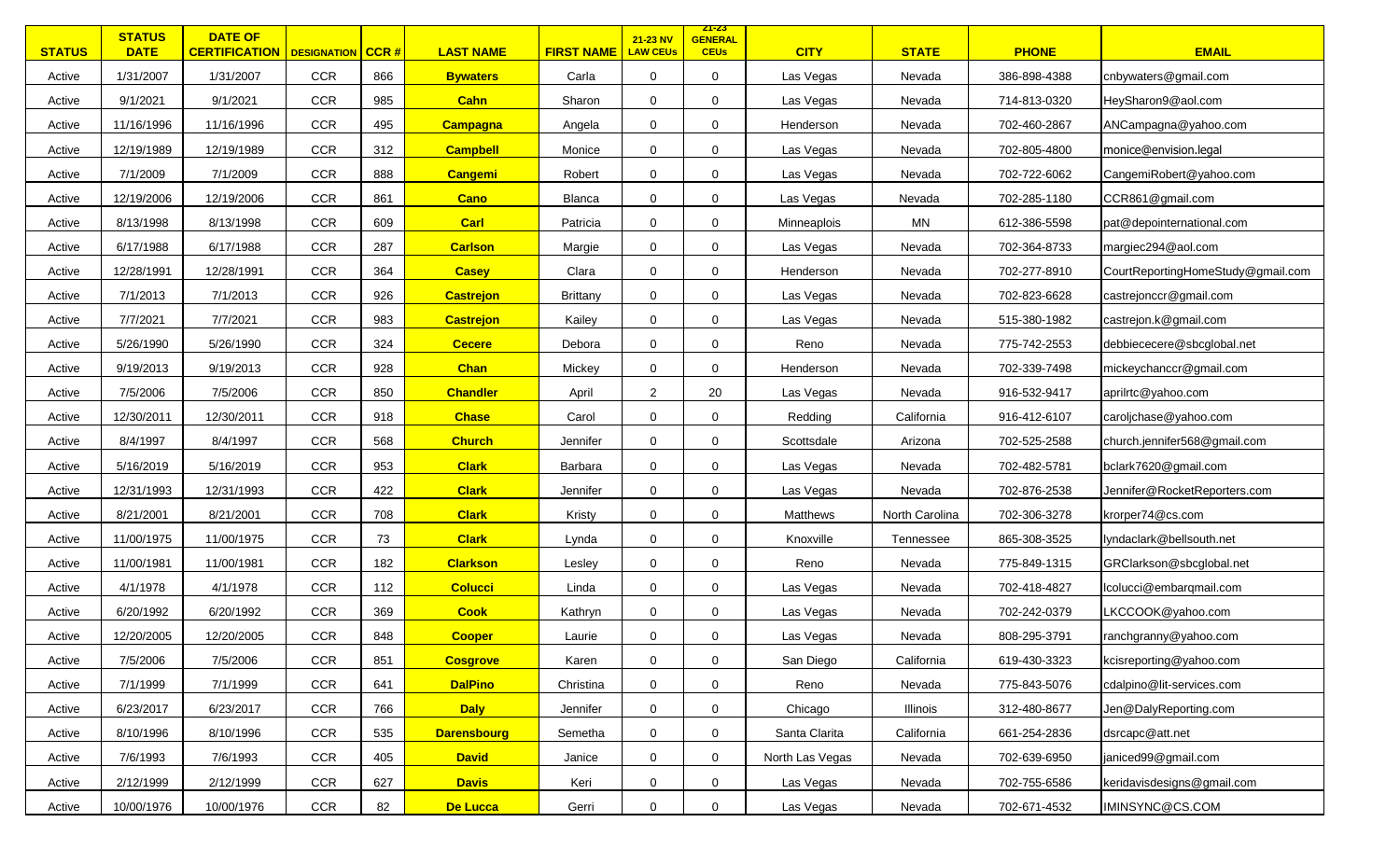| <b>STATUS</b> | <b>STATUS</b><br><b>DATE</b> | <b>DATE OF</b><br><b>CERTIFICATION</b>   DESIGNATION |            | $ $ CCR # | <b>LAST NAME</b>  | <b>FIRST NAME</b> | 21-23 NV<br><b>LAW CEUs</b> | <u> 21-23 </u><br><b>GENERAL</b><br><b>CEUs</b> | <b>CITY</b>     | <b>STATE</b> | <b>PHONE</b> | <b>EMAIL</b>                  |
|---------------|------------------------------|------------------------------------------------------|------------|-----------|-------------------|-------------------|-----------------------------|-------------------------------------------------|-----------------|--------------|--------------|-------------------------------|
| Active        | 5/19/2003                    | 5/19/2003                                            | <b>CCR</b> | 790       | <b>Decoster</b>   | Gary              | $\mathbf 0$                 | 0                                               | North Las Vegas | Nevada       | 303-775-0923 | gdeco214@yahoo.com            |
| Active        | 1/26/2001                    | 1/26/2001                                            | <b>CCR</b> | 691       | <b>DeJonker</b>   | Christy           | 0                           | 0                                               | Las Vegas       | Nevada       | 702-499-4569 | ccrdejonker@yahoo.com         |
| Active        | 7/2/2018                     | 7/2/2018                                             | <b>CCR</b> | 944       | <b>Dibble</b>     | Debra             | 0                           | $\mathbf 0$                                     | Woodland        | Utah         | 801-631-1184 | ddib06@gmail.com              |
| Active        | 12/13/2004                   | 12/13/2004                                           | CCR        | 833       | <b>DiLuzio</b>    | Gina              | $\mathbf 0$                 | $\mathbf 0$                                     | Las Vegas       | Nevada       | 702-886-1400 | vegazzchik65@yahoo.com        |
| Active        | 12/27/1994                   | 12/27/1994                                           | <b>CCR</b> | 462       | <b>Dobbins</b>    | Michelle          | $\mathbf 0$                 | $\Omega$                                        | Moorpark        | California   | 805-222-5115 | Michelle.Dobbins7@gmail.com   |
| Active        | 9/3/2019                     | 9/3/2019                                             | <b>CCR</b> | 958       | <b>Duron</b>      | Marlene           | $\mathbf 0$                 | $\mathbf 0$                                     | Las Vegas       | Nevada       | 323-807-4527 | Marleneduron@gmail.com        |
| Active        | 8/14/2020                    | 8/14/2020                                            | <b>CCR</b> | 967       | <b>Dustin</b>     | Carilee           | $\mathbf 0$                 | $\Omega$                                        | Farmington      | Utah         | 801-891-1292 | carileed@hotmail.com          |
| Active        | 8/14/2020                    | 8/14/2020                                            | <b>CCR</b> | 968       | <b>Dustin</b>     | Rockie            | $\mathbf 0$                 | $\Omega$                                        | Farmington      | Utah         | 801-891-1291 | rockiedustin@gmail.com        |
| Active        | 8/4/1998                     | 8/4/1998                                             | <b>CCR</b> | 601       | <b>Efaw</b>       | Jane              | $\mathbf 0$                 | $\mathbf 0$                                     | Las Vegas       | Nevada       | 702-340-9963 | jvaw@aol.com                  |
| Active        | 5/00/1980                    | 5/00/1980                                            | <b>CCR</b> | 142       | <b>Eisenberg</b>  | Constance         | $\mathbf 0$                 | $\mathbf 0$                                     | Reno            | Nevada       | 775-786-2373 | cseisenberg11@gmail.com       |
| Active        | 12/20/1987                   | 12/20/1987                                           | <b>CCR</b> | 274       | <b>Elias</b>      | Peggy             | 0                           | $\mathbf 0$                                     | Las Vegas       | Nevada       | 702-756-0175 | peggysue4761@gmail.com        |
| Active        | 12/11/2013                   | 12/11/2013                                           | <b>CCR</b> | 930       | <b>Elkington</b>  | Tiffany           | 0                           | 0                                               | Las Vegas       | Nevada       | 775-388-7035 | tiffanyelkington@gmail.com    |
| Active        | 8/11/2020                    | 8/11/2020                                            | <b>CCR</b> | 965       | <b>Fahrenwald</b> | John              | 0                           | $\mathbf 0$                                     | Tucson          | Arizona      | 520-861-2450 | John.Fahrenwald@gmail.com     |
| Active        | 5/16/2022                    | 5/16/2022                                            | CCR        | 997       | <b>Farfan</b>     | Debra             | $\mathbf 0$                 | $\mathbf 0$                                     | Henderson       | Nevada       | 951-565-1559 | debrafarfan@realtimedepos.com |
| Active        | 2/4/2002                     | 2/4/2002                                             | <b>CCR</b> | 741       | <b>Farkas</b>     | Kimberly          | 0                           | $\mathbf 0$                                     | Henderson       | Nevada       | 702-277-0106 | Kimfarkas713@gmail.com        |
| Active        | 1/3/1984                     | 1/3/1984                                             | CCR        | 200       | <b>Feldhaus</b>   | Daniel            | $\mathbf 0$                 | $\mathbf 0$                                     | Madison         | South Dakota | 916-682-9482 | feldhausdepo@aol.com          |
| Active        | 6/23/2003                    | 6/23/2003                                            | <b>CCR</b> | 797       | <b>Ferrell</b>    | Marcia            | $\mathbf 0$                 | $\Omega$                                        | Fernley         | Nevada       | 775-835-8945 | marciaferrell@hotmail.com     |
| Active        | 1/4/1988                     | 1/4/1988                                             | <b>CCR</b> | 281       | <b>Ferretto</b>   | Erin              | $\mathbf 0$                 | $\mathbf 0$                                     | Fernley         | Nevada       | 775-323-3411 | efccrnv@yahoo.com             |
| Active        | 6/26/2008                    | 6/26/2008                                            | <b>CCR</b> | 876       | Ferreyra          | Michelle          | $\mathbf 0$                 | $\mathbf 0$                                     | Las Vegas       | Nevada       | 702-743-5588 | mferreyraccr876@gmail.com     |
| Active        | 8/28/2001                    | 8/28/2001                                            | CCR        | 717       | <b>Ferrio</b>     | Angelique         | $\overline{2}$              | 10                                              | Aliso Viejo     | California   | 909-709-6979 | amfdepo@hotmail.com           |
| Active        | 8/28/2001                    | 8/28/2001                                            | <b>CCR</b> | 718       | <b>Filiberti</b>  | Julie             | $\mathbf 0$                 | $\mathbf 0$                                     | Las Vegas       | Nevada       | 702-204-4376 | julieccr@aol.com              |
| Active        | 7/6/1993                     | 7/6/1993                                             | <b>CCR</b> | 403       | <b>Fluker</b>     | Kristine          | $\mathbf 0$                 | $\mathbf 0$                                     | Las Vegas       | Nevada       | 702-378-5391 | kristinefluker@gmail.com      |
| Active        | 8/5/1985                     | 8/5/1985                                             | <b>CCR</b> | 230       | Gardner           | Cheryl            | 0                           | $\mathbf 0$                                     | Las Vegas       | Nevada       | 702-258-0517 | babyboytwo@cox.net            |
| Active        | 2/12/1999                    | 2/12/1999                                            | <b>CCR</b> | 626       | <b>Gebbie</b>     | Cindy             | $\mathbf 0$                 | $\mathbf 0$                                     | San Marcos      | California   | 702-401-7562 | clohning@gmail.com            |
| Active        | 8/21/2001                    | 8/21/2001                                            | <b>CCR</b> | 709       | <b>Gibb</b>       | Emily             | 0                           | $\mathbf 0$                                     | Lehi            | Utah         | 801-361-7697 | emily@advancedrep.com         |
| Active        | 9/16/2019                    | 9/16/2019                                            | CCR        | 959       | <b>Gillette</b>   | Noel              | 3                           | 12.5                                            | Auburn          | California   | 415-497-5673 | noelgillette1@gmail.com       |
| Active        | 8/13/1998                    | 8/13/1998                                            | CCR        | 607       | <b>Gloe</b>       | Cynthia           | 0                           | $\mathbf 0$                                     | Naples          | Florida      | 702-375-2715 | Stenoglow@gmail.com           |
| Active        | 2/23/1991                    | 2/23/1991                                            | <b>CCR</b> | 344       | <b>Goddard</b>    | Marnita           | 0                           | $\mathbf 0$                                     | Henderson       | Nevada       | 702-260-0426 | migoddard@cox.net             |
| Active        | 8/5/2004                     | 8/5/2004                                             | CCR        | 829       | <b>Goldstein</b>  | Ellen             | 3                           | 12                                              | Henderson       | Nevada       | 702-616-6663 | ellenagoldstein@gmail.com     |
| Active        | 12/22/1992                   | 12/22/1992                                           | <b>CCR</b> | 378       | Graham            | Sherry            | $\mathbf 0$                 | 0                                               | Middleton       | Idaho        | 702-429-2309 | 1991graham@mail.com           |
| Active        | 6/17/1988                    | 6/17/1988                                            | CCR        | 288       | Grime             | Joanie            | $\mathbf 0$                 | $\mathbf 0$                                     | Las Vegas       | Nevada       | 702-326-2559 | jegjewels@aol.com             |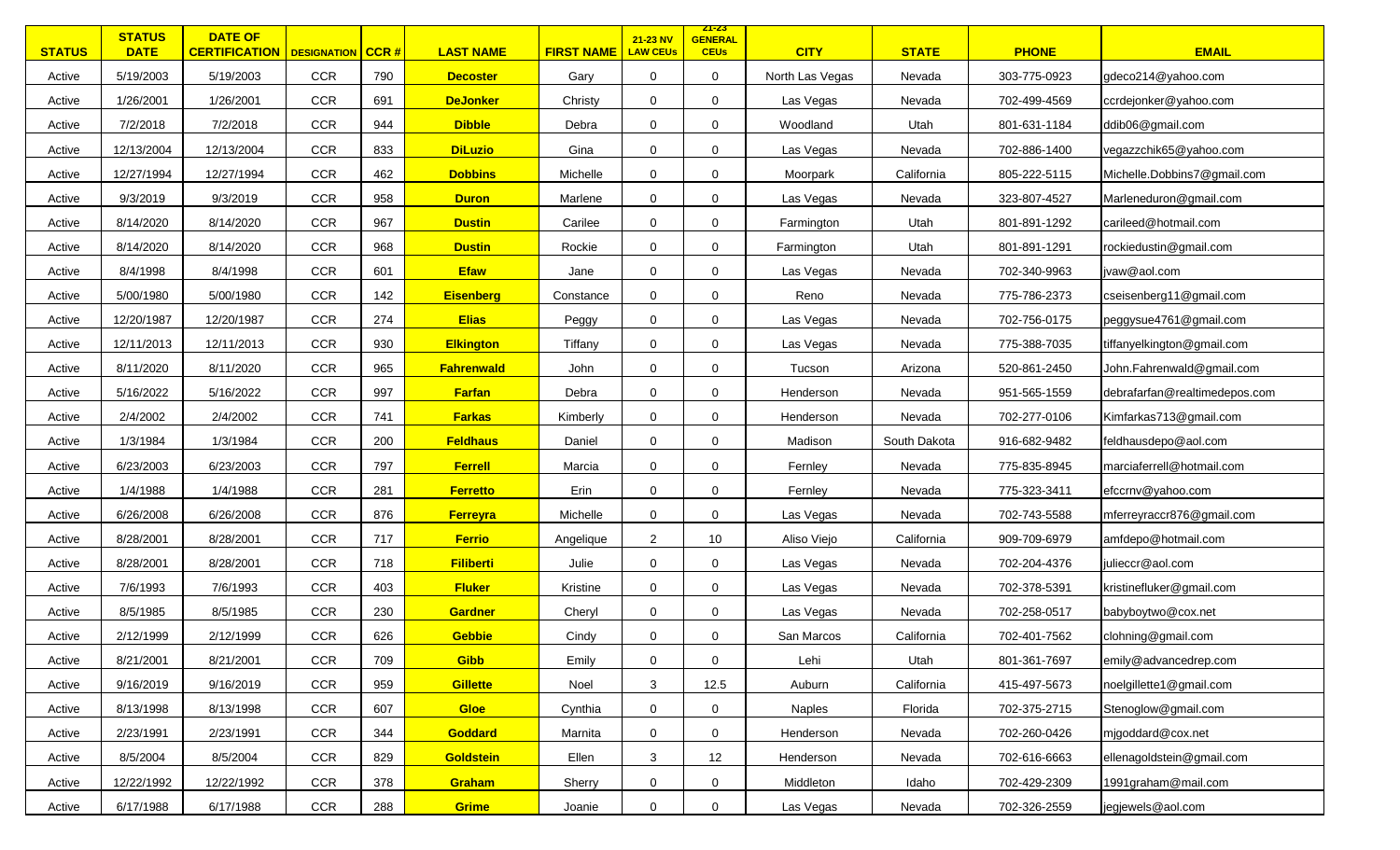| <b>STATUS</b> | <b>STATUS</b><br><b>DATE</b> | <b>DATE OF</b><br><b>CERTIFICATION</b>   DESIGNATION   CCR # |            |     | <b>LAST NAME</b>    | <b>FIRST NAME</b> | 21-23 NV<br><b>LAW CEUs</b> | <u>ZT-ZS</u><br><b>GENERAL</b><br><b>CEUs</b> | <b>CITY</b>      | <b>STATE</b> | <b>PHONE</b> | <b>EMAIL</b>                  |
|---------------|------------------------------|--------------------------------------------------------------|------------|-----|---------------------|-------------------|-----------------------------|-----------------------------------------------|------------------|--------------|--------------|-------------------------------|
| Active        | 2/3/1986                     | 2/3/1986                                                     | <b>CCR</b> | 253 | <b>Gustin</b>       | Dawn              | $\mathbf 0$                 | 0                                             | Reno             | Nevada       | 775-322-3369 | dawn@gustinreporting.com      |
| Active        | 7/18/2003                    | 7/18/2003                                                    | <b>CCR</b> | 801 | <b>Gutierrez</b>    | Hilda             | $\mathbf 0$                 | 0                                             | Sylmar           | California   | 818-400-4959 | HILDAG.2011@yahoo.com         |
| Active        | 6/17/2021                    | 6/17/2021                                                    | <b>CCR</b> | 981 | <b>Hall</b>         | Michelle          | 0                           | $\mathbf 0$                                   | West View        | PA           | 412-600-2040 | hallmicky@yahoo.com           |
| Active        | 9/8/2021                     | 9/8/2021                                                     | <b>CCR</b> | 990 | <b>Hall-Breuwet</b> | Rhonda            | $\mathbf 0$                 | $\mathbf 0$                                   | Lakeland         | Florida      | 813-956-8636 | Certifiedsteno@gmail.com      |
| Active        | 2/12/1999                    | 2/12/1999                                                    | CCR        | 625 | <b>Hamrey Joyce</b> | Christy           | $\mathbf 0$                 | $\Omega$                                      | Reno             | Nevada       | 775-848-3490 | christyjoyce@sbcglobal.net    |
| Active        | 3/15/2002                    | 3/15/2002                                                    | <b>CCR</b> | 757 | <b>Hancock</b>      | Kimberly          | $\mathbf 0$                 | 0                                             | Ripon            | California   | 925-550-1102 | verb8m2@att.net               |
| Active        | 7/14/1994                    | 7/14/1994                                                    | <b>CCR</b> | 446 | <b>Hansen</b>       | Nicole            | $\mathbf 0$                 | $\mathbf 0$                                   | Reno             | Nevada       | 775-742-5557 | njjoy16@gmail.com             |
| Active        | 2/4/2002                     | 2/4/2002                                                     | CCR        | 740 | <b>Harris</b>       | Allyson           | $\mathbf 0$                 | 0                                             | Las Vegas        | Nevada       | 702-768-7264 | allysonwharris@gmail.com      |
| Active        | 1/4/1995                     | 1/4/1995                                                     | <b>CCR</b> | 475 | <b>Heath</b>        | Kendall           | $\mathbf 0$                 | 0                                             | Las Vegas        | Nevada       | 702-217-1799 | kendallk101@yahoo.com         |
| Active        | 4/13/2020                    | 4/13/2020                                                    | <b>CCR</b> | 963 | <b>Henry</b>        | Yolanda           | $\mathbf 0$                 | 0                                             | Farmington Hills | Michigan     | 248-504-1894 | ydhenry123@gmail.com          |
| Active        | 7/2/2019                     | 7/2/2019                                                     | <b>CCR</b> | 956 | <b>Hensley</b>      | Michael           | 0                           | 0                                             | Dublin           | California   | 714-861-9706 | mike@stenomph.com             |
| Active        | 6/17/2021                    | 6/17/2021                                                    | <b>CCR</b> | 982 | <b>Hetzel</b>       | Jami              | 0                           | 6.5                                           | Las Vegas        | Nevada       | 360-271-0291 | JamiRHetzelCCR@gmail.com      |
| Active        | 5/11/2004                    | 5/11/2004                                                    | <b>CCR</b> | 820 | <b>Hewerdine</b>    | Carrie            | $\overline{2}$              | 22                                            | Albuquerque      | New Mexico   | 775-220-7999 | alwaysrealtime@gmail.com      |
| Active        | 1/3/1995                     | 1/3/1995                                                     | <b>CCR</b> | 473 | <b>Hines</b>        | Deborah           | 0                           | 0                                             | Pahrump          | Nevada       | 702-683-8899 | debbiehines1@aol.com          |
| Active        | 8/5/1985                     | 8/5/1985                                                     | <b>CCR</b> | 234 | <b>Hinxman</b>      | Denise            | 0                           | 0                                             | Reno             | Nevada       | 775-746-3534 | denise@captionsunlimited.com  |
| Active        | 6/3/2008                     | 6/3/2008                                                     | <b>CCR</b> | 875 | <b>Honable</b>      | Wendy             | $\mathbf 0$                 | $\mathbf 0$                                   | Las Vegas        | Nevada       | 702-232-9651 | wendy.honable@cox.net         |
| Active        | 5/00/1981                    | 5/00/1981                                                    | CCR        | 160 | <b>Hoogs</b>        | Margaret          | $\mathbf 0$                 | $\mathbf 0$                                   | Reno             | Nevada       | 775-771-1563 | phoogs@litigationservices.com |
| Active        | 9/7/2021                     | 9/7/2021                                                     | <b>CCR</b> | 987 | <b>Hudak</b>        | Cynthia           | $\mathbf 0$                 | 0                                             | Las Vegas        | Nevada       | 720-206-7176 | cahudak16@hotmail.com         |
| Active        | 12/3/2003                    | 12/3/2003                                                    | <b>CCR</b> | 806 | <b>Huebner</b>      | Cindy             | $\mathbf 0$                 | 0                                             | Las Vegas        | Nevada       | 702-374-2319 | huebnerreporting@gmail.com    |
| Active        | 9/21/1998                    | 9/21/1998                                                    | CCR        | 619 | <b>Hughes</b>       | Terri             | $\mathbf 0$                 | $\mathbf 0$                                   | Las Vegas        | Nevada       | 702-233-8408 | terriccr619@cox.net           |
| Active        | 1/23/2018                    | 1/23/2018                                                    | <b>CCR</b> | 939 | Inkenbrandt         | Cari              | $\mathbf 0$                 | 0                                             | Las Vegas        | Nevada       | 410-236-5256 | Cari.inkenbrandt@gmail.com    |
| Active        | 1/13/1997                    | 1/13/1997                                                    | <b>CCR</b> | 541 | <b>Isom</b>         | Margaret          | $\mathbf 0$                 | 0                                             | Elko             | Nevada       | 702-219-4729 | Dept16reporter@gmail.com      |
| Active        | 7/6/1993                     | 7/6/1993                                                     | <b>CCR</b> | 402 | <b>Jackson</b>      | Kathy             | $\mathbf 0$                 | 0                                             | Gardnerville     | Nevada       | 775-230-4688 | MKTTJACKSON@charter.net       |
| Active        | 8/2/1994                     | 8/2/1994                                                     | CCR        | 455 | <b>Jacobs</b>       | Christine         | $\mathbf 0$                 | 0                                             | Las Vegas        | Nevada       | 702-240-3233 | cmjacobs@embarqmail.com       |
| Active        | 12/21/2003                   | 12/21/2003                                                   | CCR        | 809 | <b>Jennelle</b>     | Jackie            | $\boldsymbol{0}$            | $\mathbf 0$                                   | Las Vegas        | Nevada       | 702-858-6274 | jackiejennelle1@gmail.com     |
| Active        | 8/21/2001                    | 8/21/2001                                                    | CCR        | 706 | <b>Johnson</b>      | Cindy             | $\mathbf 0$                 | 0                                             | Henderson        | Nevada       | 725-216-4118 | hypertyper706-NVCCR@yahoo.com |
| Active        | 4/11/1997                    | 4/11/1997                                                    | <b>CCR</b> | 560 | <b>Johnson</b>      | DeeAnn            | $\mathbf 0$                 | 0                                             | Upland           | California   | 909-992-8480 | cacourtreportr@aol.com        |
| Active        | 7/1/2002                     | 7/1/2002                                                     | <b>CCR</b> | 771 | <b>Johnson</b>      | Michelle          | 0                           | 0                                             | Las Vegas        | Nevada       | 702-526-8288 | mcjcsr@outlook.com            |
| Active        | 2/6/2001                     | 2/6/2001                                                     | CCR        | 694 | <b>Jones</b>        | Karen             | 0                           | 0                                             | Las Vegas        | Nevada       | 702-526-5808 | lipservicesteno@gmail.com     |
| Active        | 2/25/2002                    | 2/25/2002                                                    | <b>CCR</b> | 752 | <b>Jones</b>        | Peggy             | 0                           | 0                                             | Westminster      | California   | 714-267-0893 | p.jones.rpr@hotmail.com       |
| Active        | 8/5/1985                     | 8/5/1985                                                     | CCR        | 233 | <b>Judd</b>         | Lori              | $\mathbf{3}$                | 13.5                                          | Henderson        | Nevada       | 702-260-9678 | squeekjudd@gmail.com          |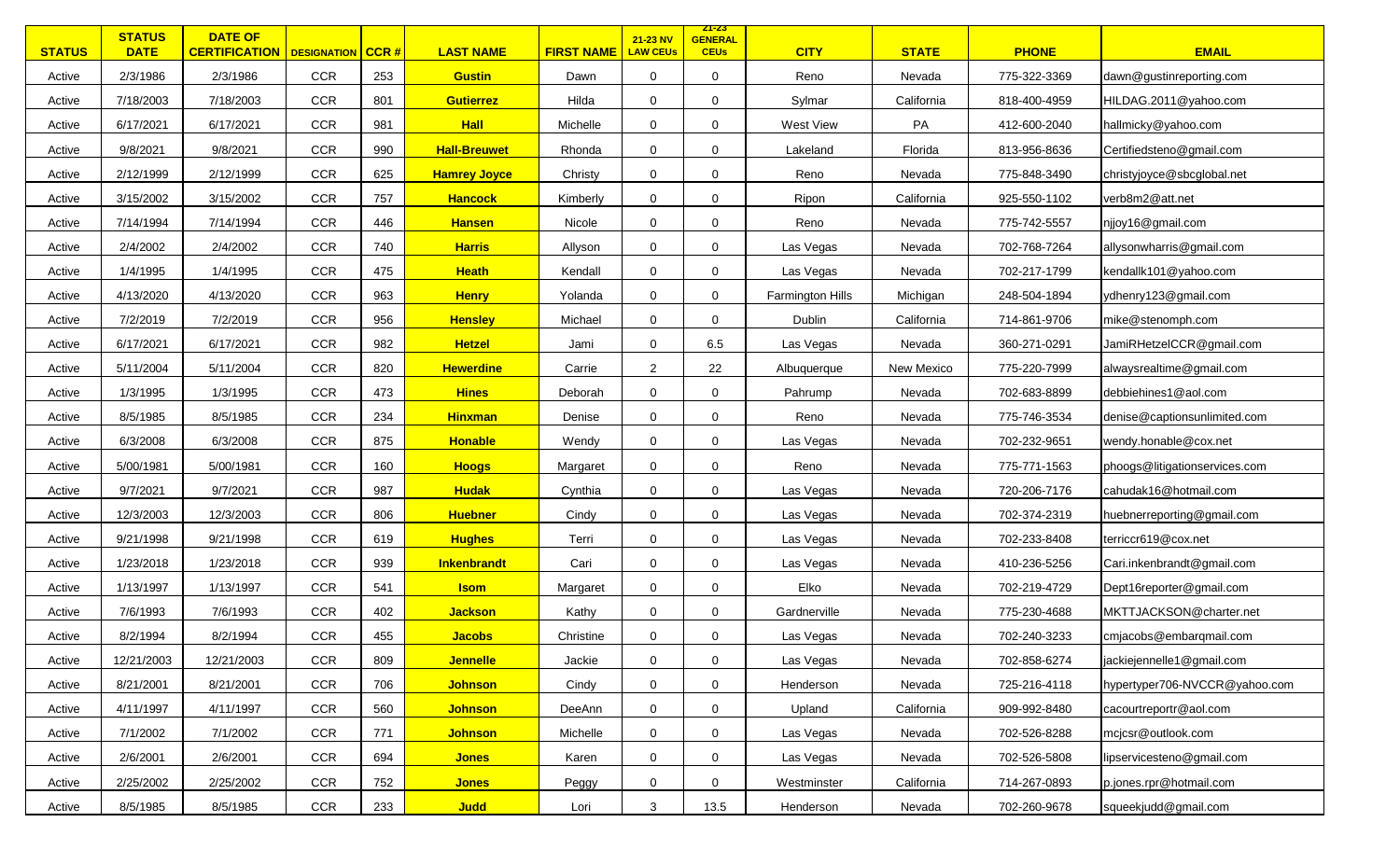| <b>STATUS</b> | <b>STATUS</b><br><b>DATE</b> | <b>DATE OF</b><br><b>CERTIFICATION   DESIGNATION   CCR #</b> |            |     | <b>LAST NAME</b>     | <b>FIRST NAME</b> | 21-23 NV<br><b>LAW CEUs</b> | <u>ZT-ZS</u><br><b>GENERAL</b><br><b>CEUs</b> | <b>CITY</b>    | <b>STATE</b> | <b>PHONE</b>   | <b>EMAIL</b>                 |
|---------------|------------------------------|--------------------------------------------------------------|------------|-----|----------------------|-------------------|-----------------------------|-----------------------------------------------|----------------|--------------|----------------|------------------------------|
| Active        | 8/3/1997                     | 8/3/1997                                                     | <b>CCR</b> | 569 | <b>Kayser</b>        | Cameo             | $\mathbf 0$                 | 0                                             | Las Vegas      | Nevada       | 702-326-5726   | No1cameo@aol.com             |
| Active        | 8/17/1998                    | 8/17/1998                                                    | CCR        | 612 | <b>Keller</b>        | Kerrie            | 0                           | 0                                             | Las Vegas      | Nevada       | 702-580-5526   | skykeller31@yahoo.com        |
| Active        | 2/3/1986                     | 2/3/1986                                                     | CCR        | 252 | <b>Kelly</b>         | Denise            | 0                           | $\mathbf 0$                                   | Henderson      | Nevada       | 702-876-2538   | climbhigh126@gmail.com       |
| Active        | 1/3/1994                     | 1/3/1994                                                     | CCR        | 427 | <b>Kernan</b>        | Julie             | $\mathbf 0$                 | 0                                             | Sparks         | Nevada       | 775-772-5684   | JKernan427@yahoo.com         |
| Active        | 2/21/1991                    | 2/21/1991                                                    | <b>CCR</b> | 343 | <b>Kiger</b>         | Susan             | $\mathbf 0$                 | $\Omega$                                      | Reno           | Nevada       | 775-376-2850   | susanclancy2013@yahoo.com    |
| Active        | 7/2/2022                     | 7/2/2022                                                     | <b>CCR</b> | 999 | <b>Kim</b>           | Jeeyeon           | 0                           | 0                                             | Los Angeles    | California   | 213-785-7279   | jeanrpr@gmail.com            |
| Active        | 7/2/2018                     | 7/2/2018                                                     | <b>CCR</b> | 943 | <b>King</b>          | Shanyelle         | $\mathbf 0$                 | $\mathbf 0$                                   | Las Vegas      | Nevada       | 503-318-2605   | shanyelleking@yahoo.com      |
| Active        | 11/00/1983                   | 11/00/1983                                                   | <b>CCR</b> | 207 | <b>Koetting</b>      | Stephanie         | $\mathbf 0$                 | 0                                             | Reno           | Nevada       | 775-846-2266   | stephkoetting@gmail.com      |
| Active        | 12/5/2005                    | 12/5/2005                                                    | <b>CCR</b> | 845 | <b>Konsten</b>       | Heidi             | $\mathbf 0$                 | 0                                             | Henderson      | Nevada       | 702-232-9616   | konstenccr@earthlink.net     |
| Active        | 1/8/1986                     | 1/8/1986                                                     | CCR        | 247 | <b>Kulish</b>        | Barbara           | $\mathbf 0$                 | 0                                             | Las Vegas      | Nevada       | 702-569-1458   | bardon321@aol.com            |
| Active        | 12/27/1999                   | 12/27/1999                                                   | <b>CCR</b> | 673 | <b>LaBorde</b>       | William           | 0                           | 0                                             | Las Vegas      | Nevada       | 702-476-4500   | Bill@oasisreporting.com      |
| Active        | 7/15/2015                    | 7/15/2015                                                    | <b>CCR</b> | 936 | Lamm                 | Gina              | 0                           | 0                                             | Las Vegas      | Nevada       | 973-219-4953 / | Greenrose@optonline.net      |
| Active        | 5/28/2003                    | 5/28/2003                                                    | CCR        | 792 | <b>Landers</b>       | Lori-Ann          | 0                           | 0                                             | Las Vegas      | Nevada       | 702-328-5316   | amber636@aol.com             |
| Active        | 9/30/2021                    | 9/30/2021                                                    | CCR        | 993 | Langgle              | Kathryn           | 0                           | 0                                             | La Mesa        | California   | 619-992-3677   | KatieLanggleCSR@gmail.com    |
| Active        | 8/2/2000                     | 8/2/2000                                                     | CCR        | 680 | <b>Larsen</b>        | Holly             | 0                           | 0                                             | Henderson      | Nevada       | 702-755-2130   | hollylarsen324@yahoo.com     |
| Active        | 8/11/2020                    | 8/11/2020                                                    | CCR        | 966 | <b>Larsen</b>        | Vickie            | $\mathbf 0$                 | $\mathbf 0$                                   | West Jordan    | Utah         | 801-557-6335   | VLarsen2@msn.com             |
| Active        | 11/4/2020                    | 11/4/2020                                                    | CCR        | 882 | <b>Larson</b>        | Dawn              | $\mathbf 0$                 | $\mathbf 0$                                   | Hurricane      | Utah         | 720-298-2480   | dawnstenostheworld@gmail.com |
| Active        | 12/26/1992                   | 12/26/1992                                                   | <b>CCR</b> | 380 | <b>Lemich</b>        | Tonja             | $\mathbf 0$                 | 0                                             | Elko           | Nevada       | 775-315-3980   | tlemich@hotmail.com          |
| Active        | 11/00/1983                   | 11/--/1983                                                   | CCR        | 204 | Leonard              | Marcia            | $\mathbf{3}$                | 10                                            | Las Vegas      | Nevada       | 702-630-5254   | mjleonard204@yahoo.com       |
| Active        | 8/29/1997                    | 8/29/1997                                                    | CCR        | 582 | Lever                | Julie             | $\mathbf 0$                 | 0                                             | Las Vegas      | Nevada       | 702-804-0000   | muscovey007@aol.com          |
| Active        | 1/17/1996                    | 1/17/1996                                                    | <b>CCR</b> | 497 | <b>Lewis</b>         | Carre             | $\mathbf 0$                 | 0                                             | Henderson      | Nevada       | 702-353-3110   | carre@discoverylegal.net     |
| Active        | 2/4/2002                     | 2/4/2002                                                     | CCR        | 739 | <b>Lewis</b>         | Diane             | $\mathbf 0$                 | 0                                             | Las Vegas      | Nevada       | 702-769-6619   | dianelewis739@gmail.com      |
| Active        | 1/18/1997                    | 1/18/1997                                                    | CCR        | 547 | <b>Lidis</b>         | Dina              | $\mathbf 0$                 | 0                                             | Aliso Viejo    | California   | 949-448-9423   | dispellswell@cox.net         |
| Active        | 12/27/2011                   | 12/27/2011                                                   | CCR        | 736 | Locascio             | Laura             | $\mathbf 0$                 | 0                                             | Port Charlotte | Florida      | 708-990-3376   | laura.locascio@yahoo.com     |
| Active        | 12/00/84                     | $12/-/84$                                                    | CCR        | 228 | <b>Loomis</b>        | Michel            | $\boldsymbol{0}$            | $\overline{0}$                                | Reno           | Nevada       | 775-882-5322   | mloomis4479@yahoo.com        |
| Active        | 5/5/2010                     | 5/5/2010                                                     | CCR        | 902 | Lopez                | Vanessa           | $\mathbf 0$                 | $\mathbf 0$                                   | Henderson      | Nevada       | 702-884-1138   | xvanessax@yahoo.com          |
| Active        | 5/00/1981                    | 5/00/1981                                                    | <b>CCR</b> | 181 | <b>Lusich</b>        | Diane             | $\mathbf 0$                 | $\mathbf 0$                                   | Zephyr Cove    | Nevada       | 208-308-7466   | dianenvcsr@aol.com           |
| Active        | 5/00/1975                    | 5/00/1975                                                    | <b>CCR</b> | 65  | <b>MacDonald</b>     | Kit               | 3                           | 14                                            | Las Vegas      | Nevada       | 702-300-8173   | macdonaldkit@ymail.com       |
| Active        | 8/9/1999                     | 8/9/1999                                                     | CCR        | 650 | <b>Magnussen</b>     | Cindy             | $\mathbf 0$                 | 0                                             | Henderson      | Nevada       | 702-810-1678   | cmagnussen1116@gmail.com     |
| Active        | 8/27/1999                    | 8/27/1999                                                    | <b>CCR</b> | 665 | <b>Main-Cabrajac</b> | Christie          | 3                           | 0                                             | Downey         | California   | 562-760-0241   | christiecabrajac@gmail.com   |
| Active        | 6/28/1991                    | 6/28/1991                                                    | CCR        | 345 | <b>Makowski</b>      | Lisa              | $\mathbf 0$                 | $\mathbf 0$                                   | Saint Paul     | Minnesota    | 702-278-1864   | lisamak345@hotmail.com       |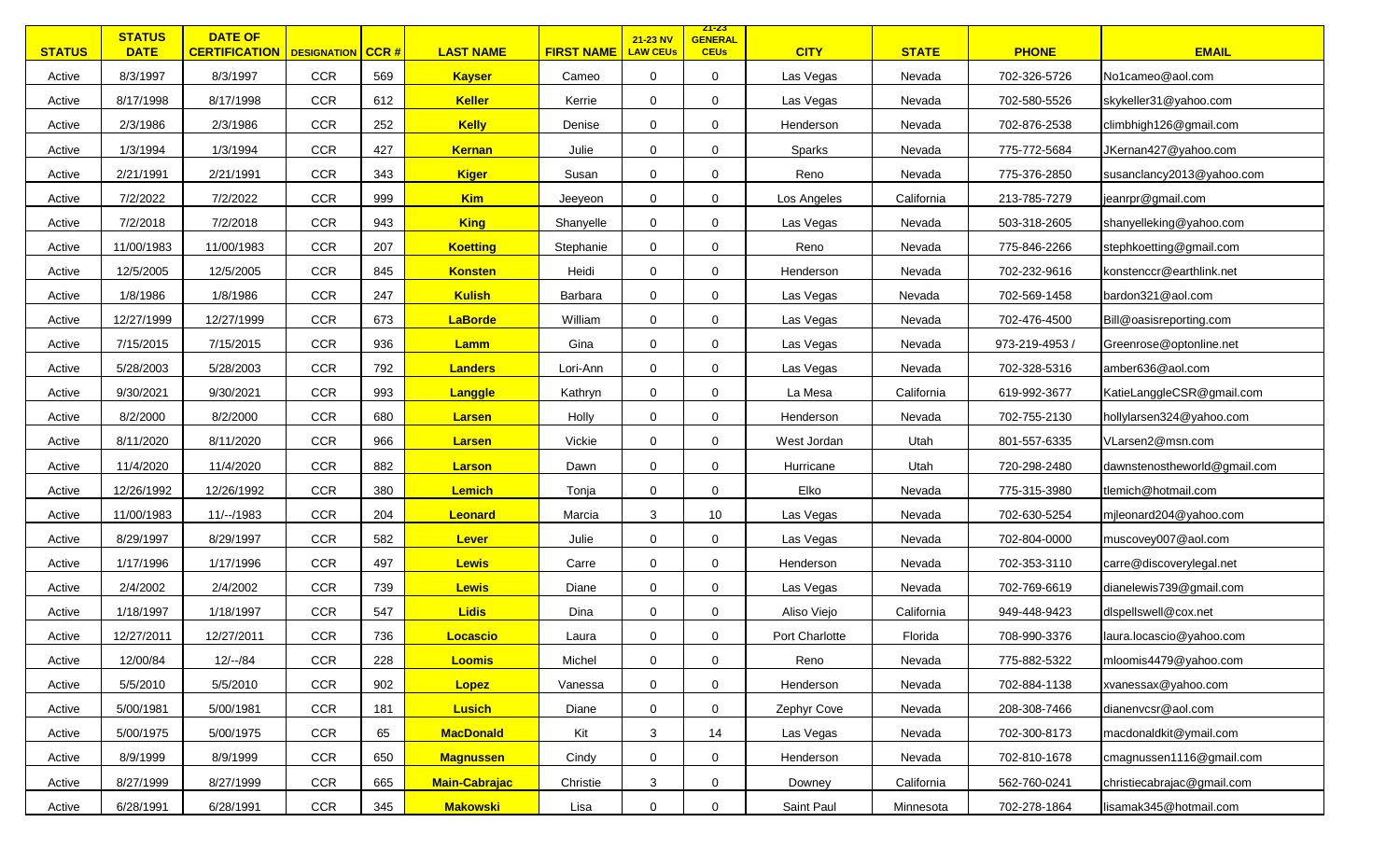| <b>STATUS</b> | <b>STATUS</b><br><b>DATE</b> | <b>DATE OF</b><br><b>CERTIFICATION</b> DESIGNATION |            | CCR# | <b>LAST NAME</b>  | <b>FIRST NAME</b> | 21-23 NV<br><b>LAW CEUs</b> | <u> 21-23 </u><br><b>GENERAL</b><br><b>CEUs</b> | <b>CITY</b>          | <b>STATE</b> | <b>PHONE</b> | <b>EMAIL</b>                    |
|---------------|------------------------------|----------------------------------------------------|------------|------|-------------------|-------------------|-----------------------------|-------------------------------------------------|----------------------|--------------|--------------|---------------------------------|
| Active        | 2/10/2022                    | 2/10/2022                                          | <b>CCR</b> | 995  | <b>Maltbie</b>    | Kathleen          | $\mathbf 0$                 | $\mathbf 0$                                     | Minden               | Nevada       | 415-713-8120 | kwilkins@sbcglobal.net          |
| Active        | 7/1/1987                     | 7/1/1987                                           | <b>CCR</b> | 271  | <b>Manley</b>     | Lisa              | $\mathbf 0$                 | 0                                               | Elko                 | Nevada       | 775-397-4497 | lisamc8@frontiernet.net         |
| Active        | 1/4/1985                     | 1/4/1985                                           | <b>CCR</b> | 226  | <b>Manning</b>    | Pamela            | $\overline{2}$              | 14.25                                           | Las Vegas            | Nevada       | 702-382-2898 | pam@mhsreporters.com            |
| Active        | 12/10/2002                   | 12/10/2002                                         | <b>CCR</b> | 785  | <b>Manning</b>    | Tracy             | $\mathbf 0$                 | $\mathbf 0$                                     | Las Vegas            | Nevada       | 702-327-8051 | donandtracy86@yahoo.com         |
| Active        | 2/1/2019                     | 2/1/2019                                           | <b>CCR</b> | 950  | Marez, Jr.        | Mickey            | $\mathbf 0$                 | $\mathbf 0$                                     | North Las Vegas      | 89031        | 702-401-3985 | mjm25reporting@gmail.com        |
| Active        | 6/17/1988                    | 6/17/1988                                          | <b>CCR</b> | 286  | <b>May</b>        | Pauline           | $\mathbf 0$                 | 0                                               | Las Vegas            | Nevada       | 702-419-9676 | admin@canyoncr.com              |
| Active        | 12/7/2011                    | 12/7/2011                                          | <b>CCR</b> | 914  | <b>McClane</b>    | Amber             | $\mathbf 0$                 | $\Omega$                                        | Henderson            | Nevada       | 702-927-1206 | ambermcclaneccr@gmail.com       |
| Active        | 11/4/2020                    | 11/4/2020                                          | <b>CCR</b> | 972  | <b>McClure</b>    | James             | $\mathbf 0$                 | $\mathbf 0$                                     | Santa Barbara        | California   | 805-452-2405 | Mark@McClure-Reporting.com      |
| Active        | 12/24/1990                   | 12/24/1990                                         | <b>CCR</b> | 337  | <b>McCord</b>     | Donna             | 0                           | $\mathbf 0$                                     | Las Vegas            | Nevada       | 702-675-7314 | donnajeanmccord@gmail.com       |
| Active        | 9/00/1984                    | 9/00/1984                                          | <b>CCR</b> | 219  | <b>McCoy</b>      | Mary              | $\mathbf 0$                 | 0                                               | <b>Woodland Park</b> | Colorado     | 702-655-9900 | mccoymed@gmail.com              |
| Active        | 7/1/1987                     | 7/1/1987                                           | <b>CCR</b> | 269  | <b>McGinnis</b>   | Romona            | $\mathbf 0$                 | 0                                               | Reno                 | Nevada       | 775-303-6288 | rmalnerich@att.net              |
| Active        | 6/25/2002                    | 6/25/2002                                          | <b>CCR</b> | 770  | <b>McIntosh</b>   | Shawna            | 0                           | 0                                               | Henderson            | Nevada       | 702-287-9085 | shawnamcintosh@cox.net          |
| Active        | 11/9/2020                    | 11/9/2020                                          | <b>CCR</b> | 973  | <b>McNett</b>     | Samantha          | 0                           | 0                                               | North Las Vegas      | Nevada       | 412-609-2030 | saplapbtha@gmail.com            |
| Active        | 6/22/1992                    | 6/22/1992                                          | <b>CCR</b> | 370  | <b>Melendez</b>   | Joann             | $\mathbf 0$                 | $\mathbf 0$                                     | Las Vegas            | Nevada       | 702-283-2151 | joannmelendez@outlook.com       |
| Active        | 11/00/1983                   | 11/00/1983                                         | <b>CCR</b> | 206  | <b>Menges</b>     | Janet             | $\mathbf 0$                 | 0                                               | Reno                 | Nevada       | 775-771-6937 | mengesjanet@att.net             |
| Active        | 10/27/2020                   | 10/27/2020                                         | <b>CCR</b> | 971  | <b>Miller</b>     | Laurie            | $\mathbf 0$                 | $\mathbf 0$                                     | Las Vegas            | Nevada       | 562-565-0183 | Miller6457@msn.com              |
| Active        | 12/27/1999                   | 12/27/1999                                         | <b>CCR</b> | 675  | <b>Mize</b>       | Donna             | $\mathbf 0$                 | $\mathbf 0$                                     | Las Vegas            | Nevada       | 702-682-7299 | donnaclimbing@gmail.com         |
| Active        | 6/00/1986                    | 6/00/1986                                          | <b>CCR</b> | 267  | <b>Molezzo</b>    | John              | $\mathbf 0$                 | 0                                               | Reno                 | Nevada       | 775-544-9777 | Jmolezzo@Litigationservices.com |
| Active        | 4/28/2022                    | 4/28/2022                                          | CCR-V      | 996  | <b>Montgomery</b> | Barbara           | 0                           | 0                                               | Henderson            | Nevada       | 253-468-7222 | SolsticeSteno@gmail.com         |
| Active        | 7/2/2022                     | 7/2/2022                                           | <b>CCR</b> | 998  | <b>Montgomery</b> | Shayna            | $\mathbf 0$                 | $\mathbf 0$                                     | North Las Vegas      | Nevada       | 602-501-5814 | shaynamontgomery26@gmail.com    |
| Active        | 5/5/2004                     | 5/5/2004                                           | <b>CCR</b> | 817  | <b>Morichetti</b> | Rose              | $\mathbf 0$                 | $\mathbf 0$                                     | Las Vegas            | Nevada       | 702-539-7432 | rosemorichetti@yahoo.com        |
| Active        | 8/13/2018                    | 8/13/2018                                          | <b>CCR</b> | 945  | <b>Morris</b>     | Debra             | 0                           | 0                                               | Valencia             | California   | 818-850-1652 | DJMorris@VerbatimTI.com         |
| Active        | 6/17/2016                    | 6/17/2016                                          | <b>CCR</b> | 938  | <b>Moscovitz</b>  | Shifra            | 0                           | 0                                               | Las Vegas            | Nevada       | 718-490-4708 | shiframoscovitz@gmail.com       |
| Active        | 9/8/2021                     | 9/8/2021                                           | <b>CCR</b> | 991  | <b>Moskowitz</b>  | Lisa              | 0                           | $\mathbf 0$                                     | San Clemente         | California   | 949-292-4404 | mytwins96@gmail.com             |
| Active        | 8/3/1998                     | 8/3/1998                                           | <b>CCR</b> | 599  | <b>Murray</b>     | Katherine         | 0                           | $\boldsymbol{0}$                                | Reno                 | Nevada       | 775-852-3773 | kateymurray@gmail.com           |
| Active        | 1/3/1994                     | 1/3/1994                                           | CCR        | 426  | <b>Murray</b>     | Loree             | 0                           | 0                                               | Henderson            | Nevada       | 702-234-0845 | Imccr426@gmail.com              |
| Active        | 1/18/2013                    | 1/18/2013                                          | <b>CCR</b> | 923  | <b>Nagle</b>      | Alexander         | 0                           | 0                                               | Las Vegas            | Nevada       | 702-686-2511 | nonpoint1@gmail.com             |
| Active        | 7/24/1984                    | 7/24/1984                                          | <b>CCR</b> | 211  | <b>Nagle</b>      | John              | 3                           | 11                                              | Las Vegas            | Nevada       | 702-375-8471 | xtremeccr211@gmail.com          |
| Active        | 7/5/1996                     | 7/5/1996                                           | CCR        | 513  | <b>Naylor</b>     | Susan             | 0                           | 0                                               | Henderson            | Nevada       | 702-614-3814 | msdepo@embarqmail.com           |
| Active        | 6/18/1983                    | 6/18/1983                                          | <b>CCR</b> | 191  | <b>Nelson</b>     | William           | 0                           | $\mathbf 0$                                     | Las Vegas            | Nevada       | 702-360-4677 | zbillnelson@aol.com             |
| Active        | 5/17/2019                    | 5/17/2019                                          | CCR-V      | 954  | <b>Nieve</b>      | Jamie             | 3                           | 20                                              | Las Vegas            | Nevada       | 702-817-1178 | jnievecourtreporting@gmail.com  |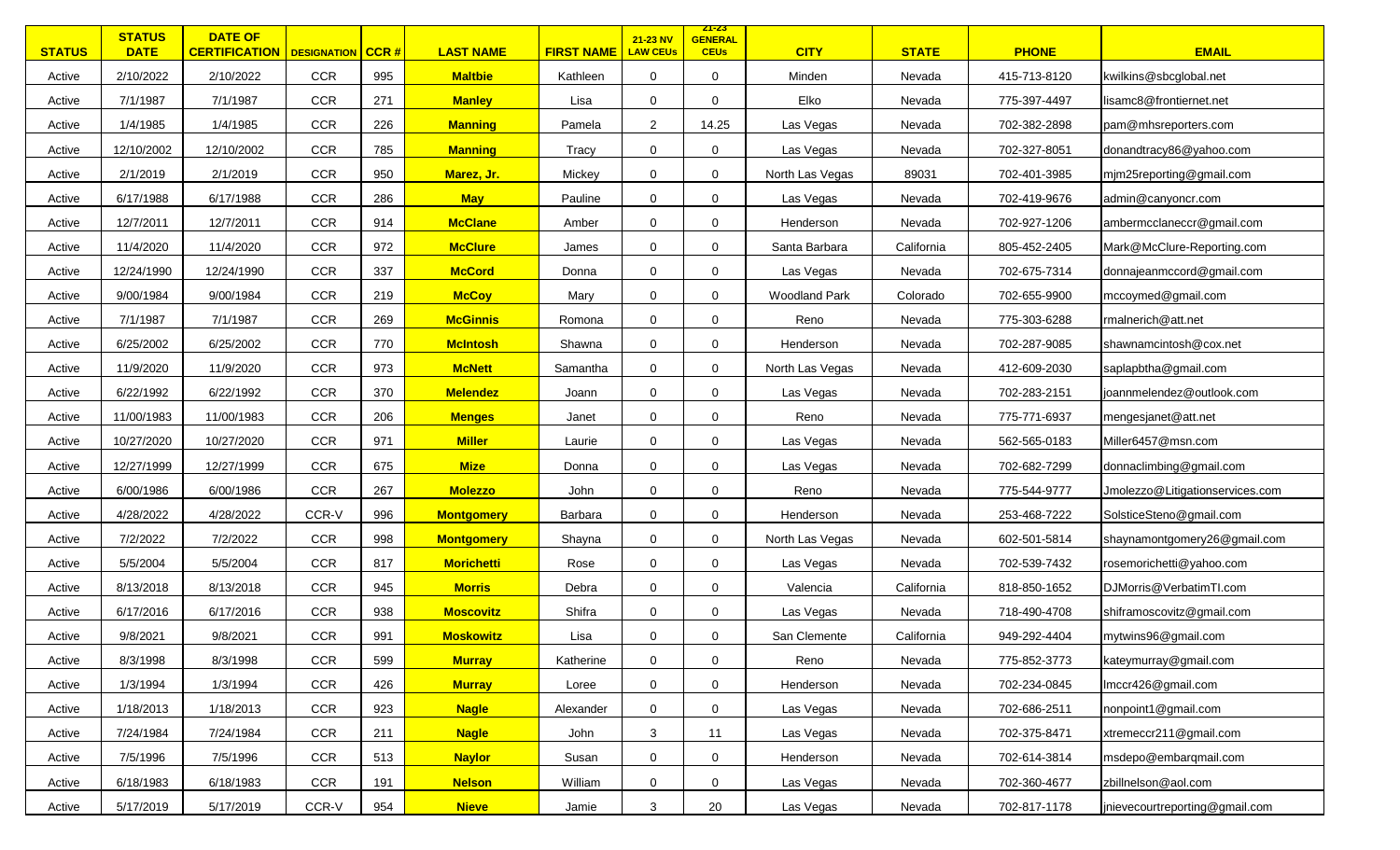| <b>STATUS</b> | <b>STATUS</b><br><b>DATE</b> | <b>DATE OF</b><br><b>CERTIFICATION</b>   DESIGNATION   CCR # |            |     | <b>LAST NAME</b>  | <b>FIRST NAME</b> | 21-23 NV<br><b>LAW CEUs</b> | <u> 21-23 </u><br><b>GENERAL</b><br><b>CEUs</b> | <b>CITY</b>      | <b>STATE</b>   | <b>PHONE</b> | <b>EMAIL</b>                   |
|---------------|------------------------------|--------------------------------------------------------------|------------|-----|-------------------|-------------------|-----------------------------|-------------------------------------------------|------------------|----------------|--------------|--------------------------------|
| Active        | 2/4/2002                     | 2/4/2002                                                     | <b>CCR</b> | 747 | <b>Nisotis</b>    | Penelope          | $\mathbf 0$                 | $\mathbf 0$                                     | La Canada        | California     | 661-993-3094 | pnisotis@sbcglobal.net         |
| Active        | 9/7/2021                     | 9/7/2021                                                     | <b>CCR</b> | 989 | <b>Norberg</b>    | Rhonda            | $\mathbf 0$                 | $\mathbf 0$                                     | Huntington Beach | California     | 714-609-0046 | rhonda@instantrr.com           |
| Active        | 12/9/2011                    | 12/9/2011                                                    | <b>CCR</b> | 915 | <b>Nygard</b>     | Carol             | $\mathbf 0$                 | $\mathbf 0$                                     | Sacramento       | California     | 916-715-7778 | Carol@NygardReporting.com      |
| Active        | 6/00/2002                    | 6/00/2002                                                    | CCR        | 763 | O'Neill           | Jennifer          | $\mathbf 0$                 | $\mathbf 0$                                     | Las Vegas        | Nevada         | 702-533-5680 | jro2121@cox.net                |
| Active        | 8/6/2020                     | 8/6/2020                                                     | <b>CCR</b> | 964 | <b>O'Sullivan</b> | Mia               | $\mathbf 0$                 | $\mathbf 0$                                     | Las Vegas        | Nevada         | 714-397-0207 | miachristina21@yahoo.com       |
| Active        | 8/19/1997                    | 8/19/1997                                                    | <b>CCR</b> | 577 | Ott               | Shawn             | $\mathbf 0$                 | $\mathbf 0$                                     | Henderson        | Nevada         | 702-480-5160 | winzip2001@hotmail.com         |
| Active        | 2/15/2019                    | 2/15/2019                                                    | <b>CCR</b> | 951 | <b>Palmer</b>     | Karina            | $\mathbf 0$                 | $\Omega$                                        | St. George       | Utah           | 435-668-7686 | karinapalmer75@gmail.com       |
| Active        | 7/1/2015                     | 7/1/2015                                                     | <b>CCR</b> | 934 | <b>Parker</b>     | Becky             | $\mathbf 0$                 | $\mathbf 0$                                     | Frisco           | Texas          | 479-435-4335 | ParkerReporting@gmail.com      |
| Active        | 12/3/2003                    | 12/3/2003                                                    | <b>CCR</b> | 803 | <b>Parker</b>     | Deborah           | $\mathbf 0$                 | $\mathbf 0$                                     | Santa Ana        | California     | 213-247-4305 | pdeborah157@gmail.com          |
| Active        | 2/17/1999                    | 2/17/1999                                                    | <b>CCR</b> | 628 | <b>Paulson</b>    | Kelly             | $\mathbf 0$                 | $\mathbf 0$                                     | Escondido        | California     | 760-975-9856 | Keltypaulson@gmail.com         |
| Active        | 9/7/2021                     | 9/7/2021                                                     | <b>CCR</b> | 988 | <b>Peterson</b>   | Kellie            | 0                           | $\mathbf 0$                                     | Herriman         | Utah           | 385-225-5475 | kelliepeterson72@yahoo.com     |
| Active        | 2/4/2021                     | 2/4/2021                                                     | CCR        | 975 | <b>Petrazio</b>   | Connie            | 0                           | $\mathbf 0$                                     | Celina           | Texas          | 972-382-1198 | conniepetrazio@yahoo.com       |
| Active        | 12/24/2020                   | 12/24/2020                                                   | CCR-V      | 974 | <b>Piehler</b>    | Pamela            | 0                           | $\mathbf 0$                                     | Modesto          | California     | 209-312-3405 | pamela.piehler@att.net         |
| Active        | 12/26/2019                   | 12/26/2019                                                   | CCR-V      | 962 | <b>Pittman</b>    | Victoria          | $\mathbf 0$                 | $\mathbf 0$                                     | Elkin            | North Carolina | 919-931-6222 | Pittsteno@protonmail.com       |
| Active        | 11/2/2021                    | 7/2/1992                                                     | CCR        | 372 | <b>Prather</b>    | Donna             | $\mathbf 0$                 | $\mathbf 0$                                     | Reno             | Nevada         | 775-304-4403 | dprathercrr@gmail.com          |
| Active        | 9/9/2021                     | 9/9/2021                                                     | CCR        | 992 | Rand              | Deirdre           | $\mathbf 0$                 | $\mathbf 0$                                     | Lehi             | Utah           | 801-699-7829 | randrpr@gmail.com              |
| Active        | 2/9/2021                     | 2/9/2021                                                     | <b>CCR</b> | 976 | Ransom            | Valerie           | $\mathbf 0$                 | $\mathbf 0$                                     | North Las Vegas  | Nevada         | 714-654-2895 | vfransom@gmail.com             |
| Active        | 3/7/2002                     | 3/7/2002                                                     | <b>CCR</b> | 756 | Rasmussen         | Valerie           | $\mathbf 0$                 | $\mathbf 0$                                     | The Villages     | Florida        | 949-888-7858 | VRAZ@cox.net                   |
| Active        | 2/25/2002                    | 2/25/2002                                                    | <b>CCR</b> | 753 | Ravize            | Robin             | $\mathbf 0$                 | $\mathbf 0$                                     | Las Vegas        | Nevada         | 702-372-7740 | rarccr@gmail.com               |
| Active        | 8/15/1997                    | 8/15/1997                                                    | CCR        | 576 | Rawson            | Lisa              | $\mathbf 0$                 | $\mathbf 0$                                     | Las Vegas        | Nevada         | 702-301-8632 | lisa.rawson.ccr@gmail.com      |
| Active        | 2/9/2021                     | 2/9/2021                                                     | <b>CCR</b> | 977 | <b>Rexroat</b>    | Kelly             | $\mathbf 0$                 | $\mathbf 0$                                     | Scottsdale       | Arizona        | 913-669-9959 | Kelly@rexreporting.com         |
| Active        | 12/3/2019                    | 12/3/2019                                                    | <b>CCR</b> | 961 | <b>Roberts</b>    | Brenda            | $\mathbf 0$                 | $\mathbf 0$                                     | Sandusky         | Ohio           | 419-901-0087 | huntleyreporting@yahoo.com     |
| Active        | 9/1/2021                     | 9/1/2021                                                     | CCR        | 986 | Robinson          | Rose-Marie        | 0                           | $\mathbf 0$                                     | Salt Lake City   | Utah           | 805-405-0556 | rose_marierobinson@hotmail.com |
| Active        | 12/9/2008                    | 12/9/2008                                                    | <b>CCR</b> | 883 | <b>Robison</b>    | J.                | $\mathbf 0$                 | $\mathbf 0$                                     | St. George       | Utah           | 435-632-4194 | info@dixiecourtreporting.com   |
| Active        | 12/19/2006                   | 12/19/2006                                                   | CCR        | 860 | <b>Rodriguez</b>  | Yvette            | 0                           | $\mathbf 0$                                     | Las Vegas        | Nevada         | 702-336-0726 | yvette@lvreporting.com         |
| Active        | 5/28/2004                    | 5/28/2004                                                    | CCR        | 827 | Romano            | Rebecca           | $\mathbf 0$                 | 0                                               | San Lorenzo      | California     | 510-913-3701 | RROMANOCSR@comcast.net         |
| Active        | 9/7/1999                     | 9/7/1999                                                     | <b>CCR</b> | 667 | Roper             | Josie             | 0                           | 0                                               | Glendale         | Arizona        | 928-853-0909 | josimity@gmail.com             |
| Active        | 5/11/2004                    | 5/11/2004                                                    | <b>CCR</b> | 819 | Rosenthal         | Leslie            | 0                           | $\mathbf 0$                                     | Reno             | Nevada         | 775-813-4397 | RRCCR@charter.net              |
| Active        | 10/00/1978                   | 10/00/1978                                                   | CCR        | 127 | <b>Rowe</b>       | Suzanne           | 0                           | 0                                               | Minden           | Nevada         | 775-720-0870 | suzannerowecsr@gmail.com       |
| Active        | 11/1/1993                    | 11/1/1993                                                    | CCR        | 420 | <b>Rudolph</b>    | Donna             | 0                           | 0                                               | Carson City      | Nevada         | 661-733-0515 | dojerudolph535@gmail.com       |
| Active        | 12/21/2003                   | 12/21/2003                                                   | CCR        | 808 | <b>Safier</b>     | Sarah             | $\overline{0}$              | $\mathbf 0$                                     | Henderson        | Nevada         | 702-234-8291 | ssafier@msn.com                |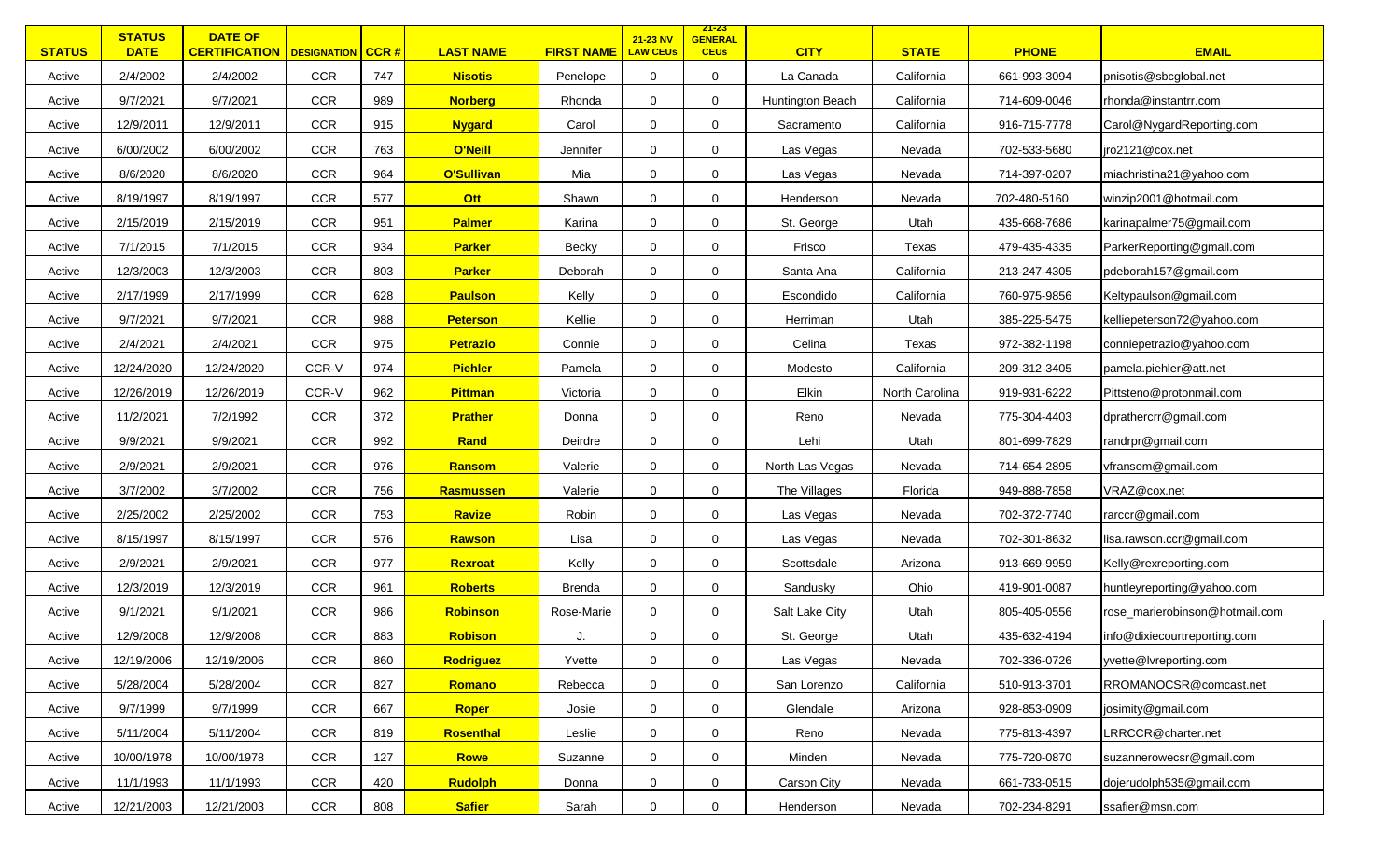| <b>STATUS</b> | <b>STATUS</b><br><b>DATE</b> | <b>DATE OF</b><br><b>CERTIFICATION</b>   DESIGNATION |            | $ $ CCR # | <b>LAST NAME</b>  | <b>FIRST NAME</b> | 21-23 NV<br><b>LAW CEUs</b> | <u> 21-23 </u><br><b>GENERAL</b><br><b>CEUs</b> | <b>CITY</b>     | <b>STATE</b> | <b>PHONE</b> | <b>EMAIL</b>                   |
|---------------|------------------------------|------------------------------------------------------|------------|-----------|-------------------|-------------------|-----------------------------|-------------------------------------------------|-----------------|--------------|--------------|--------------------------------|
| Active        | 11/13/1997                   | 11/13/1997                                           | <b>CCR</b> | 542       | <b>Salerno</b>    | Gale              | $\mathbf 0$                 | $\mathbf 0$                                     | Las Vegas       | Nevada       | 702-579-7727 | elags@aol.com                  |
| Active        | 4/1/1978                     | 4/1/1978                                             | <b>CCR</b> | 185       | <b>Salisbury</b>  | Ann               | 0                           | $\mathbf 0$                                     | Las Vegas       | Nevada       | 702-382-2898 | ans1@cox.net                   |
| Active        | 7/2/2014                     | 7/2/2014                                             | CCR        | 933       | <b>Sanchez</b>    | Trina             | $\mathbf 0$                 | $\mathbf 0$                                     | Las Vegas       | Nevada       | 702-336-1240 | purple16@cox.net               |
| Active        | 12/31/1993                   | 12/31/1993                                           | CCR        | 424       | <b>Schoettlin</b> | Sandra            | $\mathbf 0$                 | $\mathbf 0$                                     | LaMirada        | California   | 562-946-5266 | simdepo@earthlink.net          |
| Active        | 8/8/1973                     | 8/8/1973                                             | <b>CCR</b> | 18        | <b>Schonlau</b>   | Judith            | 3                           | $\mathbf 0$                                     | Reno            | Nevada       | 775-852-1087 | supersteno@sbcglobal.net       |
| Active        | 12/13/1999                   | 12/13/1999                                           | <b>CCR</b> | 669       | <b>Scott</b>      | Jo                | $\mathbf 0$                 | $\mathbf 0$                                     | Las Vegas       | Nevada       | 702-210-9973 | JSCOTT669@gmail.com            |
| Active        | 10/00/1978                   | 10/00/1978                                           | <b>CCR</b> | 123       | <b>Shaw</b>       | Linda             | $\mathbf 0$                 | $\Omega$                                        | Reno            | Nevada       | 775-323-3411 | linda@litigationservices.com   |
| Active        | 12/30/2002                   | 12/30/2002                                           | CCR        | 787       | <b>Shelton</b>    | Gina              | $\mathbf 0$                 | $\mathbf 0$                                     | Las Vegas       | Nevada       | 702-501-9414 | gjm030@gmail.com               |
| Active        | 10/23/2018                   | 10/23/2018                                           | <b>CCR</b> | 948       | <b>Shepherd</b>   | Jill              | 0                           | $\mathbf 0$                                     | Henderson       | Nevada       | 781-492-0524 | jeshepherd@gmail.com           |
| Active        | 7/1/2021                     | 8/2/1999                                             | <b>CCR</b> | 647       | <b>Shrader</b>    | Gina              | $\mathbf 0$                 | $\mathbf 0$                                     | Carlsbad        | California   | 760-847-6357 | nvccr647@gmail.com             |
| Active        | 11/00/1983                   | 11/00/1983                                           | <b>CCR</b> | 203       | <b>Silva</b>      | Katherine         | 0                           | $\mathbf 0$                                     | Henderson       | Nevada       | 702-460-9443 | silvareporting@aol.com         |
| Active        | 10/00/1978                   | 10/00/1978                                           | <b>CCR</b> | 122       | <b>Silvaggio</b>  | Renee             | 0                           | 0                                               | Las Vegas       | Nevada       | 702-477-5191 | reneersilvaggio@gmail.com      |
| Active        | 7/1/2021                     | 9/6/1996                                             | <b>CCR</b> | 537       | <b>Smalley</b>    | Debra             | 0                           | $\mathbf 0$                                     | San Diego       | California   | 858-204-5038 | deebcsr@sbcglobal.net          |
| Active        | 12/27/1999                   | 12/27/1999                                           | CCR        | 672       | <b>Smith</b>      | Kele              | 0                           | $\mathbf 0$                                     | Las Vegas       | Nevada       | 702-328-6307 | kelersmith@yahoo.com           |
| Active        | 11/00/1982                   | 11/00/1982                                           | <b>CCR</b> | 190       | <b>Smith</b>      | Patsy             | 0                           | $\mathbf 0$                                     | Las Vegas       | Nevada       | 702-499-4139 | patsysmithp86@cox.net          |
| Active        | 1/18/2012                    | 1/18/2012                                            | CCR        | 919       | <b>Songstad</b>   | Melinda           | $\mathbf 0$                 | $\mathbf 0$                                     | Las Vegas       | Nevada       | 605-595-3835 | Melsong01@gmail.com            |
| Active        | 12/29/1994                   | 12/29/1994                                           | <b>CCR</b> | 466       | <b>Sprague</b>    | Linda             | $\mathbf 0$                 | $\mathbf 0$                                     | Las Vegas       | Nevada       | 702-804-1026 | csrlinda14@gmail.com           |
| Active        | 7/16/1990                    | 7/16/1990                                            | <b>CCR</b> | 330       | <b>Stanley</b>    | Robert            | $\mathbf 0$                 | $\mathbf 0$                                     | Washington      | Utah         | 435-688-7844 | rstanleyrpr@msn.com            |
| Active        | 12/12/2003                   | 12/12/2003                                           | CCR        | 807       | <b>Stewart</b>    | Jualita           | $\mathbf 0$                 | $\mathbf 0$                                     | Las Vegas       | Nevada       | 702-845-9301 | JualitStew@aol.com             |
| Active        | 8/14/2020                    | 8/14/2020                                            | CCR        | 970       | <b>Stone</b>      | Suzanne           | $\mathbf 0$                 | $\Omega$                                        | Las Vegas       | Nevada       | 702-281-3238 | smstone315@gmail.com           |
| Active        | 7/23/1991                    | 7/23/1991                                            | <b>CCR</b> | 356       | <b>Stubbs</b>     | Evelyn            | $\mathbf 0$                 | $\mathbf 0$                                     | Reno            | Nevada       | 775-240-7770 | stubnebe@att.net               |
| Active        | 2/15/2022                    | 5/11/2004                                            | <b>CCR</b> | 818       | <b>Sullivan</b>   | Jennifer          | $\mathbf 0$                 | $\mathbf 0$                                     | St. George      | Utah         | 435-680-2809 | jennysulli@yahoo.com           |
| Active        | 1/20/1998                    | 1/20/1998                                            | <b>CCR</b> | 585       | <b>Szelinski</b>  | Gayle             | 0                           | $\mathbf 0$                                     | Henderson       | Nevada       | 702-339-6649 | gayleccr@cox.net               |
| Active        | 8/14/2020                    | 8/14/2020                                            | <b>CCR</b> | 969       | <b>Talbott</b>    | Darby             | $\mathbf 0$                 | $\mathbf 0$                                     | Sparks          | Nevada       | 775-229-3924 | darbytalbott@sbcglobal.net     |
| Active        | 6/14/2005                    | 6/14/2005                                            | CCR        | 841       | <b>Tavaglione</b> | Dana              | 0                           | 16                                              | Henderson       | Nevada       | 702-769-7361 | danajoccr841@gmail.com         |
| Active        | 5/24/1990                    | 5/24/1990                                            | CCR        | 322       | <b>Taylor</b>     | Shannon           | $\mathbf 0$                 | $\mathbf 0$                                     | Carson City     | Nevada       | 775-887-0472 | ShannonLTaylorRptg@charter.net |
| Active        | 11/00/1983                   | 11/00/1983                                           | CCR        | 209       | <b>Terhune</b>    | Kathryn           | 0                           | 0                                               | Carson City     | Nevada       | 775-887-0737 | kathrynterhune@gmail.com       |
| Active        | 8/21/2001                    | 8/21/2001                                            | <b>CCR</b> | 712       | <b>Thomas</b>     | Cecilia           | $\mathbf 0$                 | $\mathbf 0$                                     | Pahrump         | Nevada       | 775-910-9521 | cthomasccr@sbcglobal.net       |
| Active        | Grandfather                  | Grandfather                                          | <b>CCR</b> | 6         | <b>Thompson</b>   | Terry             | 0                           | 0                                               | Fallon          | Nevada       | 755-771-3060 | thompsonreporting@gmail.com    |
| Active        | 5/18/2004                    | 5/18/2004                                            | CCR        | 825       | <b>Trevino</b>    | Amy               | $\mathbf 0$                 | 0                                               | Incline Village | Nevada       | 530-249-0934 | ojamyt@gmail.com               |
| Active        | 1/2/2007                     | 1/2/2007                                             | CCR        | 864       | <b>Trimmer</b>    | Janet             | 0                           | $\mathbf 0$                                     | Las Vegas       | Nevada       | 818-426-7245 | janetcourtreporter@gmail.com   |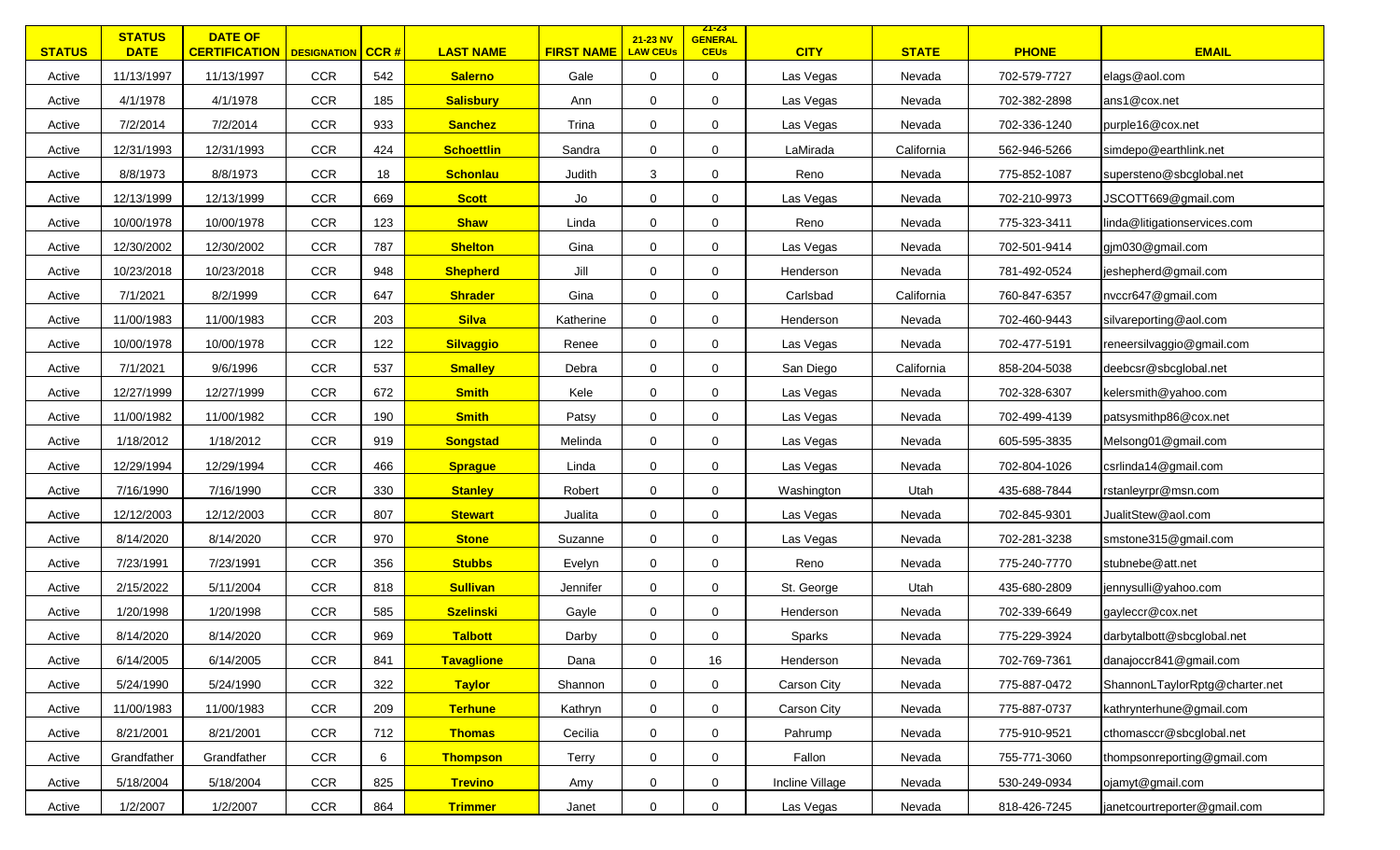| <b>STATUS</b> | <b>STATUS</b><br><b>DATE</b> | <b>DATE OF</b><br><b>CERTIFICATION</b>   DESIGNATION   CCR # |            |     | <b>LAST NAME</b>       | <b>FIRST NAME</b> | 21-23 NV<br><b>LAW CEUs</b> | <u> 21-23 </u><br><b>GENERAL</b><br><b>CEUs</b> | <b>CITY</b>         | <b>STATE</b> | <b>PHONE</b> | <b>EMAIL</b>                    |
|---------------|------------------------------|--------------------------------------------------------------|------------|-----|------------------------|-------------------|-----------------------------|-------------------------------------------------|---------------------|--------------|--------------|---------------------------------|
| Active        | 8/10/1992                    | 8/10/1992                                                    | <b>CCR</b> | 375 | <b>Turner</b>          | Vicki             | $\mathbf 0$                 | 0                                               | Las Vegas           | Nevada       | 702-287-5782 | VT1957@aol.com                  |
| Active        | 1/1/1993                     | 1/1/1993                                                     | <b>CCR</b> | 389 | <b>Unruh</b>           | Lori              | 0                           | 0                                               | Las Vegas           | Nevada       | 702-349-8757 | lorimunruh@aol.com              |
| Active        | 4/00/1976                    | 4/00/1976                                                    | CCR        | 51  | <b>Urmston</b>         | Lori              | $\mathbf 0$                 | 0                                               | Reno                | Nevada       | 775-843-6845 | lurmston@charter.net            |
| Active        | 1/11/1993                    | 1/11/1993                                                    | CCR        | 418 | Van Auken              | Becky             | $\mathbf 0$                 | 0                                               | Reno                | Nevada       | 775-232-3786 | bktstr@aol.com                  |
| Active        | 2/20/1997                    | 2/20/1997                                                    | <b>CCR</b> | 559 | Vega                   | Cynthia           | $\mathbf 0$                 | $\Omega$                                        | Carlsbad            | California   | 760-822-6390 | Vega4csr@aol.com                |
| Active        | 7/18/2011                    | 7/18/2011                                                    | <b>CCR</b> | 913 | <b>Vorce</b>           | Johanna           | $\mathbf 0$                 | 0                                               | Las Vegas           | Nevada       | 702-985-2849 | JohannaVorceCCR@yahoo.com       |
| Active        | 8/28/2001                    | 8/28/2001                                                    | <b>CCR</b> | 720 | <b>Waldie</b>          | Kimberly          | $\mathbf 0$                 | $\mathbf 0$                                     | South Lake Tahoe    | California   | 916-396-9303 | jwaldi@aol.com                  |
| Active        | 5/00/1980                    | 5/00/1980                                                    | <b>CCR</b> | 137 | <b>Walker</b>          | Randi             | $\mathbf 0$                 | 0                                               | Reno                | Nevada       | 775-742-2544 | randi-walker@att.net            |
| Active        | 6/6/2005                     | 6/6/2005                                                     | <b>CCR</b> | 839 | <b>Ward</b>            | Teri              | $\mathbf 0$                 | $\mathbf 0$                                     | North Las Vegas     | Nevada       | 702-349-6311 | rtcpro@hotmail.com              |
| Active        | 1/29/2001                    | 1/29/2001                                                    | CCR        | 692 | <b>Wells</b>           | Cindy             | $\mathbf 0$                 | 0                                               | Las Vegas           | Nevada       | 702-301-8857 | cwellscr@cox.net                |
| Active        | 2/17/1999                    | 2/17/1999                                                    | <b>CCR</b> | 629 | <b>Wiggins</b>         | Starla            | 0                           | 0                                               | Lovington           | New Mexico   | 505-449-7589 | star_wiggins@yahoo.com          |
| Active        | 5/14/2018                    | 5/14/2018                                                    | <b>CCR</b> | 941 | <b>Williams</b>        | Jewel             | 0                           | 0                                               | Las Vegas           | Nevada       | 312-405-9290 | jdwreporting@gmail.com          |
| Active        | 12/9/2009                    | 12/9/2009                                                    | CCR        | 899 | <b>Williams</b>        | Joanne            | $\mathbf 0$                 | 0                                               | Phoenix             | Arizona      | 702-908-5918 | jw7@cox.net                     |
| Active        | 1/10/1997                    | 1/10/1997                                                    | CCR        | 540 | <b>Williams</b>        | Zoie              | 0                           | 0                                               | Aledo               | Texas        | 775-304-3415 | zfastfingers@gmail.com          |
| Active        | 9/30/1991                    | 9/30/1991                                                    | CCR        | 359 | <b>Willsey</b>         | Gail              | 0                           | 0                                               | Reno                | Nevada       | 775-746-5677 | GRWillsey@sbcglobal.net         |
| Active        | 6/7/2007                     | 6/7/2007                                                     | CCR        | 868 | <b>Winn-Boddie</b>     | Sarah             | $\overline{\mathbf{1}}$     | 16                                              | Las Vegas           | Nevada       | 702-275-9156 | nvccr868@gmail.com              |
| Active        | 2/4/2002                     | 2/4/2002                                                     | CCR        | 744 | <b>Wishnoff-Tuttle</b> | Barbra            | $\mathbf 0$                 | $\Omega$                                        | Sparks              | Nevada       | 775-425-4270 | Barbrawt@charter.net            |
| Active        | 6/00/1983                    | 6/00/1983                                                    | <b>CCR</b> | 194 | <b>Wolden</b>          | Corrie            | $\overline{2}$              | 13.5                                            | Reno                | Nevada       | 775-323-3411 | clwolden1@gmail.com             |
| Active        | 8/4/1998                     | 8/4/1998                                                     | CCR        | 600 | <b>Wood</b>            | Catherine         | $\mathbf 0$                 | 0                                               | Laguna Niguel       | California   | 714-350-5656 | cathywood9@live.com             |
| Active        | 7/1/2021                     | 7/1/2021                                                     | CCR        | 978 | Young                  | Dana              | $\mathbf 0$                 | $\mathbf 0$                                     | <b>Broken Arrow</b> | Oklahoma     | 918-313-6620 | Dana.CourtReporter@gmail.com    |
| Active        | 9/1/2021                     | 9/1/2021                                                     | <b>CCR</b> | 984 | Young                  | Michelle          | $\mathbf 0$                 | $\mathbf 0$                                     | Lake Havasu City    | Arizona      | 928-855-1366 | michelle@tri-statereporting.com |
| Active        | 7/14/1994                    | 7/14/1994                                                    | CCR        | 439 | Zamba                  | Helen             | $\mathbf 0$                 | 0                                               | Las Vegas           | Nevada       | 702-655-3702 | depogirl@cox.net                |
| Deceased      | 1/20/2008                    | 11/00/1986                                                   | CCR        | 265 | <b>Amador</b>          | Mary Ann          |                             |                                                 | Las Vegas           | Nevada       |              |                                 |
| Deceased      | 2/00/2009                    | 10/13/1990                                                   | CCR        | 335 | <b>Briggs</b>          | Stacy             |                             |                                                 | Las Vegas           | Nevada       |              |                                 |
| Deceased      | 10/12/2010                   | 4/7/1978                                                     | CCR        | 98  | <b>Cameron</b>         | Mary              |                             |                                                 | Carson City         | Nevada       |              |                                 |
| Deceased      | 6/1/2001                     | Grandfather                                                  | CCR        | 17  | D'Amato                | Joseph            |                             |                                                 | Las Vegas           | Nevada       |              |                                 |
| Deceased      | 4/00/20                      | 7/14/1994                                                    | CCR        | 451 | <b>DuRivage</b>        | Cynthia           |                             |                                                 | Las Vegas           | Nevada       |              |                                 |
| Deceased      | 9/16/2011                    | 12/28/1992                                                   | <b>CCR</b> | 383 | <b>Echante</b>         | Suzanne           |                             |                                                 | Reno                | Nevada       |              |                                 |
| Deceased      | 6/00/2008                    | 11/00/1982                                                   | CCR        | 188 | <b>Halverson</b>       | Anna              |                             |                                                 | Las Vegas           | Nevada       |              |                                 |
| Deceased      | 7/12/2021                    | 10/1/1978                                                    | CCR        | 118 | <b>Heath</b>           | Daniel            |                             |                                                 | Las Vegas           | Nevada       |              |                                 |
| Deceased      | 6/13/2006                    | Grandfather                                                  | CCR        | 15  | <b>Helleso</b>         | James             |                             |                                                 |                     |              |              |                                 |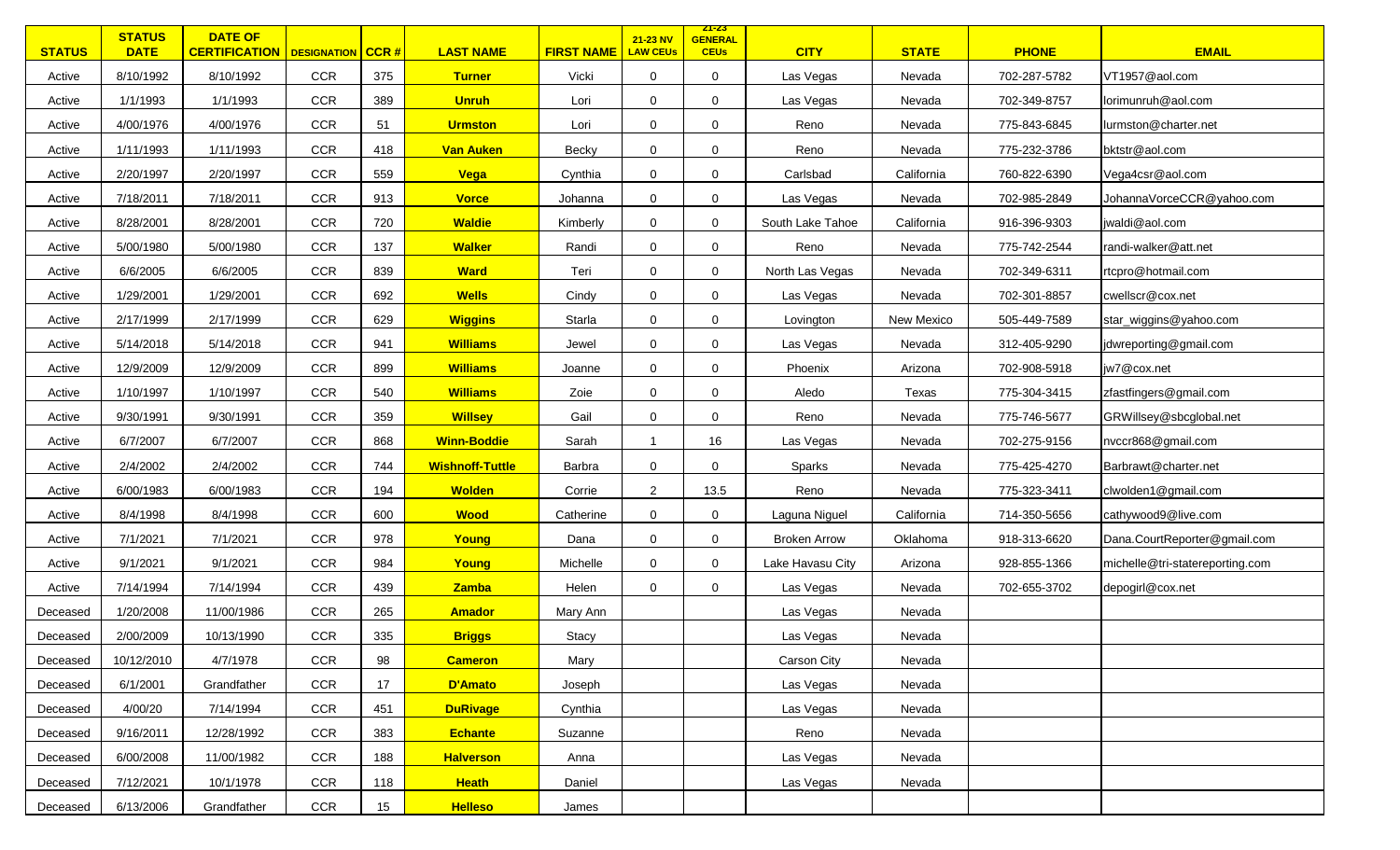| <b>STATUS</b> | <b>STATUS</b><br><b>DATE</b> | <b>DATE OF</b><br><b>CERTIFICATION</b>   DESIGNATION   CCR # |            |     | <b>LAST NAME</b>    | <b>FIRST NAME</b> | 21-23 NV<br><b>LAW CEUs</b> | <u> 21-23 </u><br><b>GENERAL</b><br><b>CEUs</b> | <b>CITY</b>           | <b>STATE</b> | <b>PHONE</b> | <b>EMAIL</b>                      |
|---------------|------------------------------|--------------------------------------------------------------|------------|-----|---------------------|-------------------|-----------------------------|-------------------------------------------------|-----------------------|--------------|--------------|-----------------------------------|
| Deceased      | 9/18/2010                    | 1/5/1990                                                     | <b>CCR</b> | 316 | <b>Hensley</b>      | Sheldon           |                             |                                                 | Sacramento            | California   |              |                                   |
| Deceased      | 0/00/2007                    | 7/1/2001                                                     | <b>CCR</b> | 705 | <b>Hughes</b>       | Linda             |                             |                                                 | Natrona Heights       | PA           |              |                                   |
| Deceased      | Unknown                      | 8/7/2000                                                     | <b>CCR</b> | 705 | <b>Hunter-Breen</b> | Marsha            |                             |                                                 |                       |              |              |                                   |
| Deceased      | 9/00/2013                    | 6/24/1991                                                    | <b>CCR</b> | 346 | <b>Jasper</b>       | Carlila           |                             |                                                 | Las Vegas             | Nevada       |              |                                   |
| Deceased      | 11/3/2016                    | 8/28/2001                                                    | <b>CCR</b> | 723 | <b>Johnston</b>     | Anita             |                             |                                                 | Las Vegas             | Nevada       |              |                                   |
| Deceased      | 5/28/2011                    | 11/23/2002                                                   | <b>CCR</b> | 781 | <b>Keith</b>        | Kimberly          |                             |                                                 | Richland              | Washington   |              |                                   |
| Deceased      | Unknown                      | 6/13/1989                                                    | <b>CCR</b> | 304 | Larue               | Tyronne           |                             |                                                 |                       |              |              |                                   |
| Deceased      | 0/00/2016                    | 11/22/2002                                                   | <b>CCR</b> | 780 | Lorenz              | Kathryn           |                             |                                                 | <b>Green Valley</b>   | Arizona      |              |                                   |
| Deceased      | 12/3/2016                    | 4/19/1979                                                    | <b>CCR</b> | 57  | <b>Nelson</b>       | Eric              |                             |                                                 | Reno                  | Nevada       |              |                                   |
| Deceased      | 4/00/22                      | 12/00/1984                                                   | <b>CCR</b> | 227 | <b>Tasker</b>       | Debra             |                             |                                                 | Rogers                | Arkansas     | 805-807-6610 | debbietasker59@gmail.com          |
| Deceased      | 0/00/2014                    | 2/1/1993                                                     | <b>CCR</b> | 396 | <b>Vierra</b>       | Linda             |                             |                                                 | <b>Olympic Valley</b> | California   |              |                                   |
| Deceased      | 7/15/2015                    | 2/3/1985                                                     | <b>CCR</b> | 249 | <b>Worken</b>       | Cathy             |                             |                                                 | Reno                  | Nevada       |              |                                   |
| Inactive      | 7/1/2005                     | 8/10/1999                                                    | <b>CCR</b> | 654 | <b>Baharian</b>     | Cathya            |                             |                                                 | Glendale              | California   | 818-427-0626 | crptrbaha@yahoo.com               |
| Inactive      | 10/18/2010                   | 10/18/2010                                                   | <b>CCR</b> | 906 | <b>Ballesteros</b>  | Audrey            |                             |                                                 | Torrance              | California   | 310-370-6597 | Audreybtrs@msn.com                |
| Inactive      | 7/1/2022                     | 7/1/2009                                                     | <b>CCR</b> | 889 | <b>Barnes</b>       | Ewa               | $\mathbf 0$                 | $\mathbf 0$                                     | Henderson             | Nevada       | 949-291-1604 | ewabarnes@gmail.com               |
| Inactive      | 7/1/2019                     | 1/17/1997                                                    | <b>CCR</b> | 544 | <b>Boswell</b>      | Debra             |                             |                                                 | Folsom                | California   | 916-541-0401 | debraboswell@hotmail.com          |
| Inactive      | 7/1/2009                     | 1/16/1992                                                    | <b>CCR</b> | 367 | <b>Bowery</b>       | Chari             |                             |                                                 | San Diego             | California   | 858-822-8828 | ChariBowery@gmail.com             |
| Inactive      | 7/1/2006                     | 12/30/1994                                                   | <b>CCR</b> | 467 | <b>Cantrell</b>     | Linda             |                             |                                                 | Kingman               | Arizona      | 928-753-0707 | lcantrel@courts.az.gov            |
| Inactive      | 7/1/2017                     | 1/17/1996                                                    | <b>CCR</b> | 501 | <b>Christen</b>     | Anita             |                             |                                                 | Fallon                | Nevada       | 775-423-4981 | applepi2016@outlook.com           |
| Inactive      | 7/1/2016                     | 5/28/2003                                                    | <b>CCR</b> | 793 | <b>Cohen</b>        | Toni              |                             |                                                 | Los Angeles           | California   | 323-633-4444 | Depos2go@me.com                   |
| Inactive      | 7/1/2019                     | 11/16/2018                                                   | <b>CCR</b> | 949 | <b>Cook</b>         | Ronald            |                             |                                                 | Redmond               | Washington   | 206-579-8314 | Mr.realtime@comcast.net           |
| Inactive      | 7/1/2009                     | 2/8/1993                                                     | <b>CCR</b> | 397 | <b>Copeland</b>     | Julie             |                             |                                                 | Stockton              | California   | 209-992-5442 | jnecopeland@sbcglobal.net         |
| Inactive      | 7/1/2018                     | 7/5/1996                                                     | <b>CCR</b> | 512 | <b>Crosby</b>       | Marjorie          |                             |                                                 | Phoenix               | Arizona      | 480-737-3767 | marjcrosby@aol.com                |
| Inactive      | 7/1/2022                     | 3/29/2002                                                    | <b>CCR</b> | 759 | <b>Dahlberg</b>     | Jean              | 0                           | 0                                               | Henderson             | Nevada       | 702-630-2216 | jdtrucker2012@gmail.com           |
| Inactive      | 7/1/2020                     | 9/12/2001                                                    | <b>CCR</b> | 724 | <b>Farnan</b>       | Allyson           |                             |                                                 | Fair Oaks             | California   | 916-765-2055 | allysonfarnan@comcast.net         |
| Inactive      | 7/1/2016                     | 4/1/1978                                                     | CCR        | 105 | <b>Forbes</b>       | Julietta          |                             |                                                 | Reno                  | Nevada       | 775-560-1710 | r4bs@sbcglobal.net                |
| Inactive      | 7/1/2008                     | 1/5/1993                                                     | <b>CCR</b> | 392 | <b>French</b>       | Kathryn           |                             |                                                 | Truckee               | California   | 530-913-9213 | Kathyccr@aol.com                  |
| Inactive      | 7/1/2016                     | 7/13/2011                                                    | <b>CCR</b> | 911 | <b>Gonsalves</b>    | Melissa           |                             |                                                 | Phoenix               | Arizona      | 602-230-8448 | melissa@allreportingsolutions.com |
| Inactive      | 7/1/2008                     | Grandfather                                                  | CCR        | 3   | Griener             | Margaret          |                             |                                                 | Reno                  | Nevada       | 775-329-9980 | mgrienerccr@gmail.com             |
| Inactive      | 7/1/2021                     | 11/00/1983                                                   | CCR        | 202 | <b>Hall</b>         | Cheryl            |                             |                                                 | Las Vegas             | Nevada       | 702-382-2898 | Cheryl@MHSReporters.com           |
| Inactive      | 7/1/2010                     | 8/20/2008                                                    | CCR        | 881 | <b>Hickman</b>      | Diane             |                             |                                                 | Garden Grove          | California   | 714-471-5362 | sedhickman@yahoo.com              |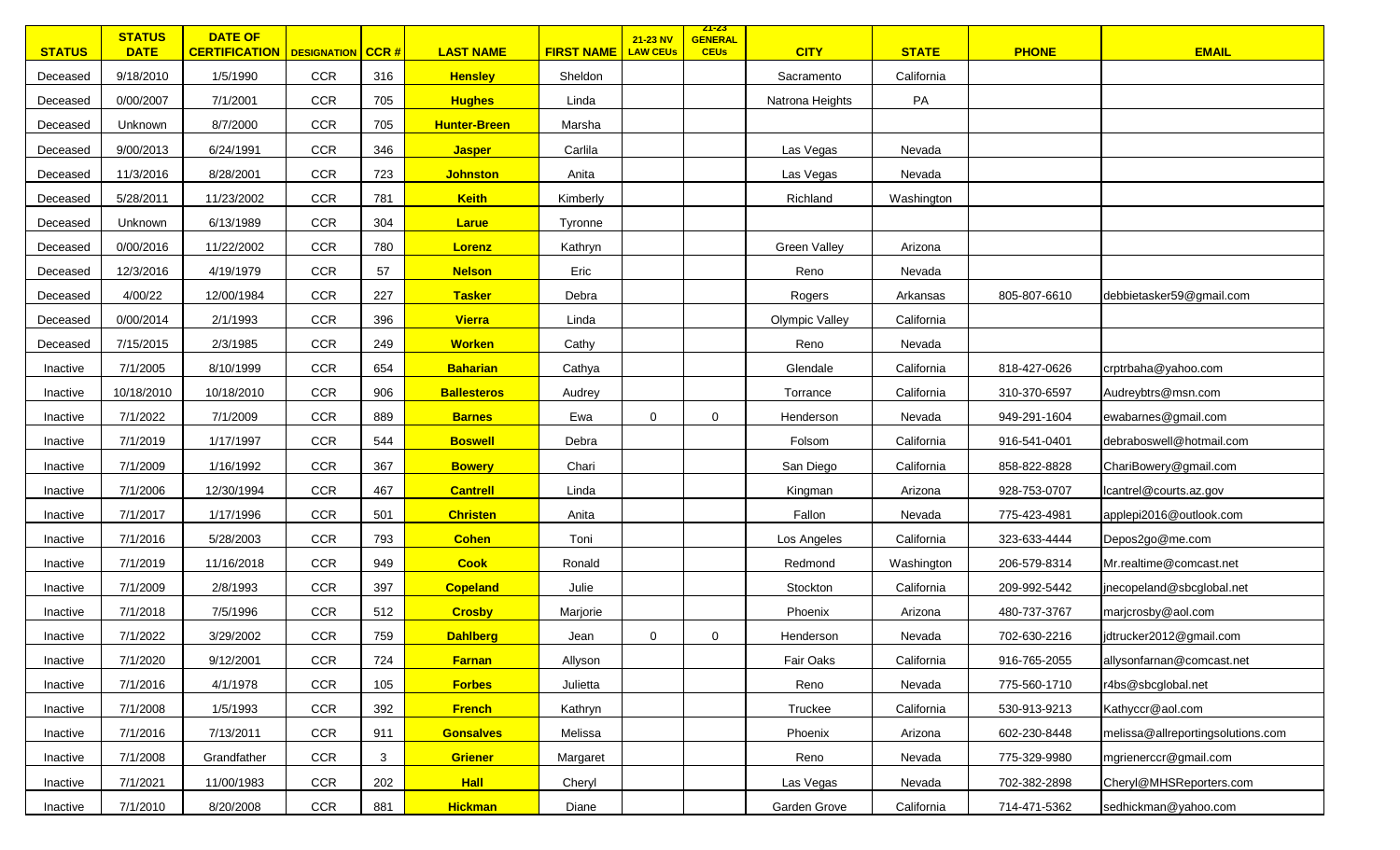| <b>STATUS</b> | <b>STATUS</b><br><b>DATE</b> | <b>DATE OF</b><br><b>CERTIFICATION   DESIGNATION   CCR #</b> |            |     | <b>LAST NAME</b>    | <b>FIRST NAME</b> | 21-23 NV<br><b>LAW CEUs</b> | <u>ZT-ZS</u><br><b>GENERAL</b><br><b>CEUs</b> | <b>CITY</b>        | <b>STATE</b> | <b>PHONE</b>                               | <b>EMAIL</b>                   |
|---------------|------------------------------|--------------------------------------------------------------|------------|-----|---------------------|-------------------|-----------------------------|-----------------------------------------------|--------------------|--------------|--------------------------------------------|--------------------------------|
| Inactive      | 2/2/2011                     | 8/11/2009                                                    | <b>CCR</b> | 894 | <b>Holton</b>       | Shana             |                             |                                               | Upland             | California   | 714-955-4887                               | shanaholton7@gmail.com         |
| Inactive      | 7/1/2015                     | 12/15/2009                                                   | <b>CCR</b> | 900 | <b>Hourigan</b>     | Terri             |                             |                                               | Arcadia            | California   | 805-448-8830                               | hourigan.terri@gmail.com       |
| Inactive      | 7/1/2022                     | 10/16/2018                                                   | <b>CCR</b> | 946 | <b>Johnson</b>      | Judith            | $\mathbf 0$                 | $\mathbf 0$                                   | Scottsdale         | Arizona      | 516-965-6565                               | OfficialReporterJudi@gmail.com |
| Inactive      | 7/1/2021                     | 7/2/2018                                                     | <b>CCR</b> | 942 | <b>Jones</b>        | Justine           |                             |                                               | Suffolk            | Virginia     | 757-744-2612                               | justinerealtime@gmail.com      |
| Inactive      | 9/16/2008                    | 1/22/1996                                                    | CCR        | 505 | <b>Kaltenberger</b> | Beth              |                             |                                               | Marionville        | Missouri     | 479-925-8944                               | mzcourtreporter@yahoo.com      |
| Inactive      | 7/1/2022                     | 1/10/1997                                                    | <b>CCR</b> | 539 | <b>Kelly</b>        | Judith            | $\mathbf 0$                 | $\mathbf 0$                                   | Las Vegas          | Nevada       | 702-248-4058                               | judypkelly@aol.com             |
| Inactive      | 7/1/2013                     | 7/1/1993                                                     | <b>CCR</b> | 400 | <b>Lawson</b>       | Paula             |                             |                                               | Morro Bay          | California   | 661-943-0010                               | AGENTLAWSON@MSN.COM            |
| Inactive      | 7/1/2005                     | 12/27/1994                                                   | <b>CCR</b> | 459 | <b>Lizotte</b>      | Lisa              |                             |                                               | Las Vegas          | Nevada       | 702-818-3693                               | lisaalizotte@cox.net           |
| Inactive      | 7/1/2008                     | 10/15/2002                                                   | <b>CCR</b> | 778 | Lombardi            | Joseph            |                             |                                               | Sun Lakes          | Arizona      | 480-415-4519                               | jrl3703@yahoo.com              |
| Inactive      | 7/1/2009                     | 7/12/1995                                                    | <b>CCR</b> | 489 | <b>Massow</b>       | Marie             |                             |                                               | Los Angeles        | California   | 310-745-1503                               | fastfingerz@ca.rr.com          |
| Inactive      | 7/1/2016                     | 1/17/1996                                                    | <b>CCR</b> | 500 | <b>McAnally</b>     | Pamela            |                             |                                               | Littleton          | <b>NH</b>    | 619-627-5220                               | pamm5230@gmail.com             |
| Inactive      | 7/1/2021                     | 12/27/1999                                                   | <b>CCR</b> | 674 | <b>McClure</b>      | Erin              |                             |                                               | Huntington Beach   | California   | 760-851-1170                               | Erinmcclure44@yahoo.com        |
| Inactive      | 7/1/2021                     | 6/20/1992                                                    | <b>CCR</b> | 371 | <b>McCusker</b>     | Shawn             |                             |                                               | Sparks             | Nevada       | 775-424-1425                               | mbmccusker@aol.com             |
| Inactive      | 7/1/2009                     | 5/21/1990                                                    | <b>CCR</b> | 323 | <b>Mead</b>         | Linda             |                             |                                               | Sarasota           | Florida      | 941-346-5278                               | lindamead@earthlink.net        |
| Inactive      | 7/1/2014                     | 12/18/2007                                                   | <b>CCR</b> | 872 | <b>Miller</b>       | Shantae           |                             |                                               | <b>Idaho Falls</b> | ID           | 208-419-5600                               | shannicr@hotmail.com           |
| Inactive      | 7/1/2019                     | 6/26/2003                                                    | <b>CCR</b> | 798 | <b>Niehus</b>       | Denise            |                             |                                               | Antioch            | Illinois     | 773-860-7018                               | dmills2202@aol.com             |
| Inactive      | 7/1/2017                     | 11/25/2002                                                   | <b>CCR</b> | 782 | <b>Niles</b>        | Emily             |                             |                                               | Bozeman            | MT           | 406-595-8337                               | emilyniles@outlook.com         |
| Inactive      | 7/00/04                      | 8/28/2001                                                    | <b>CCR</b> | 721 | <b>Noble</b>        | Marceline         |                             |                                               | Los Angeles        | California   | 213-591-1760                               | noblecsr@aol.com               |
| Inactive      | 7/1/2009                     | 7/1/1999                                                     | <b>CCR</b> | 644 | <b>Pacheco</b>      | Renee             |                             |                                               | Ontario            | California   | 909-331-0428                               | Rpacheco11564@gmail.com        |
| Inactive      | 7/1/2021                     | 11/00/1979                                                   | <b>CCR</b> | 133 | <b>Pribyl</b>       | Lisa              |                             |                                               | Las Vegas          | Nevada       | 702-645-8505                               | lisapribyl@gmail.com           |
| Inactive      | 7/1/2009                     | 1/5/1994                                                     | <b>CCR</b> | 430 | Ralke               | Karen             |                             |                                               | <b>Studio City</b> | California   | 818-905-0347                               | karen@ralkeassociates.com      |
| Inactive      | 7/1/2018                     | 2/17/1999                                                    | <b>CCR</b> | 631 | Randle              | Mary              |                             |                                               | San Marcos         | California   | 760-744-5226                               | YoMissMary@cox.net             |
| Inactive      | 7/1/2022                     | 11/15/2010                                                   | <b>CCR</b> | 909 | Richardson          | Dana              | $\mathbf 0$                 | $\mathbf 0$                                   | Porter             | Texas        | 832-453-3262                               | richda.dana@gmail.com          |
| Inactive      | 7/1/2019                     | 12/13/2010                                                   | <b>CCR</b> | 910 | <b>Ricks</b>        | Audrey            |                             |                                               | Pasco              | Washington   | 619-917-2889                               | audrey.ricks@gmail.com         |
| Inactive      | 7/1/2009                     | 2/3/1998                                                     | <b>CCR</b> | 590 | <b>Rodriguez</b>    | Patricia          |                             |                                               | Castro Valley      | California   | 510-579-8280                               | CalReporter@gmail.com          |
| Inactive      | 7/1/2017                     | 12/21/1988                                                   | CCR        | 293 | Roland              | Jennifer          |                             |                                               | Canby              | Oregon       | 702-809-3289                               | roland@canby.com               |
| Inactive      | 7/1/2003                     | 12/30/1992                                                   | <b>CCR</b> | 386 | <b>Sagan</b>        | Shawna            |                             |                                               | Roseville          | California   | 916-771-2569                               | sksagan@yahoo.com              |
| Inactive      | 7/1/2004                     | 8/5/1997                                                     | <b>CCR</b> | 571 | <b>Scripter</b>     | Linda             |                             |                                               | Quartz Hill        | California   | 213-687-5780 Ext. 1560 escripter@yahoo.com |                                |
| Inactive      | 7/1/2021                     | 7/5/1995                                                     | CCR        | 485 | <b>Seid</b>         | June              |                             |                                               | Las Vegas          | Nevada       | 702-835-3542                               | beaucoupdrama@cox.net          |
| Inactive      | 7/1/2017                     | 7/1/1999                                                     | <b>CCR</b> | 642 | <b>Sherr Remy</b>   | Sharon            |                             |                                               | San Diego          | California   | 619-234-9100                               | Ssherr@LitigationServices.com  |
| Inactive      | 7/1/2019                     | 12/12/2005                                                   | CCR        | 846 | <b>Simone</b>       | Ellen             |                             |                                               | San Diego          | California   | 585-957-4268                               | efordcourtreporter@gmail.com   |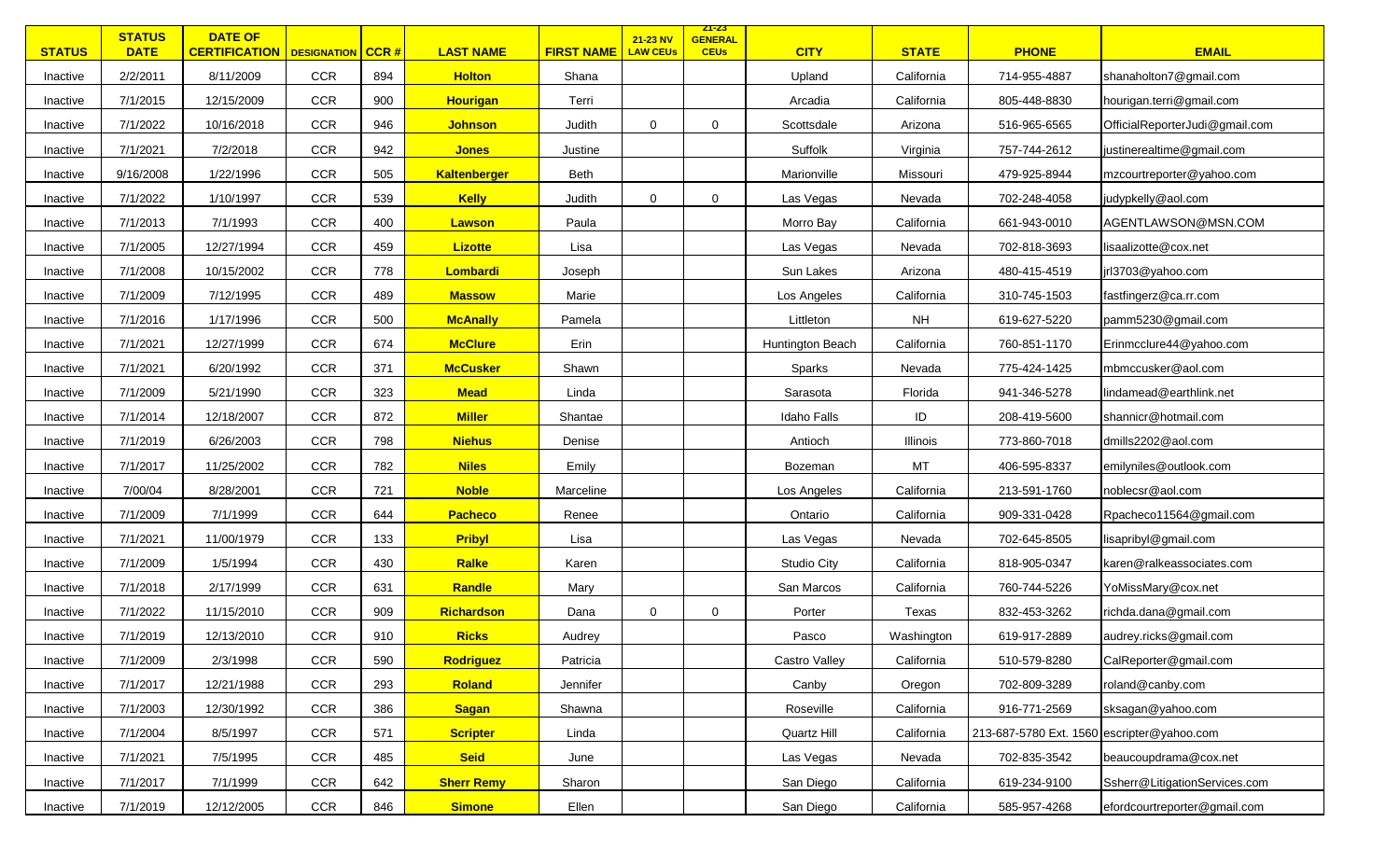| <b>STATUS</b> | <b>STATUS</b><br><b>DATE</b> | <b>DATE OF</b><br><b>CERTIFICATION</b>   DESIGNATION   CCR # |            |     | <b>LAST NAME</b>          | <b>FIRST NAME</b> | 21-23 NV<br><b>LAW CEUS</b> | <mark>Z1-23</mark><br><b>GENERAL</b><br><b>CEUs</b> | <b>CITY</b>      | <b>STATE</b> | <b>PHONE</b> | <b>EMAIL</b>              |
|---------------|------------------------------|--------------------------------------------------------------|------------|-----|---------------------------|-------------------|-----------------------------|-----------------------------------------------------|------------------|--------------|--------------|---------------------------|
| Inactive      | 7/1/2009                     | 9/14/2007                                                    | <b>CCR</b> | 870 | <b>Slattery</b>           | Victoria          |                             |                                                     | Palmdale         | California   | 661-492-4800 | vickitcsr@aol.com         |
| Inactive      | 7/1/2011                     | 12/3/2003                                                    | CCR        | 805 | <b>Stevenson</b>          | Susan             |                             |                                                     | Santa Cruz       | California   | 209-951-7787 | susancstevenson@yahoo.com |
| Inactive      | 9/9/2021                     | 2/3/1997                                                     | CCR        | 543 | <b>Stride</b>             | Katherine         |                             |                                                     | Tucson           | Arizona      | 818-512-8002 | katscsr@gmail.com         |
| Inactive      | 7/1/2019                     | 2/3/1997                                                     | CCR        | 555 | Vail                      | Cynthia           |                             |                                                     | Pasadena         | California   | 626-440-0218 | vail.cindy@gmail.com      |
| Inactive      | 7/1/2017                     | 12/28/1992                                                   | <b>CCR</b> | 384 | <b>Viray</b>              | Geraldine         |                             |                                                     | Huntington Beach | California   | 702-608-6698 | GFViraycsr@yahoo.com      |
| Inactive      | 7/1/2015                     | 1/8/1986                                                     | <b>CCR</b> | 246 | Vohl                      | Cecilia           |                             |                                                     | Reno             | Nevada       | 775-530-1415 | cvohl@att.net             |
| Inactive      | 7/1/2005                     | 7/1/1999                                                     | CCR        | 638 | <b>Workman</b>            | Kimberly          |                             |                                                     | Micco            | Florida      | 772-664-8009 | captionkim@hotmail.com    |
| Inactive      | 7/1/2001                     | 7/15/1996                                                    | CCR        | 525 | Yates                     | Cecily            |                             |                                                     | Lorane           | Oregon       | 541-232-7936 | cecilyann1@yahoo.com      |
| Revoked       |                              | 12/31/1994                                                   | CCR        | 470 | <b>Abboud</b>             | Jacquie           |                             |                                                     |                  |              | None         |                           |
| Revoked       |                              | 8/26/1997                                                    | <b>CCR</b> | 579 | <b>Bell</b>               | Jeanese           |                             |                                                     |                  |              | None         |                           |
| Revoked       |                              | 6/00/2000                                                    | CCR        | 679 | <b>Bell</b>               | Virginia          |                             |                                                     |                  |              | None         |                           |
| Revoked       |                              | 12/00/1986                                                   | CCR        | 266 | <b>Boline</b>             | Nancy             |                             |                                                     |                  |              | None         |                           |
| Revoked       |                              | 9/17/1998                                                    | <b>CCR</b> | 617 | <b>Brown</b>              | Rhonda            |                             |                                                     |                  |              | None         |                           |
| Revoked       |                              | 7/14/1994                                                    | CCR        | 442 | <b>Cansino</b>            | Caroline          |                             |                                                     |                  |              | None         |                           |
| Revoked       |                              | 7/1/1998                                                     | CCR        | 596 | <b>Capito</b>             | Julie             |                             |                                                     |                  |              | None         |                           |
| Revoked       |                              | 7/6/1995                                                     | CCR        | 482 | <b>Carter</b>             | Shirley           |                             |                                                     |                  |              | None         |                           |
| Revoked       |                              | 8/5/1998                                                     | <b>CCR</b> | 603 | <b>Clarey</b>             | Glenda            |                             |                                                     |                  |              | None         |                           |
| Revoked       |                              | 1/3/1991                                                     | CCR        | 341 | <b>Craig</b>              | Robin             |                             |                                                     |                  |              | None         |                           |
| Revoked       |                              | 7/14/1994                                                    | CCR        | 449 | <b>Cusimano</b>           | <b>Brigitte</b>   |                             |                                                     |                  |              | None         |                           |
| Revoked       |                              | 8/22/1995                                                    | CCR        | 492 | <b>Dacorsi</b>            | Marnita           |                             |                                                     |                  |              | None         |                           |
| Revoked       |                              | 7/7/1996                                                     | <b>CCR</b> | 519 | <b>Dalton</b>             | Dina              |                             |                                                     |                  |              | None         |                           |
| Revoked       |                              | 8/25/1998                                                    | CCR        | 614 | <b>Davis-Murray</b>       | Claudia           |                             |                                                     |                  |              | None         |                           |
| Revoked       |                              | 7/29/1999                                                    | <b>CCR</b> | 646 | <b>Digiorgio</b>          | Tracy             |                             |                                                     |                  |              | None         |                           |
| Revoked       |                              | 1/17/1996                                                    | CCR        | 502 | <b>Donoho</b>             | Diane             |                             |                                                     |                  |              | None         |                           |
| Revoked       |                              | 7/14/1994                                                    | CCR        | 448 | <b>Esquivel-Parkinson</b> | Maria             |                             |                                                     |                  |              | None         |                           |
| Revoked       |                              | 11/6/1985                                                    | CCR        | 242 | <b>Fougner</b>            | Doreen            |                             |                                                     |                  |              | None         |                           |
| Revoked       |                              | 2/00/2002                                                    | CCR        | 751 | <b>Garmann</b>            | Graciela          |                             |                                                     |                  |              | None         |                           |
| Revoked       |                              | 7/24/1996                                                    | CCR        | 531 | <b>Ghossein</b>           | Amal              |                             |                                                     |                  |              | None         |                           |
| Revoked       |                              | 8/29/1988                                                    | <b>CCR</b> | 291 | <b>Glover-Smith</b>       | Susan             |                             |                                                     |                  |              | None         |                           |
| Revoked       |                              | 7/9/1995                                                     | CCR        | 490 | <b>Gosser</b>             | Tomi Ann          |                             |                                                     |                  |              | None         |                           |
| Revoked       | 4/8/2016                     | 5/24/1990                                                    | CCR        | 326 | <b>Hannah</b>             | Rene'             |                             |                                                     | Las Vegas        | Nevada       | 702-563-5354 | ReneHannah@yahoo.com      |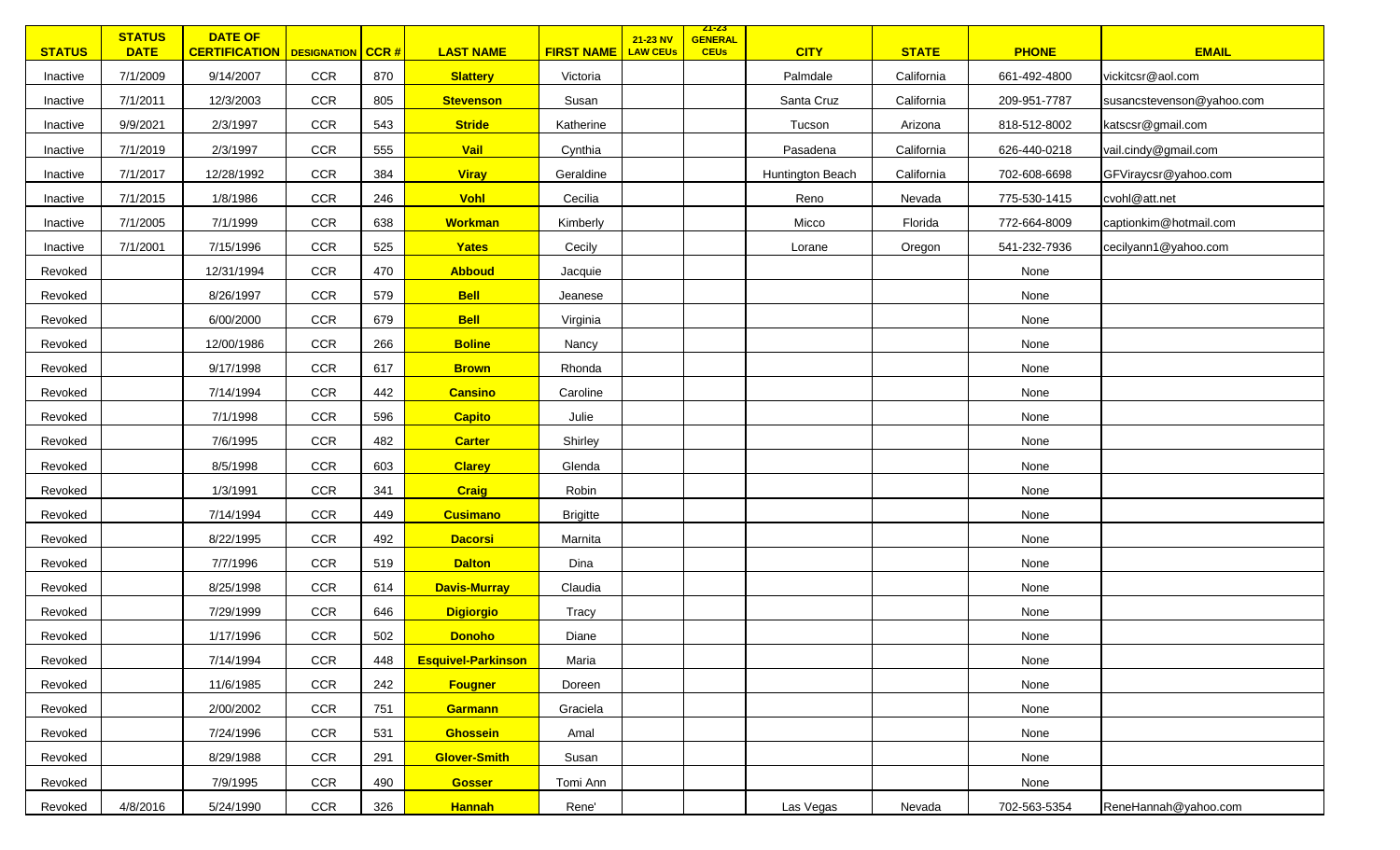| <b>STATUS</b> | <b>STATUS</b><br><b>DATE</b> | <b>DATE OF</b><br><b>CERTIFICATION</b>   DESIGNATION   CCR # |            |     | <b>LAST NAME</b> | <b>FIRST NAME</b> | 21-23 NV<br><b>LAW CEUS</b> | <u> 21-23 </u><br><b>GENERAL</b><br><b>CEUs</b> | <b>CITY</b> | <b>STATE</b> | <b>PHONE</b> | <b>EMAIL</b> |
|---------------|------------------------------|--------------------------------------------------------------|------------|-----|------------------|-------------------|-----------------------------|-------------------------------------------------|-------------|--------------|--------------|--------------|
| Revoked       |                              | 7/1/2001                                                     | CCR        | 703 | <b>Hayward</b>   | Margaret          |                             |                                                 |             |              | None         |              |
| Revoked       |                              | 7/3/1993                                                     | <b>CCR</b> | 399 | <b>Heinz</b>     | Rindon            |                             |                                                 |             |              | None         |              |
| Revoked       |                              | 8/6/1999                                                     | <b>CCR</b> | 649 | <b>Kim</b>       | Ronald            |                             |                                                 |             |              | None         |              |
| Revoked       |                              | 1/22/1996                                                    | <b>CCR</b> | 498 | <b>Knutson</b>   | John              |                             |                                                 |             |              | None         |              |
| Revoked       |                              | 2/3/1998                                                     | <b>CCR</b> | 589 | Kroll            | Jean              |                             |                                                 |             |              | None         |              |
| Revoked       |                              | 8/19/1999                                                    | CCR        | 661 | <b>Kunce</b>     | Karina            |                             |                                                 |             |              | None         |              |
| Revoked       |                              |                                                              | CCR        | 499 | Lindblom         | Karen             |                             |                                                 |             |              | None         |              |
| Revoked       |                              | 8/13/1998                                                    | CCR        | 608 | Littlefair       | Georgene          |                             |                                                 |             |              | None         |              |
| Revoked       |                              | 2/21/1996                                                    | CCR        | 507 | <b>Marble</b>    | Jeanette          |                             |                                                 |             |              | None         |              |
| Revoked       |                              | 1/7/1988                                                     | <b>CCR</b> | 285 | <b>Mattox</b>    | Linda             |                             |                                                 |             |              | None         |              |
| Revoked       |                              | 7/9/1999                                                     | <b>CCR</b> | 645 | <b>Mautz</b>     | Kathryn           |                             |                                                 |             |              | None         |              |
| Revoked       |                              | 1/13/1989                                                    | CCR        | 299 | <b>McCarthy</b>  | Constance         |                             |                                                 |             |              | None         |              |
| Revoked       |                              | 8/2/1997                                                     | CCR        | 565 | <b>Miller</b>    | Margo             |                             |                                                 |             |              | None         |              |
| Revoked       |                              | 1/8/1985                                                     | <b>CCR</b> | 223 | <b>Miller</b>    | Patricia          |                             |                                                 |             |              | None         |              |
| Revoked       |                              | 1/17/1997                                                    | <b>CCR</b> | 546 | <b>Murdock</b>   | Jamie             |                             |                                                 |             |              | None         |              |
| Revoked       |                              | 1/3/1995                                                     | <b>CCR</b> | 472 | <b>Muro</b>      | Lee Ann           |                             |                                                 |             |              | None         |              |
| Revoked       |                              | 12/31/1992                                                   | <b>CCR</b> | 387 | <b>Orofino</b>   | Kathryn           |                             |                                                 |             |              | None         |              |
| Revoked       |                              | 8/4/1998                                                     | <b>CCR</b> | 602 | <b>Osborne</b>   | Linda             |                             |                                                 |             |              | None         |              |
| Revoked       |                              | 7/29/1996                                                    | CCR        | 534 | <b>Peeples</b>   | Gail              |                             |                                                 |             |              | None         |              |
| Revoked       |                              | 9/20/1997                                                    | CCR        | 584 | <b>Pfeiffer</b>  | Nancy             |                             |                                                 |             |              | None         |              |
| Revoked       |                              | 7/14/1993                                                    | CCR        | 410 | <b>Pierce</b>    | Mindy Rae         |                             |                                                 |             |              | None         |              |
| Revoked       |                              | 12/28/1994                                                   | <b>CCR</b> | 463 | <b>Reddy</b>     | Danelle           |                             |                                                 |             |              | None         |              |
| Revoked       |                              |                                                              | CCR        | 522 | Reed             | Vicki             |                             |                                                 |             |              | None         |              |
| Revoked       |                              | 4/19/1974                                                    | <b>CCR</b> | 58  | <b>Rentsch</b>   | Cynthia           |                             |                                                 |             |              | None         |              |
| Revoked       |                              | 8/5/1993                                                     | CCR        | 413 | <b>Rinne</b>     | ellen             |                             |                                                 |             |              | None         |              |
| Revoked       |                              | 9/8/1995                                                     | CCR        | 494 | Runyon           | Paul              |                             |                                                 |             |              | None         |              |
| Revoked       |                              | 1/8/1993                                                     | CCR        | 395 | <b>Rust</b>      | Cheryl            |                             |                                                 |             |              | None         |              |
| Revoked       |                              | 2/3/1986                                                     | CCR        | 251 | <b>Scoville</b>  | Barbara           |                             |                                                 |             |              | None         |              |
| Revoked       |                              | 10/00/1973                                                   | CCR        | 54  | <b>Simon</b>     | Marijane          |                             |                                                 |             |              | None         |              |
| Revoked       |                              |                                                              | CCR        | 562 | <b>Smith</b>     | Kathleen          |                             |                                                 |             |              | None         |              |
| Revoked       |                              | 8/25/1998                                                    | CCR        | 611 | <b>Spencer</b>   | Thresha           |                             |                                                 |             |              | None         |              |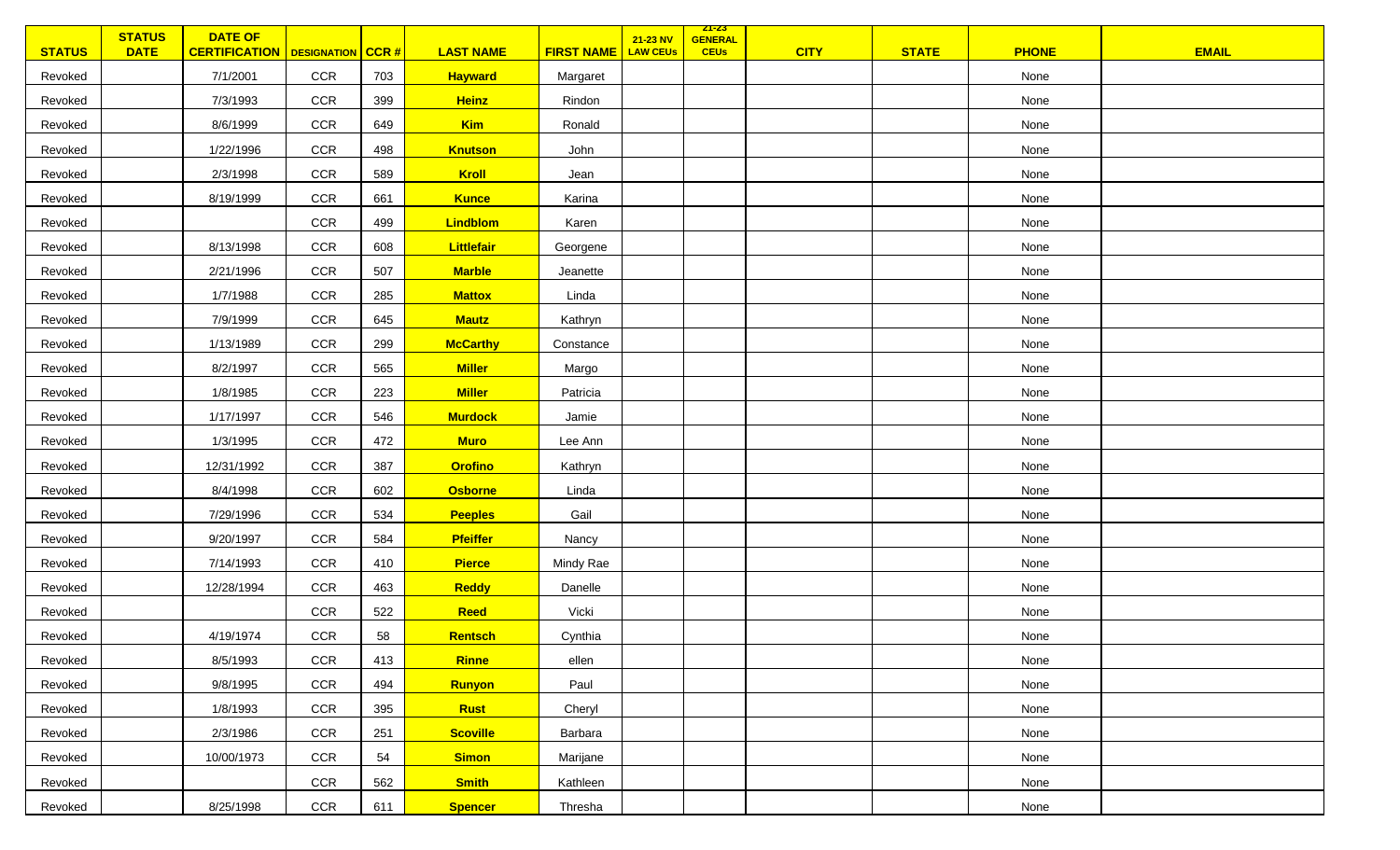| <b>STATUS</b> | <b>STATUS</b><br><b>DATE</b> | <b>DATE OF</b><br><b>CERTIFICATION</b> | <b>DESIGNATION</b> | $ $ CCR # | <b>LAST NAME</b>  | <b>FIRST NAME</b> | 21-23 NV<br><b>LAW CEUs</b> | <u> 21-23 </u><br><b>GENERAL</b><br><b>CEUs</b> | <b>CITY</b>              | <b>STATE</b> | <b>PHONE</b> | <b>EMAIL</b>                  |
|---------------|------------------------------|----------------------------------------|--------------------|-----------|-------------------|-------------------|-----------------------------|-------------------------------------------------|--------------------------|--------------|--------------|-------------------------------|
| Revoked       |                              | 4/8/1994                               | <b>CCR</b>         | 454       | <b>Stanford</b>   | Koretta           |                             |                                                 |                          |              | None         |                               |
| Revoked       |                              | 9/20/2001                              | CCR                | 731       | <b>Strong</b>     | Suzette           |                             |                                                 |                          |              | None         |                               |
| Revoked       |                              | 5/00/1975                              | <b>CCR</b>         | 60        | <b>Theiss</b>     | Helen             |                             |                                                 |                          |              | None         |                               |
| Revoked       |                              |                                        | <b>CCR</b>         | 662       | <b>Thomas</b>     | Jinjer            |                             |                                                 |                          |              | None         |                               |
| Revoked       |                              | 2/5/1997                               | <b>CCR</b>         | 556       | <b>Thraen</b>     | Shelley           |                             |                                                 |                          |              | None         |                               |
| Revoked       |                              |                                        | <b>CCR</b>         | 580       | <b>Tilbury</b>    | Lauren            |                             |                                                 |                          |              | None         |                               |
| Revoked       | 2/6/2013                     | 12/31/2003                             | <b>CCR</b>         | 811       | <b>Tuchman</b>    | Kim               |                             |                                                 | Las Vegas                | Nevada       | None         | kimtuchman@gmail.com          |
| Revoked       |                              | 2/26/1999                              | <b>CCR</b>         | 632       | Vaccarezza        | Linda             |                             |                                                 |                          |              | None         |                               |
| Revoked       |                              | 7/17/1995                              | <b>CCR</b>         | 491       | <b>Wallace</b>    | Yurvinna          |                             |                                                 |                          |              | None         |                               |
| Revoked       |                              | 3/31/1976                              | <b>CCR</b>         | 81        | <b>Wicklander</b> | Todd              |                             |                                                 |                          |              | None         |                               |
| Revoked       |                              |                                        | <b>CCR</b>         | 520       | <b>Williams</b>   | Melinda           |                             |                                                 |                          |              | None         |                               |
| Surrendered   | 6/29/2007                    | 7/14/1994                              | <b>CCR</b>         | 441       | <b>Adelson</b>    | Gregory           |                             |                                                 | Woodland Hills, CA 91367 |              | 818-888-0912 | greg_adelson@yahoo.com        |
| Surrendered   | 6/27/2019                    | 8/17/2000                              | <b>CCR</b>         | 683       | <b>Adler</b>      | Christy           |                             |                                                 | Las Vegas                | Nevada       | 702-201-8829 | CIAdlerCCR@gmail.com          |
| Surrendered   | 5/4/2016                     | 6/12/2003                              | <b>CCR</b>         | 796       | <b>Angwin</b>     | Andrea            |                             |                                                 | Corrales                 | <b>NM</b>    | 505-899-0098 | deeangwin@earthlink.net       |
| Surrendered   | 7/2/2020                     | 4/13/1978                              | <b>CCR</b>         | 107       | <b>Backus</b>     | Janet             |                             |                                                 | Las Vegas                | Nevada       | 702-254-8393 | jannib@cox.net                |
| Surrendered   | 6/25/2019                    | 8/15/2006                              | <b>CCR</b>         | 856       | <b>Balbuena</b>   | Paulina           |                             |                                                 | Huntington Beach         | California   | 657-622-5192 | paulina@pacificcr.com         |
| Surrendered   | 5/31/2016                    | 7/1/2013                               | <b>CCR</b>         | 924       | <b>Bell</b>       | Carin             |                             |                                                 | Montague                 | California   | 531-921-2764 | cooleygirl@4fast.net          |
| Surrendered   | 4/4/2017                     | 6/23/2005                              | <b>CCR</b>         | 836       | <b>Berry</b>      | Karen             |                             |                                                 | Las Vegas                | Nevada       | 702-325-0979 | karenjberry@gmail.com         |
| Surrendered   | 7/1/2021                     | 8/8/2000                               | <b>CCR</b>         | 685       | <b>Bloxham</b>    | Daren             |                             |                                                 | Highland                 | Utah         | 801-602-0229 | dblox8@msn.com                |
| Surrendered   | 6/30/2020                    | 5/00/1981                              | <b>CCR</b>         | 165       | <b>Bokelmann</b>  | Kristine          |                             |                                                 | Reno                     | Nevada       | 775-622-0455 | k.bokelmann@charter.net       |
| Surrendered   | 6/1/2015                     | 9/00/1984                              | <b>CCR</b>         | 218       | <b>Boscovich</b>  | Danra             |                             |                                                 | Tonopah                  | Nevada       | 775-482-3467 | danrarose@yahoo.com           |
| Surrendered   | 6/30/2014                    | 6/30/2008                              | <b>CCR</b>         | 877       | <b>Boyd</b>       | John              |                             |                                                 | Spokane                  | Washington   | 928-486-7801 | johnwilliamboyd2006@yahoo.com |
| Surrendered   | 3/21/2019                    | 9/1/1994                               | CCR                | 458       | <b>Brosnan</b>    | Barbara           |                             |                                                 | Incline Village          | Nevada       | 775-831-8859 | lenbrosnan@msn.com            |
| Surrendered   | 5/19/2008                    | 7/14/2003                              | <b>CCR</b>         | 799       | <b>Cazarez</b>    | Angelica          |                             |                                                 | Bellflower, CA 90706     |              | 562-804-9772 | luvleemissy@yahoo.com         |
| Surrendered   | 6/11/2020                    | 10/1/1977                              | CCR                | 93        | <b>Chapen</b>     | Liza              |                             |                                                 | Reno                     | Nevada       | 775-323-6784 | chapen@charter.net            |
| Surrendered   | 3/3/2021                     | 8/21/2001                              | <b>CCR</b>         | 710       | <b>Cox Daniel</b> | Mary              |                             |                                                 | Las Vegas                | Nevada       | 702-219-2940 | mcoxdaniel@cox.net            |
| Surrendered   | 8/4/2010                     | 7/8/1993                               | <b>CCR</b>         | 407       | <b>Cropper</b>    | Elaine            |                             |                                                 | Phoenix                  | Arizona      | 602-322-7245 | ecropper@cox.net              |
| Surrendered   | 6/3/2019                     | 12/29/2006                             | <b>CCR</b>         | 863       | <b>Curtiss</b>    | Amanda            |                             |                                                 | <b>APO</b>               | AE           | 951-764-1683 | amandacurtiss1@yahoo.com      |
| Surrendered   | 3/21/2020                    | 8/21/2001                              | CCR                | 711       | <b>Daniel</b>     | Kevin             |                             |                                                 | Las Vegas                | Nevada       | 702-219-2705 | kwdaniel@cox.net              |
| Surrendered   | 7/11/2018                    | 2/9/1990                               | <b>CCR</b>         | 318       | <b>Davidson</b>   | Donna             |                             |                                                 | Sparks                   | Nevada       | 775-329-0132 | dodavidson@att.net            |
| Surrendered   | 3/31/2021                    | 4/10/1978                              | CCR                | 102       | <b>Dotson</b>     | Joan              |                             |                                                 | Carson City              | Nevada       | 775-530-7477 | dba4Joan@gmail.com            |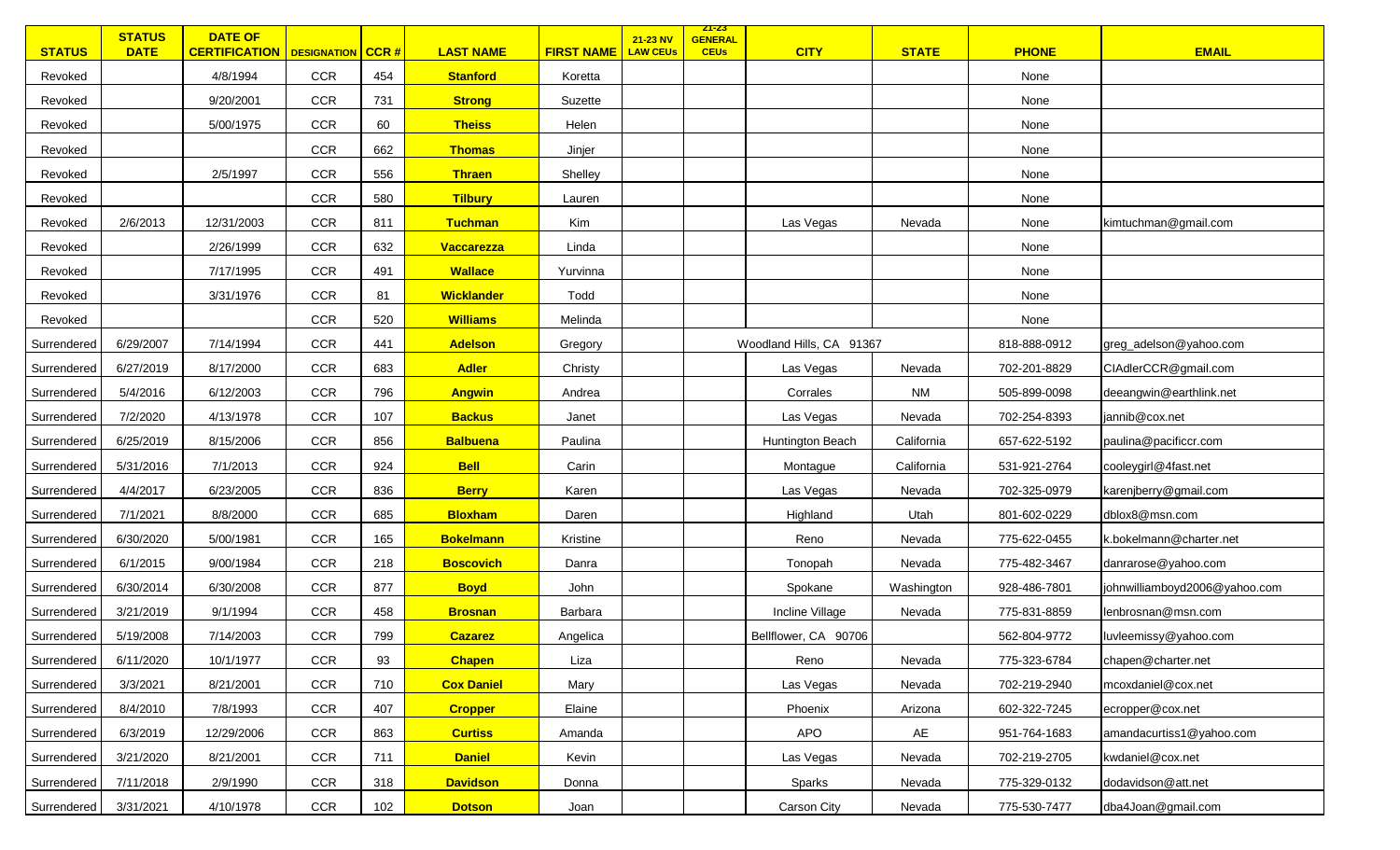| <b>STATUS</b> | <b>STATUS</b><br><b>DATE</b> | <b>DATE OF</b><br><b>CERTIFICATION</b>   DESIGNATION   CCR # |            |     | <b>LAST NAME</b>     | <b>FIRST NAME</b> | 21-23 NV<br><b>LAW CEUs</b> | <u>ZT-ZS</u><br><b>GENERAL</b><br><b>CEUs</b> | <b>CITY</b>          | <b>STATE</b> | <b>PHONE</b>          | <b>EMAIL</b>                 |
|---------------|------------------------------|--------------------------------------------------------------|------------|-----|----------------------|-------------------|-----------------------------|-----------------------------------------------|----------------------|--------------|-----------------------|------------------------------|
| Surrendered   | 3/1/2018                     | 1/9/1992                                                     | <b>CCR</b> | 365 | <b>Dougherty</b>     | Teresa            |                             |                                               | Las Vegas            | Nevada       | 702-250-5086          | teresadougherty@cox.net      |
| Surrendered   | 4/24/2017                    | 5/00/1974                                                    | <b>CCR</b> | 59  | <b>Duffin</b>        | Mary              |                             |                                               | Las Vegas            | Nevada       | 702-658-0000          | MKDUFFIN@cox.net             |
| Surrendered   | 5/13/2013                    | 12/13/2004                                                   | <b>CCR</b> | 832 | <b>Durso</b>         | Karen             |                             |                                               | Gardnerville         | Nevada       | <b>Contact NVCCRB</b> | KJDURSO@hotmail.com          |
| Surrendered   | 5/10/2019                    | 8/12/1997                                                    | CCR        | 575 | <b>Erbe</b>          | Teri              |                             |                                               | Henderson            | Nevada       | 702-473-9548          | teamtderbe@gmail.com         |
| Surrendered   | 5/13/2015                    | 5/00/1980                                                    | CCR        | 175 | <b>Euliano</b>       | Sharon            |                             |                                               | Henderson            | Nevada       | 702-823-1003          | sharon123@cox.net            |
| Surrendered   | 4/19/2010                    | 1/31/1997                                                    | <b>CCR</b> | 554 | <b>Farwell</b>       | Sally             |                             |                                               | La Quinta            | California   | 760-771-9877          | SKFARWELL@ATT.NET            |
| Surrendered   | 6/23/2015                    | 1/22/1988                                                    | <b>CCR</b> | 279 | <b>Fisher</b>        | Catherine         |                             |                                               | Lamoille             | Nevada       | 775-748-0285          | cathy.fisher@frontiernet.net |
| Surrendered   | 4/15/2014                    | 12/20/1987                                                   | <b>CCR</b> | 275 | Garner               | Joy               |                             |                                               | Las Vegas            | Nevada       | 702-682-0740          | Copajoy@msn.com              |
| Surrendered   | 7/16/2017                    | 6/00/1983                                                    | <b>CCR</b> | 192 | <b>Gibbons</b>       | Sandra            |                             |                                               | Carson City          | Nevada       | 775-720-0048          | sandragibbons@sbcglobal.net  |
| Surrendered   | 9/21/2018                    | 4/1/1978                                                     | <b>CCR</b> | 113 | <b>Greco</b>         | Deborah           |                             |                                               | Reno                 | Nevada       | 775-846-1234          | debgreco@charter.net         |
| Surrendered   | 5/25/2015                    | 7/2/1993                                                     | <b>CCR</b> | 401 | <b>Greco</b>         | Melissa           |                             |                                               | San Luis Obispo      | California   | 775-530-6411          | aussielover3452@gmail.com    |
| Surrendered   | 6/26/2020                    | 8/21/1998                                                    | <b>CCR</b> | 613 | <b>Headington</b>    | Heidi             |                             |                                               | Las Vegas            | Nevada       | 702-275-2150          | CSRQT@aol.com                |
| Surrendered   | 6/11/2016                    | 2/25/1999                                                    | <b>CCR</b> | 633 | <b>Heritage</b>      | Janet             |                             |                                               | Anchorage            | Alaska       | 907-952-4267          | janet@heritagelawak.com      |
| Surrendered   | 5/16/2016                    | 6/1/1999                                                     | <b>CCR</b> | 637 | <b>Herring-Black</b> | <b>Beverly</b>    |                             |                                               | Davenport            | lowa         | 563-340-3123          | bevinvegas@cox.net           |
| Surrendered   | 6/27/2007                    | 12/31/2003                                                   | <b>CCR</b> | 813 | <b>Hollifield</b>    | Judith            |                             |                                               | Los Angeles          | California   | 213-250-5021          | FNEESHN@aol.com              |
| Surrendered   | 5/25/2021                    | 12/26/1990                                                   | <b>CCR</b> | 340 | <b>Hummel</b>        | Carol             |                             |                                               | <b>Walnut Creek</b>  | California   | 775-741-9122          | carol_hummel@comcast.net     |
| Surrendered   | 4/30/2021                    | 2/2/1986                                                     | <b>CCR</b> | 255 | <b>Johnson</b>       | Barbara           |                             |                                               | Reno                 | Nevada       | 775-722-9402          | beejaynevada@gmail.com       |
| Surrendered   | 5/14/2013                    | 12/26/1990                                                   | <b>CCR</b> | 339 | <b>Johnson</b>       | Lisa              |                             |                                               | Cape Coral           | Florida      | 303-956-4165          | lisareports@aol.com          |
| Surrendered   | 4/2/2012                     | 10/00/1978                                                   | <b>CCR</b> | 119 | <b>Jones</b>         | Mary              |                             |                                               | Dayton               | Ohio         | <b>Contact NVCCRB</b> | mjones937@yahoo.com          |
| Surrendered   | 6/5/2015                     | 8/10/1999                                                    | <b>CCR</b> | 651 | Juarez               | Elisa             |                             |                                               | Patterson            | California   | 209-918-5931          | Elisajua@netzero.net         |
| Surrendered   | 3/20/2019                    | 7/2/2008                                                     | <b>CCR</b> | 878 | <b>Justl</b>         | Barbara           |                             |                                               | Palm Desert          | California   | 702-324-2420          | barbarajustl78@gmail.com     |
| Surrendered   | 5/19/2015                    | 2/4/2002                                                     | <b>CCR</b> | 742 | <b>Knuth</b>         | Kenneth           |                             |                                               | Santa Cruz           | California   | 831-227-3494          | ver.b8m21@gmail.com          |
| Surrendered   | 4/15/2013                    | 7/1/2009                                                     | <b>CCR</b> | 892 | <b>Koch-Smith</b>    | Shirley           |                             |                                               | Newport Beach        | California   | <b>Contact NVCCRB</b> | shirleyko10000@yahoo.com     |
| Surrendered   | 6/30/2021                    | 1/21/1997                                                    | CCR        | 550 | <b>Kovacs</b>        | Karen             |                             |                                               | Lake Havasu          | Arizona      | 928-716-3415          | kovclan@frontiernet.net      |
| Surrendered   | 10/19/2020                   | 2/1/1996                                                     | CCR        | 506 | Lanza                | Theresa           |                             |                                               | North Richland Hills | Texas        | 661-303-4776          | csr11457@sbcglobal.net       |
| Surrendered   | 6/29/2011                    | 5/19/2003                                                    | CCR        | 789 | Lee                  | Angela            |                             |                                               | Findlay              | Ohio         | <b>Contact NVCCRB</b> | tavslee@earthlink.net        |
| Surrendered   | 4/25/2008                    | 6/25/1991                                                    | <b>CCR</b> | 349 | <b>Litsheim</b>      | Lucille           |                             |                                               | Las Vegas            | Nevada       | 702-791-5985          | LMLITSHEIM@earthlink.net     |
| Surrendered   | 5/1/2015                     | 1/18/2013                                                    | <b>CCR</b> | 922 | <b>Lofthus</b>       | Vicki             |                             |                                               | Virginia City        | Nevada       | 530-277-1497          | vlofthus@gmail.com           |
| Surrendered   | 5/11/2013                    | 7/26/1996                                                    | CCR        | 532 | Lui                  | Bryan             |                             |                                               | Los Angeles          | California   | 323-227-0112          | blui11223@yahoo.com          |
| Surrendered   | 5/22/2015                    | 5/00/1981                                                    | <b>CCR</b> | 156 | <b>MacTaggart</b>    | Terri             |                             |                                               | Las Vegas            | Nevada       | 702-474-6255          | tmactag@cox.net              |
| Surrendered   | 6/15/2018                    | 7/1/2009                                                     | CCR        | 887 | <b>Martin</b>        | Andrea            |                             |                                               | Dolores              | Colorado     | 702-575-7755          | vegasreporter@cox.net        |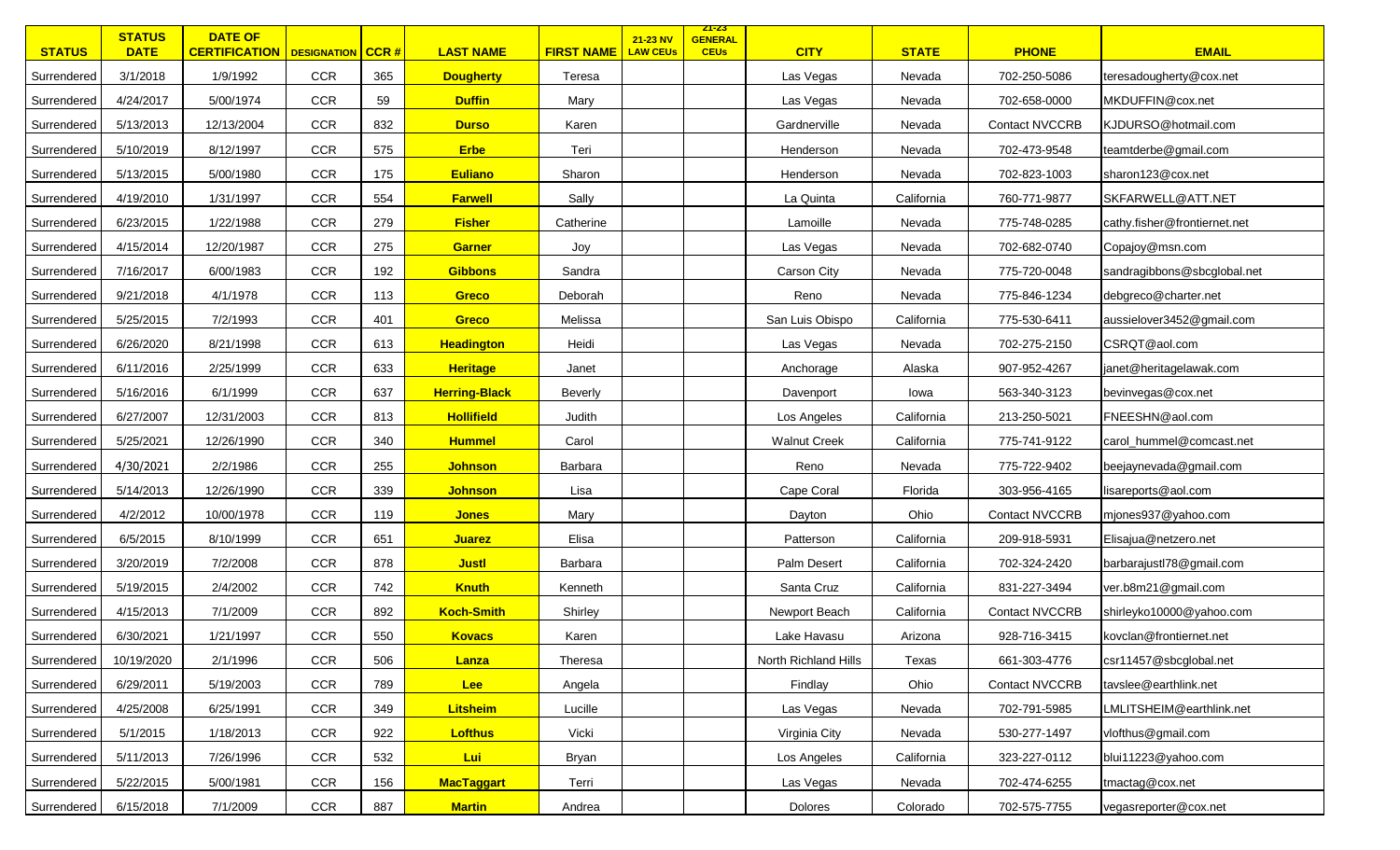| <b>STATUS</b> | <b>STATUS</b><br><b>DATE</b> | <b>DATE OF</b><br><b>CERTIFICATION   DESIGNATION   CCR #</b> |            |     | <b>LAST NAME</b>  | <b>FIRST NAME</b> | 21-23 NV<br><b>LAW CEUs</b> | <u>ZT-ZS</u><br><b>GENERAL</b><br><b>CEUs</b> | <b>CITY</b>                   | <b>STATE</b> | <b>PHONE</b>                           | <b>EMAIL</b>                |
|---------------|------------------------------|--------------------------------------------------------------|------------|-----|-------------------|-------------------|-----------------------------|-----------------------------------------------|-------------------------------|--------------|----------------------------------------|-----------------------------|
| Surrendered   | 6/5/2015                     | 7/00/1984                                                    | <b>CCR</b> | 212 | <b>Martinelli</b> | Rebecca           |                             |                                               | Reno                          | Nevada       | 775-852-1368                           | becky.martinelli@gmail.com  |
| Surrendered   | 4/6/2022                     | 2/3/1998                                                     | <b>CCR</b> | 591 | <b>Marumoto</b>   | Cinthia           |                             |                                               | Oceanside                     | California   | 760-231-9422                           | cmarumoto@aol.com           |
| Surrendered   | 4/25/2008                    | 12/2/2004                                                    | <b>CCR</b> | 831 | <b>Miller</b>     | Paula             |                             |                                               | San Andreas, California 95249 |              | 518-461-5283                           | millerpd1@charter.net       |
| Surrendered   | 9/30/2013                    | 12/13/2011                                                   | CCR        | 916 | <b>Miller</b>     | Susan             |                             |                                               | Friendswood                   | Texas        | 866-214-3376 Ext. 83 susan@depoman.com |                             |
| Surrendered   | 5/21/2022                    | 3/20/2017                                                    | <b>CCR</b> | 732 | <b>Mintz</b>      | Aaron             |                             |                                               | Las Vegas                     | Nevada       | 714-478-9217                           | aaronmintzcsr@yahoo.com     |
| Surrendered   | 5/22/2009                    | 7/22/1996                                                    | <b>CCR</b> | 530 | <b>Moore</b>      | Linda             |                             |                                               | Mobile                        | Alabama      | 251-644-7953                           | None                        |
| Surrendered   | 6/30/2010                    | 12/6/2007                                                    | <b>CCR</b> | 871 | <b>Nelson</b>     | Sandra            |                             |                                               | Midway City                   | California   | <b>Contact NVCCRB</b>                  | sandyvcsr@hotmail.com       |
| Surrendered   | 7/2/2013                     | 5/25/1990                                                    | <b>CCR</b> | 321 | <b>Nichols</b>    | Suzanne           |                             |                                               | Las Vegas                     | Nevada       | Contact NVCCRB                         | harleynichols@cox.net       |
| Surrendered   | 1/5/2016                     | 1/5/1995                                                     | <b>CCR</b> | 476 | <b>Nowak</b>      | Karen             |                             |                                               | Las Vegas                     | Nevada       | 702-655-2613                           | ohwowkbn@gmail.com          |
| Surrendered   | 6/24/2021                    | 5/00/1982                                                    | <b>CCR</b> | 178 | <b>O'Malley</b>   | Carol             |                             |                                               | Las Vegas                     | Nevada       | 702-780-8545                           | OmalleyReporters@aol.com    |
| Surrendered   | 4/4/2018                     | 8/16/1999                                                    | <b>CCR</b> | 658 | <b>Ottmar</b>     | Julie             |                             |                                               | Phoenix                       | Arizona      | 602-485-1488                           | jottmar@ottmarassoc.com     |
| Surrendered   | 7/5/2012                     | 7/10/1990                                                    | <b>CCR</b> | 329 | <b>Pearson</b>    | Wendy             |                             |                                               | Sparks                        | Nevada       | 775-771-1855                           | wendy.pearson@sbcglobal.net |
| Surrendered   | 3/28/2017                    | 7/14/1994                                                    | <b>CCR</b> | 437 | <b>Penfield</b>   | Lynn              |                             |                                               | Harshaw                       | WI           | 760-481-4194                           | lynpenfield@gmail.com       |
| Surrendered   | 5/13/2011                    | 9/12/2001                                                    | <b>CCR</b> | 727 | <b>Riley</b>      | Sonia             |                             |                                               | Las Vegas                     | Nevada       | <b>Contact NVCCRB</b>                  | soniariley1@yahoo.com       |
| Surrendered   | 6/3/2008                     | 8/5/1985                                                     | <b>CCR</b> | 238 | Ruhland           | Stephanie         |                             |                                               | Oldfield, Missouri 65720      |              | 417-634-3205                           | None                        |
| Surrendered   | 6/16/2020                    | 7/8/1993                                                     | CCR        | 408 | <b>Ryder</b>      | Heidi             |                             |                                               | Napa                          | California   | 707-480-1408                           | HJRyderCSR@outlook.com      |
| Surrendered   | 6/28/2013                    | 11/00/1983                                                   | CCR        | 198 | <b>Scott</b>      | <b>Brenda</b>     |                             |                                               | Johnson City                  | Tennessee    | 510-828-6237                           | CVScotts@aol.com            |
| Surrendered   | 5/1/2009                     | 11/00/1976                                                   | <b>CCR</b> | 84  | <b>Seaton</b>     | Barbara           |                             |                                               | Henderson                     | Nevada       | 702-382-8778                           | None                        |
| Surrendered   | 6/30/2007                    | Grandfather                                                  | <b>CCR</b> | 43  | <b>Smith</b>      | Gloria Jean       |                             |                                               | Ely, NV 89315                 |              | 775-289-8417                           | None                        |
| Surrendered   | 3/7/2019                     | 12/20/1985                                                   | CCR        | 243 | <b>Surowiec</b>   | Robert            |                             |                                               | Las Vegas                     | Nevada       | 702-682-0581                           | RAsurowiec@aol.com          |
| Surrendered   | 6/26/2013                    | 7/1/1998                                                     | <b>CCR</b> | 597 | <b>Szekeres</b>   | Arlene            |                             |                                               | Sherman Oaks                  | California   | 310-800-6974                           | arlene.szekeres@yahoo.com   |
| Surrendered   | 8/24/2011                    | 2/14/2002                                                    | <b>CCR</b> | 750 | <b>Throne</b>     | Eric              |                             |                                               | Vacaville                     | California   | 707-451-4505                           | ETHRONECSR@aol.com          |
| Surrendered   | 4/29/2014                    | 4/27/2010                                                    | <b>CCR</b> | 901 | <b>Vindigni</b>   | Rosemarie         |                             |                                               | Mill Valley                   | California   | 775-747-5779                           | rvindigni@yahoo.com         |
| Surrendered   | 6/3/2011                     | 1/21/1996                                                    | CCR        | 504 | von Haenel        | Sandra            |                             |                                               | Sacramento                    | California   | 916-923-5447                           | svh@vonhaenel.com           |
| Surrendered   | 11/14/2015                   | 1/30/1997                                                    | CCR        | 553 | <b>Waggoner</b>   | Marilyn           |                             |                                               | Las Vegas                     | Nevada       | 702-368-2990                           | cortrptrmw@aol.com          |
| Surrendered   | 6/5/2009                     | 6/14/2005                                                    | CCR        | 837 | <b>Ware</b>       | Gloria            |                             |                                               | South Lake Tahoe              | California   | 530-541-5554                           | gfletcher2000@charter.net   |
| Surrendered   | 4/26/2021                    | 2/4/2002                                                     | <b>CCR</b> | 738 | <b>Warshefski</b> | Mary              |                             |                                               | <b>Boulder City</b>           | Nevada       | 702-287-6901                           | veronica5110.mw@gmail.com   |
| Surrendered   | 3/31/2009                    | 9/5/2002                                                     | <b>CCR</b> | 777 | <b>Wilson</b>     | Patricia          |                             |                                               | Reno                          | Nevada       | 775-622-4999                           | pattychinwilson@mac.com     |
| Surrendered   | 5/13/2014                    | 7/8/1995                                                     | CCR        | 488 | <b>Wooley</b>     | Maria             |                             |                                               | Port Charlotte                | Florida      | 702-232-6900                           | mcwool3727@gmail.com        |
| Surrendered   | 4/14/2015                    | 2/24/1988                                                    | <b>CCR</b> | 283 | <b>Wright</b>     | Stephanie         |                             |                                               | Carson City                   | Nevada       | 775-241-2417                           | szolkowski@ATT.net          |
| Surrendered   | 5/15/2018                    | 6/00/1983                                                    | CCR        | 195 | Yates             | Karen             |                             |                                               | Minden                        | Nevada       | 775-267-2257                           | karenccr@gmail.com          |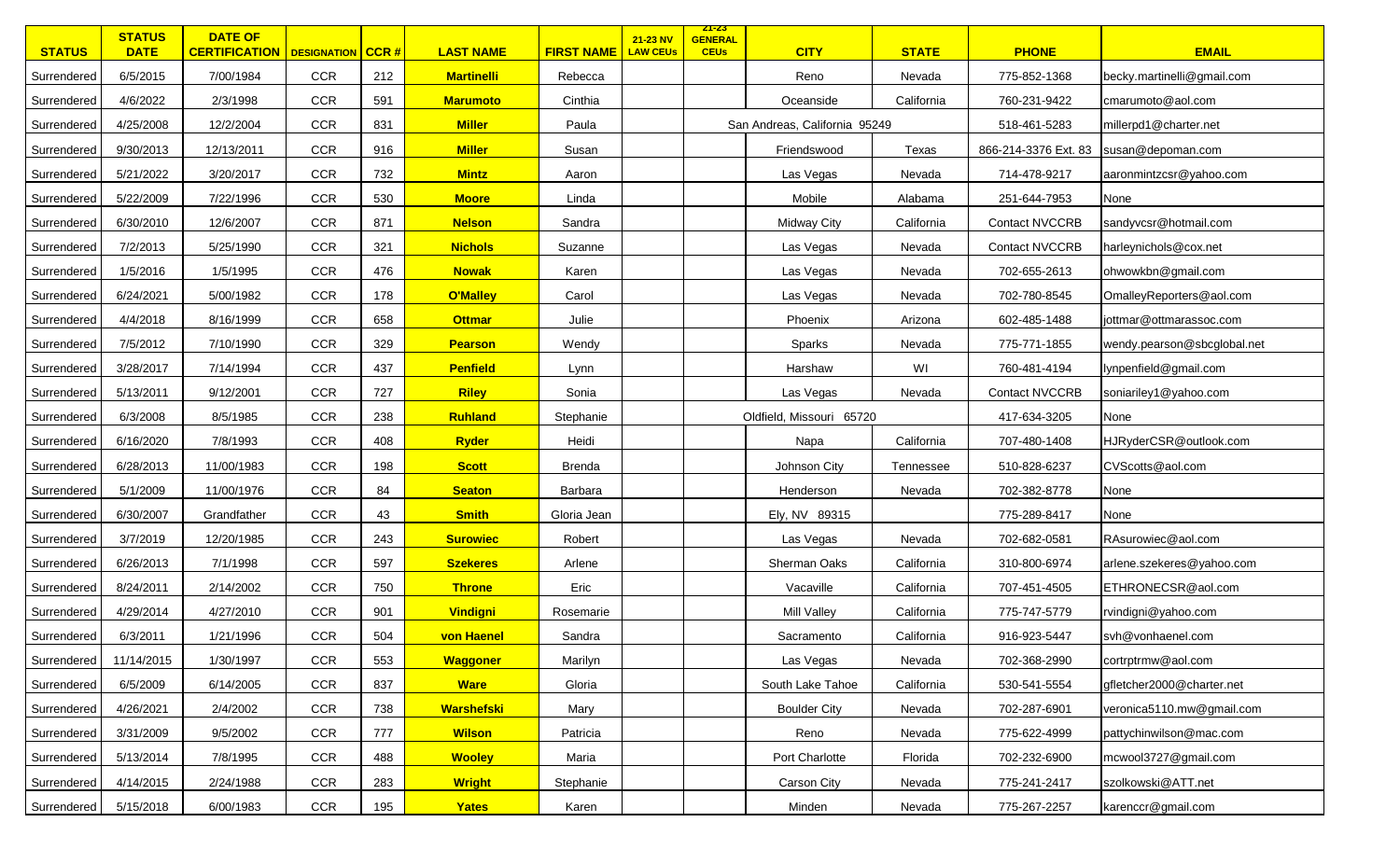| <b>STATUS</b> | <b>STATUS</b><br><b>DATE</b> | <b>DATE OF</b><br><b>CERTIFICATION   DESIGNATION   CCR #</b> |            |     | <b>LAST NAME</b>   | <b>FIRST NAME</b> | 21-23 NV<br><b>LAW CEUs</b> | <u>ZT-ZS</u><br><b>GENERAL</b><br><b>CEUs</b> | <b>CITY</b>            | <b>STATE</b>      | <b>PHONE</b>          | <b>EMAIL</b>                |
|---------------|------------------------------|--------------------------------------------------------------|------------|-----|--------------------|-------------------|-----------------------------|-----------------------------------------------|------------------------|-------------------|-----------------------|-----------------------------|
| Surrendered   | 1/1/2022                     | 10/25/1976                                                   | <b>CCR</b> | 87  | <b>Zihn</b>        | Isolde            | 0                           | 0                                             | Reno                   | Nevada            | 775-771-5261          | zihn@sbcglobal.net          |
| Surrendered   | 5/20/2013                    | 11/00/1976                                                   | CCR        | 83  | <b>Friend</b>      | R. Douglas        |                             |                                               | Portland               | Oregon            | 503-228-7201          | dfriend@bwfreporters.com    |
| Suspended     | 7/1/2014                     | 1/1/1988                                                     | CCR        | 278 | <b>Adams</b>       | Jackie            |                             |                                               | Zephyr Cove            | Nevada            | 775-720-6949          | buckeyeintahoe@yahoo.com    |
| Suspended     | 7/1/2004                     | 6/11/2003                                                    | CCR        | 795 | <b>Afuola</b>      | Aliiao            |                             |                                               | Petaluma, CA 94952     |                   | 707-781-7166          | court_wiz@yahoo.com         |
| Suspended     | 7/1/2005                     | 7/1/2001                                                     | <b>CCR</b> | 700 | <b>Allen</b>       | Nona              |                             |                                               | Lake Havasu, AZ 86403  |                   | 928-855-9157          | Nonaa@ctaz.com              |
| Suspended     | 7/1/2010                     | 11/4/2009                                                    | <b>CCR</b> | 897 | <b>Andersen</b>    | Windy             |                             |                                               | Foothill               | California        | 951-704-5099          | wincsr@yahoo.com            |
| Suspended     | 7/3/2018                     | 5/4/2004                                                     | <b>CCR</b> | 816 | <b>Anstee Mann</b> | Rachel            |                             |                                               | Vancouver              | Washington        | 702-290-1466          | ranstee816@aol.com          |
| Suspended     | 7/2/2019                     | 1/14/2013                                                    | CCR        | 921 | <b>Armendariz</b>  | Leah              |                             |                                               | Golden Valley          | Arizona           | 702-406-8347          | leaharmendariz.cr@gmail.com |
| Suspended     | 7/1/2006                     | 5/12/2004                                                    | CCR        | 823 | <b>Ayon</b>        | Rosario           |                             |                                               | Redwood City, CA 94061 |                   | None                  | None                        |
| Suspended     | 7/1/2011                     | 7/8/2008                                                     | CCR        | 879 | <b>Babayan</b>     | Selena            |                             |                                               | Huntington Beach       | California        | <b>Contact NVCCRB</b> | sbabayancsr@yahoo.com       |
| Suspended     | 7/1/2006                     | 8/31/2000                                                    | <b>CCR</b> | 688 | <b>Baez</b>        | Karla             |                             |                                               | San Diego, CA 92130    |                   | 858-720-0144          | Kbaez@san.rr.com            |
| Suspended     | 7/1/2010                     | 11/00/1981                                                   | <b>CCR</b> | 173 | <b>Bahr</b>        | Lee               |                             |                                               | Las Vegas              | Nevada            | <b>Contact NVCCRB</b> | None                        |
| Suspended     | 7/1/2016                     | 4/2/1975                                                     | CCR        | 62  | <b>Bartlett</b>    | Debbie            |                             |                                               | Las Vegas              | Nevada            | 702-361-6452          |                             |
| Suspended     | 7/1/2007                     | 6/23/2005                                                    | CCR        | 843 | <b>Bauernfeind</b> | Kathy             |                             |                                               | Blue Jay, CA 92317     |                   | 909-337-1213          | kathy@worrellwilson.com     |
| Suspended     | 7/1/2017                     | Unknown                                                      | <b>CCR</b> | 835 | <b>Beasley</b>     | James             |                             |                                               | Carmichael             | California        | 415-786-6413          | ivbeasley@me.com            |
| Suspended     | 7/1/2006                     | 2/4/2002                                                     | CCR        | 746 | <b>Beck</b>        | Rachelle          |                             |                                               | Reno, NV 89506         |                   | 775-971-3799          | None                        |
| Suspended     | 7/1/2011                     | 8/27/2009                                                    | <b>CCR</b> | 895 | <b>Begg</b>        | Kim               |                             |                                               | Huntington Beach       | California        | <b>Contact NVCCRB</b> | kimberlyn3n1@hotmail.com    |
| Suspended     | 7/1/2005                     | 2/29/1996                                                    | <b>CCR</b> | 510 | <b>Bellamy</b>     | Deanne            |                             |                                               | Henderson, NV 89074    |                   | 702-263-6150          | None                        |
| Suspended     | 7/1/2014                     | 5/00/1981                                                    | CCR        | 180 | <b>Bentley</b>     | Karen             |                             |                                               | North Las Vegas        | Nevada            | 702-240-4393          |                             |
| Suspended     | 7/1/2004                     | 8/24/1996                                                    | CCR        | 536 | <b>Birdseye</b>    | Edward            |                             |                                               | Chico, CA 95926        |                   | 530-343-6385          | None                        |
| Suspended     | 7/1/2009                     | 6/12/2003                                                    | <b>CCR</b> | 795 | <b>Blythe</b>      | Kathy             |                             |                                               | <b>Ivins</b>           | Utah              | 435-656-2961          | None                        |
| Suspended     | 7/1/2008                     | 8/5/1998                                                     | <b>CCR</b> | 605 | <b>Brickman</b>    | Mark              |                             |                                               | San Mateo, CA 94403    |                   | 415-786-1577          | markbrickman2002@yahoo.com  |
| Suspended     | 7/1/2006                     | 7/00/2005                                                    | CCR        | 840 | <b>Brodie</b>      | Lorna             |                             |                                               | Magalia, CA 95954      |                   | 530-873-4624          | lornacsr@comcast.net        |
| Suspended     | 7/1/2015                     | 7/7/1995                                                     | CCR        | 486 | <b>Brown</b>       | Cindy             |                             |                                               | Calle Yaboa B-9        | to Mirador Mar Ch | 775-722-9061          | cindyleebrown@live.com      |
| Suspended     | 7/1/2021                     | 10/00/1981                                                   | CCR        | 169 | <b>Brown Pava</b>  | Marian S.         |                             |                                               | Edgewood               | New Mexico        | 775-722-8948          | mspava@aol.com              |
| Suspended     | 7/1/2015                     | 11/4/2010                                                    | CCR        | 908 | <b>Bryce</b>       | Jo Ann            |                             |                                               | Castro Valley          | California        | 510-910-5888          | csr3321@aol.com             |
| Suspended     | 7/1/2010                     | Grandfather                                                  | <b>CCR</b> | 7   | <b>Butterfield</b> | Stella            |                             |                                               | Las Vegas              | Nevada            | 702-382-7861          | stellabu@aol.com            |
| Suspended     | 7/1/2010                     | 7/10/1995                                                    | CCR        | 483 | <b>Cabello</b>     | Sharon            |                             |                                               | <b>Granite Bay</b>     | California        | 916-791-7435          | sharoncab@surewest.net      |
| Suspended     | 7/1/2007                     | 6/1/1990                                                     | CCR        | 325 | <b>Carson</b>      | Stephanie         |                             |                                               | Murrietta, CA 92562    |                   | 760-310-5047          | stephanie@hoganreally.com   |
| Suspended     | 7/1/2011                     | 12/22/1992                                                   | <b>CCR</b> | 381 | <b>Castro</b>      | Leslie            |                             |                                               | Clayton                | California        | 925-672-4823          | lesliecsr@att.net           |
| Suspended     | 7/1/2009                     | 3/30/1999                                                    | CCR        | 635 | <b>Chambers</b>    | Kara              |                             |                                               | Lake Havasu            | Arizona           | 928-453-4090          | bkbchambers@frontiernet.net |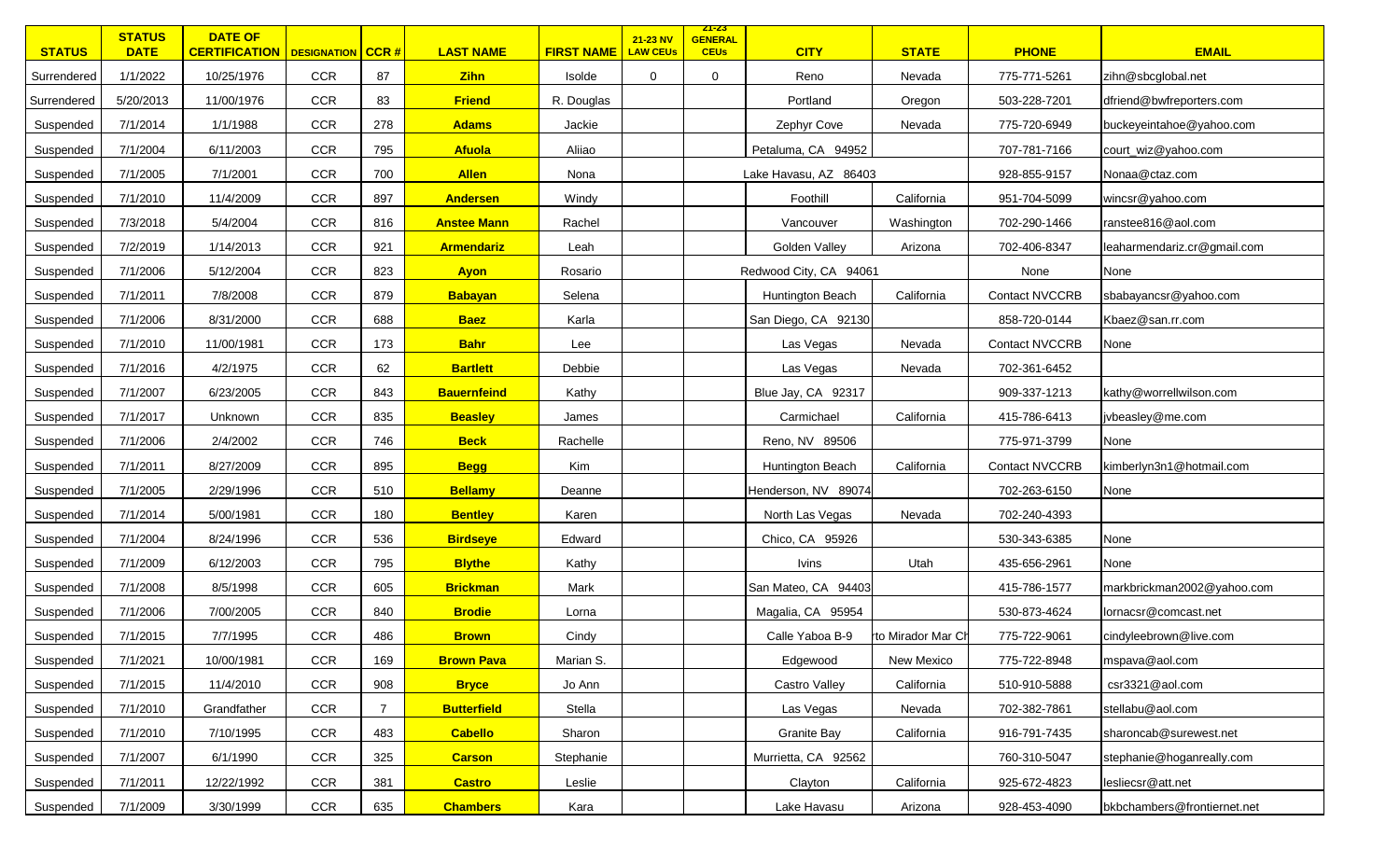| <b>STATUS</b> | <b>STATUS</b><br><b>DATE</b> | <b>DATE OF</b><br><b>CERTIFICATION</b>   DESIGNATION   CCR # |            |     | <b>LAST NAME</b>        | <b>FIRST NAME</b> | 21-23 NV<br><b>LAW CEUs</b> | <u>ZI-ZS</u><br><b>GENERAL</b><br><b>CEUs</b> | <b>CITY</b>             | <b>STATE</b> | <b>PHONE</b>                                 | <b>EMAIL</b>                  |
|---------------|------------------------------|--------------------------------------------------------------|------------|-----|-------------------------|-------------------|-----------------------------|-----------------------------------------------|-------------------------|--------------|----------------------------------------------|-------------------------------|
| Suspended     | 7/1/2021                     | 5/21/2019                                                    | <b>CCR</b> | 955 | <b>Christian</b>        | Paige M.          |                             |                                               | Las Vegas               | Nevada       | 808-630-1873                                 | paige.christian.702@gmail.com |
| Suspended     | 7/1/2008                     | 12/3/2003                                                    | <b>CCR</b> | 802 | <b>Christiansen</b>     | Victoria          |                             |                                               | Westmont, IL 60559      |              | 630-969-0327                                 | vcchrishansen@comcast.net     |
| Suspended     | 7/1/2004                     | 6/16/1989                                                    | <b>CCR</b> | 308 | <b>Cimino</b>           | Donna             |                             |                                               | Longwood, FL 32750      |              | 407-332-0413                                 | None                          |
| Suspended     | 7/2/2012                     | 5/00/1981                                                    | <b>CCR</b> | 153 | <b>Cleaves</b>          | Rebecca           |                             |                                               | San Diego               | California   | 858-560-7925                                 | rebeccacleaves@sbcglobal.net  |
| Suspended     | 7/1/2005                     | 8/21/2001                                                    | <b>CCR</b> | 707 | <b>Clift</b>            | Gayle             |                             |                                               | Richardson, TX 75081    |              | 214-476-0400                                 | None                          |
| Suspended     | 7/1/2016                     | 7/10/1996                                                    | <b>CCR</b> | 517 | <b>Cohen</b>            | Meredith          |                             |                                               | <b>Buford</b>           | Georgia      | 678-234-4724                                 | mericcr@aol.com               |
| Suspended     | 7/2/2012                     | 12/00/1985                                                   | <b>CCR</b> | 268 | <b>Cook</b>             | Mary Beth         |                             |                                               | Cedar City              | Utah         | 435-868-1075                                 | reporter@q.com                |
| Suspended     | 7/2/2012                     | 7/1/1999                                                     | <b>CCR</b> | 640 | <b>Corbilla Masmela</b> | Emelda            |                             |                                               | Edmonds                 | California   | 206-295-7755                                 | CorbillaCSR12010@ymail.com    |
| Suspended     | 7/1/2004                     | 6/14/1989                                                    | <b>CCR</b> | 307 | <b>Corrao</b>           | Alisa             |                             |                                               | Reno, NV 89509          |              | 775-826-7899                                 | None                          |
| Suspended     | 7/1/2011                     | 7/12/1996                                                    | <b>CCR</b> | 523 | <b>Coyle</b>            | Monika            |                             |                                               | Simi Valley             | California   | 805-428-6329                                 | None                          |
| Suspended     | 7/1/2004                     | 2/14/2001                                                    | <b>CCR</b> | 697 | <b>Cundy</b>            | Michael           |                             |                                               | San Francisco, CA 94114 |              | None                                         | None                          |
| Suspended     | 7/1/2014                     | 12/28/1994                                                   | <b>CCR</b> | 460 | <b>Cunningham</b>       | Cindy             |                             |                                               | Sedona                  | Arizona      | 928-284-2334                                 | GreenEyedLadee@juno.com       |
| Suspended     | 7/1/2015                     | 1/7/1994                                                     | <b>CCR</b> | 431 | <b>Dahlheimer</b>       | Sandy             |                             |                                               | Las Vegas               | Nevada       | 702-658-0168                                 | olidoll50@yahoo.com           |
| Suspended     | 7/1/13                       | 5/00/1981                                                    | <b>CCR</b> | 161 | <b>DeGagne</b>          | Paul              |                             |                                               | Henderson               | Nevada       | 702-683-5453                                 | P.degagne1@gmail.com          |
| Suspended     | 7/1/2006                     | 12/30/1988                                                   | <b>CCR</b> | 297 | <b>Dickerson</b>        | Karen             |                             |                                               | Carson City, NV 89702   |              | 775-786-6024                                 | None                          |
| Suspended     | 7/1/2009                     | 1/13/2003                                                    | <b>CCR</b> | 788 | <b>DiGiovanni</b>       | Lisa              |                             |                                               | Castaic                 | California   | 661-476-7943                                 | digiovannicsr@aol.com         |
| Suspended     | 7/1/2010                     | 2/28/2001                                                    | <b>CCR</b> | 701 | <b>Dippel</b>           | Michael           |                             |                                               | Goodyear                | Arizona      | 623-266-7829                                 | MDRPR@cox.net                 |
| Suspended     | 7/1/2021                     | 7/1/2009                                                     | <b>CCR</b> | 890 | <b>Dokich</b>           | Traci             |                             |                                               | Corona Del Mar          | California   | 800-720-9679                                 | traci@dokich.com              |
| Suspended     | 7/1/2005                     | 12/31/2003                                                   | <b>CCR</b> | 812 | <b>Dorn</b>             | Kimberly          |                             |                                               | Fontana, CA 92335       |              | 909-350-1249                                 | adornkim@aol.com              |
| Suspended     | 7/1/2009                     | 8/16/1999                                                    | <b>CCR</b> | 657 | <b>Dorn</b>             | Shawnda           |                             |                                               | Pico Rivera             | California   | 562-949-2375                                 | Shawndaaaa@aol.com            |
| Suspended     | 7/1/2009                     | 6/20/2002                                                    | <b>CCR</b> | 767 | <b>Dorris</b>           | Robin             |                             |                                               | lone                    | California   | 209-274-2116                                 | danrobn@sbcglobal.net         |
| Suspended     | 7/1/2021                     | 8/28/2001                                                    | <b>CCR</b> | 722 | <b>Duffey</b>           | Dawn Marie        |                             |                                               | Lake Havasu City        | Arizona      | 928-453-0705 Ext. 3052 dduffey@courts.az.gov |                               |
| Suspended     | 7/1/2008                     | 5/6/1994                                                     | <b>CCR</b> | 435 | <b>Dukic</b>            | Janette           |                             |                                               | Salem, OR 97306         |              | 916-599-3364                                 | nettlady@aol.com              |
| Suspended     | 7/1/2013                     | 2/12/1999                                                    | <b>CCR</b> | 624 | <b>Dunn</b>             | Charlotte         |                             |                                               | Eureka                  | California   | 714-536-4987                                 | charlotte@realtimehb.com      |
| Suspended     | 7/1/2005                     | 9/17/2001                                                    | <b>CCR</b> | 730 | <b>Dunn</b>             | Visantha          |                             |                                               | Roseville, CA 95678     |              | 916-784-2213                                 | Visantha@msn.com              |
| Suspended     | 7/1/2014                     | 7/8/1993                                                     | CCR        | 409 | <b>Ehlers</b>           | Theresa           |                             |                                               | <b>Valley Springs</b>   | California   | 209-763-5191                                 | ctehlers@caltel.com           |
| Suspended     | 7/1/2009                     | 1/5/2007                                                     | <b>CCR</b> | 865 | <b>Ellis</b>            | Shanti            |                             |                                               | Santa Monica            | California   | 310-562-1226                                 | shanticsr@gmail.com           |
| Suspended     | 7/1/2011                     | 7/8/2008                                                     | <b>CCR</b> | 880 | <b>Emery</b>            | Terri             |                             |                                               | Yucaipa                 | California   | Contact NVCCRB                               | t.emerycsr@verizon.net        |
| Suspended     | 7/1/2022                     | 6/18/1992                                                    | CCR        | 373 | <b>Epstein</b>          | Stephanie         |                             |                                               | Las Vegas               | Nevada       | 702-743-5432                                 | pearliegirlie123@yahoo.com    |
| Suspended     | 7/1/2004                     | 2/19/1997                                                    | <b>CCR</b> | 558 | <b>Faas</b>             | Stephanie         |                             |                                               | Saugus, CA 91350        |              | 661-296-3134                                 | None                          |
| Suspended     | 7/1/2021                     | 12/28/2007                                                   | CCR        | 874 | <b>Federico</b>         | Julie             |                             |                                               | Oceanside               | California   | 909-560-1160                                 | juls4real@aol.com             |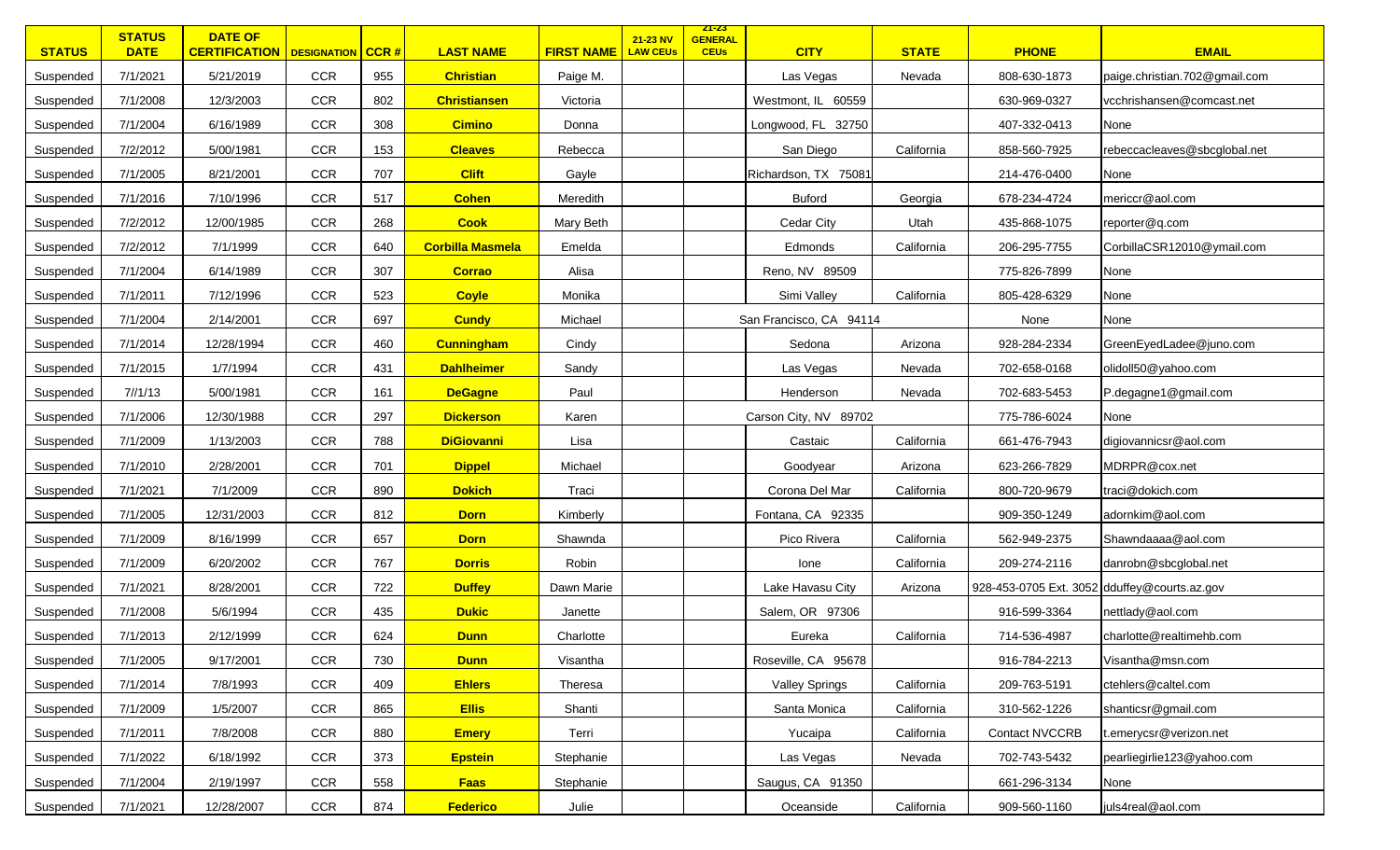| <b>STATUS</b> | <b>STATUS</b><br><b>DATE</b> | <b>DATE OF</b><br><b>CERTIFICATION   DESIGNATION   CCR #</b> |            |     | <b>LAST NAME</b> | <b>FIRST NAME</b> | 21-23 NV<br><b>LAW CEUs</b> | <u>ZT-ZS</u><br><b>GENERAL</b><br><b>CEUs</b> | <b>CITY</b>                | <b>STATE</b> | <b>PHONE</b>          | <b>EMAIL</b>                    |
|---------------|------------------------------|--------------------------------------------------------------|------------|-----|------------------|-------------------|-----------------------------|-----------------------------------------------|----------------------------|--------------|-----------------------|---------------------------------|
| Suspended     | 5/4/2007                     | 12/20/1989                                                   | <b>CCR</b> | 314 | <b>Ferriola</b>  | Therese           |                             |                                               | Las Vegas, NV 89117        |              | Unknown               | tferr69793@aol.com              |
| Suspended     | 7/1/2004                     | 9/12/2001                                                    | CCR        | 725 | <b>Fine</b>      | Andrea            |                             |                                               | Longmont, CA 80501         |              | 303-682-1518          | restless49@msn.com              |
| Suspended     | 7/1/2011                     | 12/30/1988                                                   | CCR        | 298 | Fogleboch        | Lisa              |                             |                                               | Las Vegas                  | Nevada       | <b>Contact NVCCRB</b> | NVStenoLisa@gmail.com           |
| Suspended     | 7/1/2006                     | 8/30/1999                                                    | CCR        | 666 | <b>Freel</b>     | Joyce             |                             |                                               | Torrance, CA 90501         |              | 310-320-0372          | Joyclvs@aol.com                 |
| Suspended     | 7/1/2010                     | 12/27/1994                                                   | <b>CCR</b> | 461 | Gaeta            | Hilda             |                             |                                               | Sarasota                   | Florida      | 941-685-5386          | hildavarona@aol.com             |
| Suspended     | 7/1/2022                     | 3/10/2016                                                    | <b>CCR</b> | 937 | Ganci            | Patricia          |                             |                                               | Las Vegas                  | Nevada       | 856-381-8115          | pattyganci@gmail.com            |
| Suspended     | 7/1/2006                     | 8/4/1997                                                     | <b>CCR</b> | 567 | Garwood          | Steven            |                             |                                               | <b>Bullhead City</b>       | Arizona      | 520-906-5009          | Stevelgarwood@aol.com           |
| Suspended     | 7/2/2012                     | 9/30/2009                                                    | <b>CCR</b> | 896 | <b>Gibson</b>    | Jennifer          |                             |                                               | Henderson                  | Nevada       | 904-235-9827          | JGIBSONRPR@gmail.com            |
| Suspended     | 7/2/2012                     | 7/21/2006                                                    | <b>CCR</b> | 855 | <b>Girard</b>    | Giselle           |                             |                                               | Ventura                    | California   | 805-653-0898          | tdebare@hotmail.com             |
| Suspended     | 7/2/2012                     | 4/8/1999                                                     | CCR        | 636 | <b>Gordon</b>    | Josslyn           |                             |                                               | Toluca Lake                | California   | 818-769-0400          | josslyn@gmail.com               |
| Suspended     | 7/2/2012                     | 11/00/1986                                                   | <b>CCR</b> | 264 | <b>Green</b>     | Diana             |                             |                                               | Enoch                      | Utah         | 702-533-1113          | DGREEN3054@yahoo.com            |
| Suspended     | 7/1/2009                     | 9/17/1998                                                    | <b>CCR</b> | 618 | Gregor           | Carolyn           |                             |                                               | Costa Mesa                 | California   | 949-697-9799          | NBGREGOR@aol.com                |
| Suspended     | 7/1/2006                     | 12/20/2002                                                   | <b>CCR</b> | 786 | <b>Griffen</b>   | Vanessa           |                             |                                               | Carlsbad, CA 92010         |              | 760-815-1007          | griffenv@yahoo.com              |
| Suspended     | 7/1/2005                     | 12/27/1999                                                   | CCR        | 670 | <b>Guerrero</b>  | Victoria          |                             |                                               | Yorba Linda, CA 92886      |              | 951-520-1826          | None                            |
| Suspended     | 7/2/2012                     | 3/8/1975                                                     | CCR        | 50  | <b>Hafen</b>     | Laurie            |                             |                                               | Las Vegas                  | Nevada       | <b>Contact NVCCRB</b> | LHREPORTER@aol.com              |
| Suspended     | 7/1/2008                     | 11/1/1993                                                    | CCR        | 417 | <b>Hansen</b>    | Lynne             |                             |                                               | South Lake Tahoe, CA 96150 |              | 530-544-2048          | None                            |
| Suspended     | 7/1/2007                     | 4/5/2001                                                     | <b>CCR</b> | 702 | <b>Harmon</b>    | Kimberly          |                             |                                               | Las Vegas, NV 89031        |              | 702-838-9258          | harmonfam@cox.net               |
| Suspended     | 7/1/2014                     | 7/15/2010                                                    | <b>CCR</b> | 903 | <b>Harr</b>      | <b>Bobbie</b>     |                             |                                               | Stockton                   | California   | 209-471-1743          | Bobbiecourtreporter@outlook.com |
| Suspended     | 7/1/2007                     | 8/24/2001                                                    | CCR        | 715 | <b>Harris</b>    | Priscilla         |                             |                                               | Vancouver, WA 98685        |              | 360-260-1290          | piaharris@comcast.net           |
| Suspended     | 7/1/2008                     | Grandfather                                                  | CCR        | 20  | <b>Haupt</b>     | Leta              |                             |                                               | Las Vegas, NV 89149        |              | 702-655-3345          | None                            |
| Suspended     | 7/1/2021                     | 1/23/1998                                                    | <b>CCR</b> | 586 | <b>Heishman</b>  | Tessa             |                             |                                               | Las Vegas                  | Nevada       | 702-336-9905          | trheishman@gmail.com            |
| Suspended     | 7/1/2007                     | 2/9/1999                                                     | <b>CCR</b> | 623 | <b>Henley</b>    | Shannon           |                             |                                               | Aurora, CO 80013           |              | 303-337-4566          | skhenley11@msn.com              |
| Suspended     | 7/1/2022                     | 6/10/1989                                                    | CCR        | 303 | <b>Hoenshell</b> | Mildred           |                             |                                               | Henderson                  | Nevada       | 702-716-2866          | mhoens@yahoo.com                |
| Suspended     | 7/1/2014                     | 9/12/2001                                                    | CCR        | 726 | <b>Horrocks</b>  | Regina            |                             |                                               | <b>Burbank</b>             | California   | 818-433-7146          | ReginaTrujillo@earthlink.net    |
| Suspended     | 7/1/2009                     | 8/14/1997                                                    | CCR        | 578 | <b>Hostetler</b> | Joyce             |                             |                                               | San Diego                  | California   | 858-974-4961          | None                            |
| Suspended     | 7/1/2021                     | 2/4/2002                                                     | <b>CCR</b> | 745 | <b>Howard</b>    | Sharon            |                             |                                               | Las Vegas                  | Nevada       | 702-492-9384          | mzhoward745@aol.com             |
| Suspended     | 7/1/2011                     | 7/1/2009                                                     | <b>CCR</b> | 886 | <b>Hunter</b>    | Heidi             |                             |                                               | Cedar City                 | Utah         | <b>Contact NVCCRB</b> | Heidicrtreporter@yahoo.com      |
| Suspended     | 7/2/2019                     | 2/20/2001                                                    | <b>CCR</b> | 698 | <b>Husak</b>     | Neal              |                             |                                               | Las Vegas                  | Nevada       | 702-326-2775          | husak@cox.net                   |
| Suspended     | 7/1/2021                     | 7/13/2005                                                    | CCR        | 844 | <b>Irish</b>     | Cathi             |                             |                                               | <b>Great Neck</b>          | New York     | 917-774-4333          | irish3cat@aol.com               |
| Suspended     | 7/1/2017                     | 7/8/2015                                                     | <b>CCR</b> | 935 | <b>Jackson</b>   | Corrina           |                             |                                               | Henderson                  | Nevada       | 702-249-9547          | corrinajacksonccr@yahoo.com     |
| Suspended     | 7/2/2012                     | 7/1/2009                                                     | CCR        | 891 | <b>Jackson</b>   | Kristin           |                             |                                               | Reno                       | Nevada       | <b>Contact NVCCRB</b> | k.jackson.ccr@gmail.com         |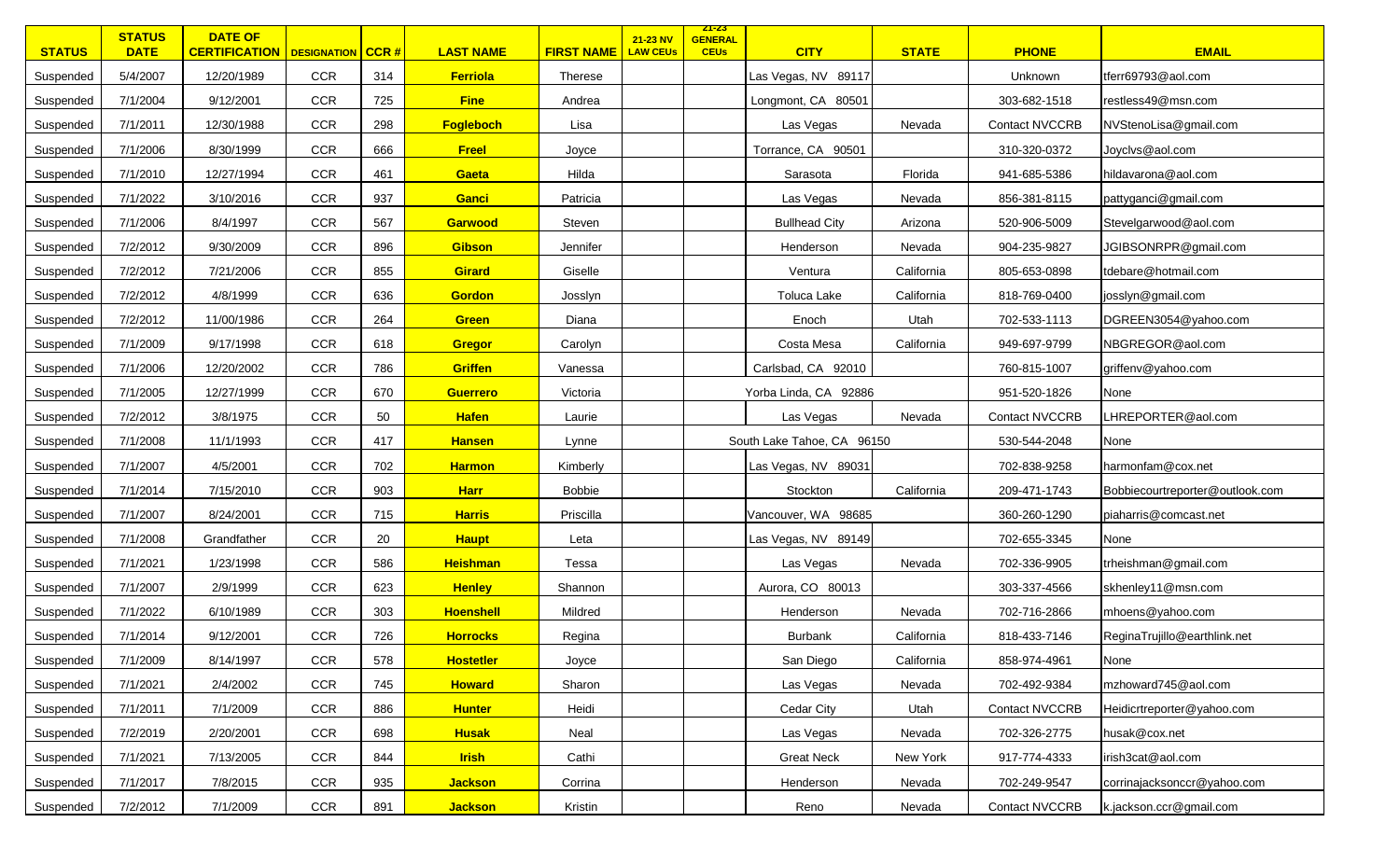| <b>STATUS</b> | <b>STATUS</b><br><b>DATE</b> | <b>DATE OF</b><br><b>CERTIFICATION   DESIGNATION   CCR #</b> |            |     | <b>LAST NAME</b>       | <b>FIRST NAME</b>       | 21-23 NV<br><b>LAW CEUs</b> | <u>ZI-ZS</u><br><b>GENERAL</b><br><b>CEUs</b> | <b>CITY</b>                | <b>STATE</b> | <b>PHONE</b>          | <b>EMAIL</b>                     |
|---------------|------------------------------|--------------------------------------------------------------|------------|-----|------------------------|-------------------------|-----------------------------|-----------------------------------------------|----------------------------|--------------|-----------------------|----------------------------------|
| Suspended     | 7/1/2007                     | 5/19/2004                                                    | <b>CCR</b> | 826 | <b>James</b>           | Terry                   |                             |                                               | Eufaula, OK 74432          |              | 918-689-9410          | harold_james@sbcglobal.net       |
| Suspended     | 7/1/2007                     | 9/12/2001                                                    | <b>CCR</b> | 728 | <b>Jensen</b>          | Tracy                   |                             |                                               | Roseville, CA 95747        |              | 916-780-5704          | Tjensen@surewest.net             |
| Suspended     | 7/1/2004                     | 8/21/1999                                                    | <b>CCR</b> | 648 | Jespersen-Holcombe     | Barbara                 |                             |                                               | Las Vegas, NV 89117        |              | 702-804-7180          | None                             |
| Suspended     | 7/1/2009                     | 12/18/2008                                                   | CCR        | 884 | <b>Johnson</b>         | Laurie                  |                             |                                               | Clearwater                 | Florida      | 866-538-4186          | crregistry2@yahoo.com            |
| Suspended     | 7/1/2007                     | 8/00/1984                                                    | <b>CCR</b> | 216 | <b>Johnson</b>         | Nancy                   |                             |                                               | Henderson, NV 89044        |              | 702-263-0274          | NJOHNSON68@.com                  |
| Suspended     | 7/1/2011                     | 5/12/2004                                                    | <b>CCR</b> | 822 | <b>Jones</b>           | Lisa                    |                             |                                               | Sacramento                 | California   | 916-395-4449          | lisajones@frontiernet.net        |
| Suspended     | 7/1/2004                     | 8/9/1997                                                     | <b>CCR</b> | 573 | <b>Kast</b>            | Linda                   |                             |                                               | Agoura Hills, CA 91301     |              | 818-991-3516          | None                             |
| Suspended     | 7/1/2008                     | 12/16/2004                                                   | <b>CCR</b> | 834 | <b>Kate</b>            | <b>Nejandria Emelia</b> |                             |                                               | West Hollywood             | California   | 310-926-7070          | Alejandria_vargas@yahoo.com      |
| Suspended     | 7/1/2011                     | 5/28/2003                                                    | <b>CCR</b> | 791 | <b>Kay</b>             | Leslie                  |                             |                                               | Reno                       | Nevada       | <b>Contact NVCCRB</b> | None                             |
| Suspended     | 7/1/2007                     | 6/29/2002                                                    | <b>CCR</b> | 773 | Kayl                   | Diana                   |                             |                                               | Sacramento, CA 95826       |              | 916-362-0812          | deejkayl@yahoo.com               |
| Suspended     | 7/1/2006                     | 10/22/1997                                                   | <b>CCR</b> | 583 | <b>Kirker</b>          | Christy                 |                             |                                               | Pasadena, CA 91106         |              | 626-584-9344          | None                             |
| Suspended     | 7/1/2010                     | 7/1/2009                                                     | <b>CCR</b> | 885 | <b>Krachmer</b>        | Melodie A.              |                             |                                               | Las Vegas                  | Nevada       | 719-439-2416          | mkrachmer@aol.com                |
| Suspended     | 7/1/2009                     | 1/1/1994                                                     | <b>CCR</b> | 429 | <b>Kramm</b>           | Rosalie                 |                             |                                               | San Diego                  | California   | 619-239-0080          | rosalie@kramm.com                |
| Suspended     | 7/1/2009                     | 8/28/2001                                                    | <b>CCR</b> | 719 | <b>Kreidler</b>        | Debora                  |                             |                                               | Meridian                   | Idaho        | 208-887-9315          | debeek@cableone.net              |
| Suspended     | 7/1/2005                     | 5/12/2004                                                    | <b>CCR</b> | 821 | <b>Lambert</b>         | Cindy                   |                             |                                               | Las Vegas, NV 89143        |              | None                  | None                             |
| Suspended     | 7/1/2001                     | 8/2/2000                                                     | <b>CCR</b> | 681 | Lane                   | Linda                   |                             |                                               | Lake Havasu City, AZ 86403 |              | 520-505-0373          | reporters@tri-statereporting.com |
| Suspended     | 7/1/2013                     | 7/13/2011                                                    | <b>CCR</b> | 912 | Lee                    | David M.                |                             |                                               | Chandler                   | Arizona      | 480-786-1100          | DLEE37@cox.net                   |
| Suspended     | 7/3/2018                     | 5/15/2002                                                    | <b>CCR</b> | 761 | Leonard                | Gail                    |                             |                                               | Tucson                     | Arizona      | 520-307-9298          | cybersteno@aol.com               |
| Suspended     | 7/2/2019                     | 12/20/2006                                                   | <b>CCR</b> | 862 | Loder                  | Stephani                |                             |                                               | Reno                       | Nevada       | 775-560-5422          | stephani@captionsunlimited.com   |
| Suspended     | 7/1/2007                     | 8/31/2000                                                    | <b>CCR</b> | 690 | <b>Loper</b>           | Lana                    |                             |                                               | <b>Burbank</b>             | California   | 415-283-3225          | lana@affinitylit.com             |
| Suspended     | 7/1/2015                     | 2/14/2006                                                    | <b>CCR</b> | 849 | Lowe                   | Kimberly                |                             |                                               | Las Vegas                  | Nevada       | 310-916-5780          | CCRKLOWE@Yahoo.com               |
| Suspended     | 7/2/2022                     | 7/2/2014                                                     | <b>CCR</b> | 932 | <b>Luege-Long</b>      | Lilien                  |                             |                                               | North Las Vegas            | Nevada       | 702-219-0501          | gwllong9810@gmail.com            |
| Suspended     | 7/1/2011                     | 11/00/1979                                                   | <b>CCR</b> | 134 | <b>Mack</b>            | Ruth                    |                             |                                               | Reno                       | Nevada       | <b>Contact NVCCRB</b> | ctrp_ruth@sbcglobal.net          |
| Suspended     | 7/1/2009                     | 8/28/2001                                                    | <b>CCR</b> | 716 | <b>Macri</b>           | Christi                 |                             |                                               | Fairport                   | New York     | 585-613-4310          | camacri@aol.com                  |
| Suspended     | 7/1/2008                     | 1/17/1996                                                    | CCR        | 503 | <b>Maloof-Thompson</b> | Sheri                   |                             |                                               | Henderson, NV 89012        |              | 702-270-3888          | tsjl@earthlink.net               |
| Suspended     | 7/1/2006                     | 2/4/2002                                                     | CCR        | 737 | <b>Mantia</b>          | Tommasina               |                             |                                               | Tingley Park, IL 60477     |              | 708-532-6190          | None                             |
| Suspended     | 7/1/2005                     | 2/12/1998                                                    | <b>CCR</b> | 594 | <b>Marquiz</b>         | Jacqueline              |                             |                                               | Henderson, NV 89052        |              | 702-837-6544          | None                             |
| Suspended     | 7/1/2003                     | 8/31/2000                                                    | <b>CCR</b> | 687 | <b>Martin</b>          | Geraldine               |                             |                                               | Provo, UT 84601            |              | 801-373-2894          | None                             |
| Suspended     | 7/1/2004                     | 1/18/1997                                                    | CCR        | 548 | <b>Mason</b>           | Renee                   |                             |                                               | Chicago, IL 60608          |              | 312-421-2158          | RMASON4405@aol.com               |
| Suspended     | 7/1/2006                     | 2/23/1996                                                    | <b>CCR</b> | 509 | <b>Mastrobattista</b>  | Bridget                 |                             |                                               | San Diego, CA 92115        |              | <b>Contact NVCCRB</b> | bridget9@cox.net                 |
| Suspended     | 7/1/2016                     | 7/22/1996                                                    | <b>CCR</b> | 527 | <b>McAndrews</b>       | Kimberly                |                             |                                               | Tucson                     | Arizona      | 480-414-3359          | kdmcandrews@gmail.com            |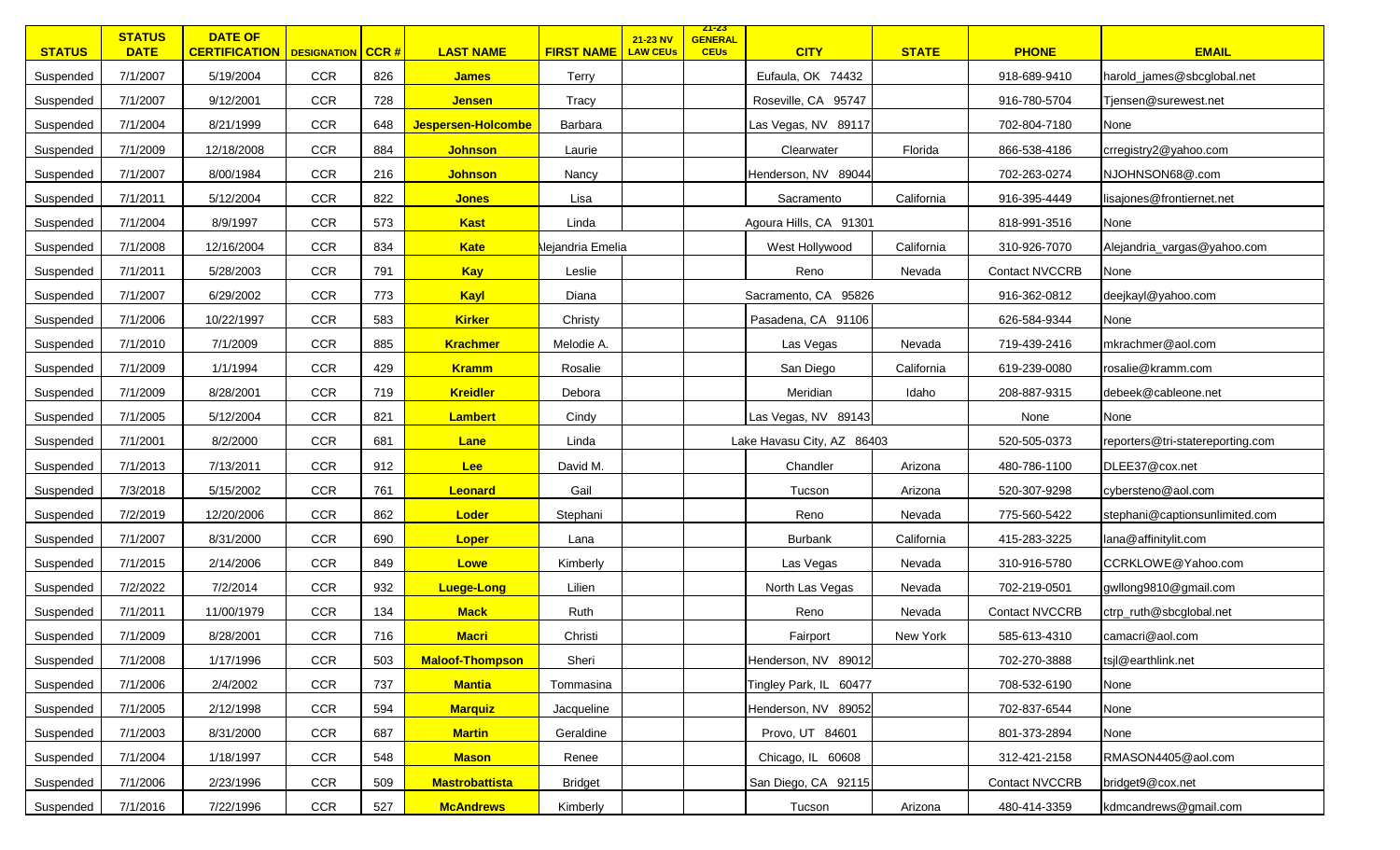| <b>STATUS</b> | <b>STATUS</b><br><b>DATE</b> | <b>DATE OF</b><br><b>CERTIFICATION   DESIGNATION   CCR #</b> |            |     | <b>LAST NAME</b>  | <b>FIRST NAME</b> | 21-23 NV<br><b>LAW CEUs</b> | <u>ZI-ZS</u><br><b>GENERAL</b><br><b>CEUs</b> | <b>CITY</b>         | <b>STATE</b> | <b>PHONE</b>          | <b>EMAIL</b>                    |
|---------------|------------------------------|--------------------------------------------------------------|------------|-----|-------------------|-------------------|-----------------------------|-----------------------------------------------|---------------------|--------------|-----------------------|---------------------------------|
| Suspended     | 7/1/2009                     | 1/10/2000                                                    | <b>CCR</b> | 676 | <b>McInerney</b>  | Wanda             |                             |                                               | Carroll             | lowa         | 712-792-8904          | WLB4070@mchsi.com               |
| Suspended     | 7/1/2008                     | 12/5/2002                                                    | <b>CCR</b> | 783 | <b>McNealy</b>    | Glenna            |                             |                                               | Tustin, CA 92780    |              | 714-665-5963          | tgmac@ca.rr.com                 |
| Suspended     | 7/2/2012                     | 7/15/1991                                                    | <b>CCR</b> | 354 | <b>McTernan</b>   | Patricia          |                             |                                               | Las Vegas           | Nevada       | 702-405-8199          | colmcternan@cox.net             |
| Suspended     | 7/1/1996                     | 8/8/1994                                                     | <b>CCR</b> | 457 | <b>McVey</b>      | Tamara            |                             |                                               | Reno, NV 89506      |              | None                  | None                            |
| Suspended     | 7/1/2013                     | 12/19/1989                                                   | <b>CCR</b> | 313 | <b>Medenbach</b>  | Donna             |                             |                                               | Las Vegas           | Nevada       | <b>Contact NVCCRB</b> | donna.medenbach@gmail.com       |
| Suspended     | 7/1/2009                     | 7/22/1996                                                    | <b>CCR</b> | 528 | <b>Medlin</b>     | Cassandra         |                             |                                               | Marion              | ${\sf NC}$   | 828-659-8497          | casiech@aol.com                 |
| Suspended     | 7/1/2011                     | 7/21/1993                                                    | <b>CCR</b> | 412 | <b>Mell</b>       | Karen             |                             |                                               | Las Vegas           | Nevada       | 702-869-3320          | kgmell@cox.net                  |
| Suspended     | 7/2/2019                     | Grandfather                                                  | <b>CCR</b> | 33  | <b>Mercer</b>     | Thomas            |                             |                                               | Las Vegas           | Nevada       | 702-456-7856          | tomerc1@cox.net                 |
| Suspended     | 7/1/2009                     | 6/20/2007                                                    | <b>CCR</b> | 869 | <b>Metcalf</b>    | Rebecca           |                             |                                               | Fort Collins        | Colorado     | 970-631-8977          | KGMRAM2@comcast.com             |
| Suspended     | 7/1/2008                     | 2/26/2002                                                    | <b>CCR</b> | 754 | <b>Mikel</b>      | Romana            |                             |                                               | Glendale, CA 91206  |              | 818-246-1211          | romikel@sbcglobal.net           |
| Suspended     | 7/1/2007                     | 11/18/1999                                                   | <b>CCR</b> | 668 | <b>Miller</b>     | Nicole            |                             |                                               | San Pedro, CA 90732 |              | 310-831-7131          | nicolemiller99@sbcglobal.net    |
| Suspended     | 7/1/2016                     | 8/24/2001                                                    | <b>CCR</b> | 713 | <b>Miller</b>     | Theresa           |                             |                                               | Garden Grove        | California   | 714-655-7201          | tmillercsr@verizon.net          |
| Suspended     | 7/1/2017                     | 11/20/2002                                                   | <b>CCR</b> | 779 | <b>Minjares</b>   | Daniel G.         |                             |                                               | Las Vegas           | Nevada       | 702-804-6358          | minjares7@aol.com               |
| Suspended     | 7/1/2021                     | 12/15/1990                                                   | <b>CCR</b> | 336 | <b>Minjares</b>   | Katherine         |                             |                                               | Las Vegas           | Nevada       | 702-338-4891          | minjares7@aol.com               |
| Suspended     | 7/1/2008                     | 12/31/1993                                                   | <b>CCR</b> | 425 | <b>Miranda</b>    | L. Sachi          |                             |                                               | Las Vegas, NV 89128 |              | 702-228-9438          | None                            |
| Suspended     | 7/1/2008                     | 11/28/1987                                                   | <b>CCR</b> | 273 | <b>Moore</b>      | Kristine          |                             |                                               | Las Vegas, NV 89119 |              | 702-278-9925          | kristinexiii@aol.com            |
| Suspended     | 7/1/2017                     | 5/23/2013                                                    | <b>CCR</b> | 925 | <b>Morgan</b>     | Russel            |                             |                                               | Cedar City          | Utah         | 888-978-1837          | russ@stgeorgecourtreporters.com |
| Suspended     | 7/1/2016                     | 10/13/2010                                                   | <b>CCR</b> | 905 | <b>Morgan</b>     | Sue Lynn          |                             |                                               | Phoenix             | Arizona      | 580-512-8338          | suelynn.morgan@gmail.com        |
| Suspended     | 1/29/1998                    | 00/00/1991                                                   | <b>CCR</b> | 350 | <b>Mueller</b>    | Kimberly          |                             |                                               |                     |              | 916-205-7646          | Kimberley.Mueller@dss.ca.gov    |
| Suspended     | 7/1/2022                     | 7/7/2009                                                     | <b>CCR</b> | 893 | Nakamura-Yamatoku | Irene             |                             |                                               | Manhattan Beach     | California   | 310-991-9110          | tabascogirl@verizon.net         |
| Suspended     | 7/1/2010                     | 4/10/1978                                                    | <b>CCR</b> | 106 | <b>Netley</b>     | Karen             |                             |                                               | Vail                | Arizona      | 520-762-0366          | None                            |
| Suspended     | 7/1/2021                     | 6/29/2002                                                    | <b>CCR</b> | 774 | <b>Newman</b>     | Heather           |                             |                                               | Henderson           | Nevada       | 702-471-0002          | heathernewman77@embarqmail.com  |
| Suspended     | 7/3/2018                     | 6/5/2005                                                     | <b>CCR</b> | 838 | <b>Oaks</b>       | Dawn              |                             |                                               | Prescott            | Arizona      | 702-524-5550          | dawnoaks@yahoo.com              |
| Suspended     | 7/1/2006                     | 2/6/2001                                                     | <b>CCR</b> | 696 | O'Hara-Moore      | Susan             |                             |                                               | Sparks, NV 89434    |              | 775-355-1143          | None                            |
| Suspended     | 7/1/2010                     | 7/6/1993                                                     | CCR        | 406 | <b>Olsen</b>      | Janie             |                             |                                               | Las Vegas           | Nevada       | <b>Contact NVCCRB</b> | janielees@hotmail.com           |
| Suspended     | 7/1/2017                     | 12/2/2013                                                    | CCR        | 929 | <b>Padilla</b>    | Sarah             |                             |                                               | Las Vegas           | <b>NV</b>    | 505-504-3147          | spdepos@gmail.com               |
| Suspended     | 7/1/2021                     | 8/16/1999                                                    | <b>CCR</b> | 656 | <b>Pasewark</b>   | Helen             |                             |                                               | Gilbert             | Arizona      | 562-773-2027          | AKACSR@aol.com                  |
| Suspended     | 7/1/2006                     | 2/21/2001                                                    | CCR        | 699 | <b>Patterson</b>  | Mark              |                             |                                               | Elk Grove, CA 95758 |              | 818-425-9738          | None                            |
| Suspended     | 7/1/2013                     | 10/00/1983                                                   | CCR        | 197 | <b>Perry</b>      | Bonnie            |                             |                                               | Pt. Reyes           | California   | 415-663-9106          | Bperry@horizoncable.com         |
| Suspended     | 7/1/2004                     | 2/6/2001                                                     | <b>CCR</b> | 695 | <b>Person</b>     | Constance         |                             |                                               | Reno, NV 89509      |              | 775-825-7714          | None                            |
| Suspended     | 7/1/2005                     | 7/9/1996                                                     | CCR        | 518 | <b>Peterman</b>   | Colleen           |                             |                                               | San Diego, CA 92124 |              | 858-278-4462          | None                            |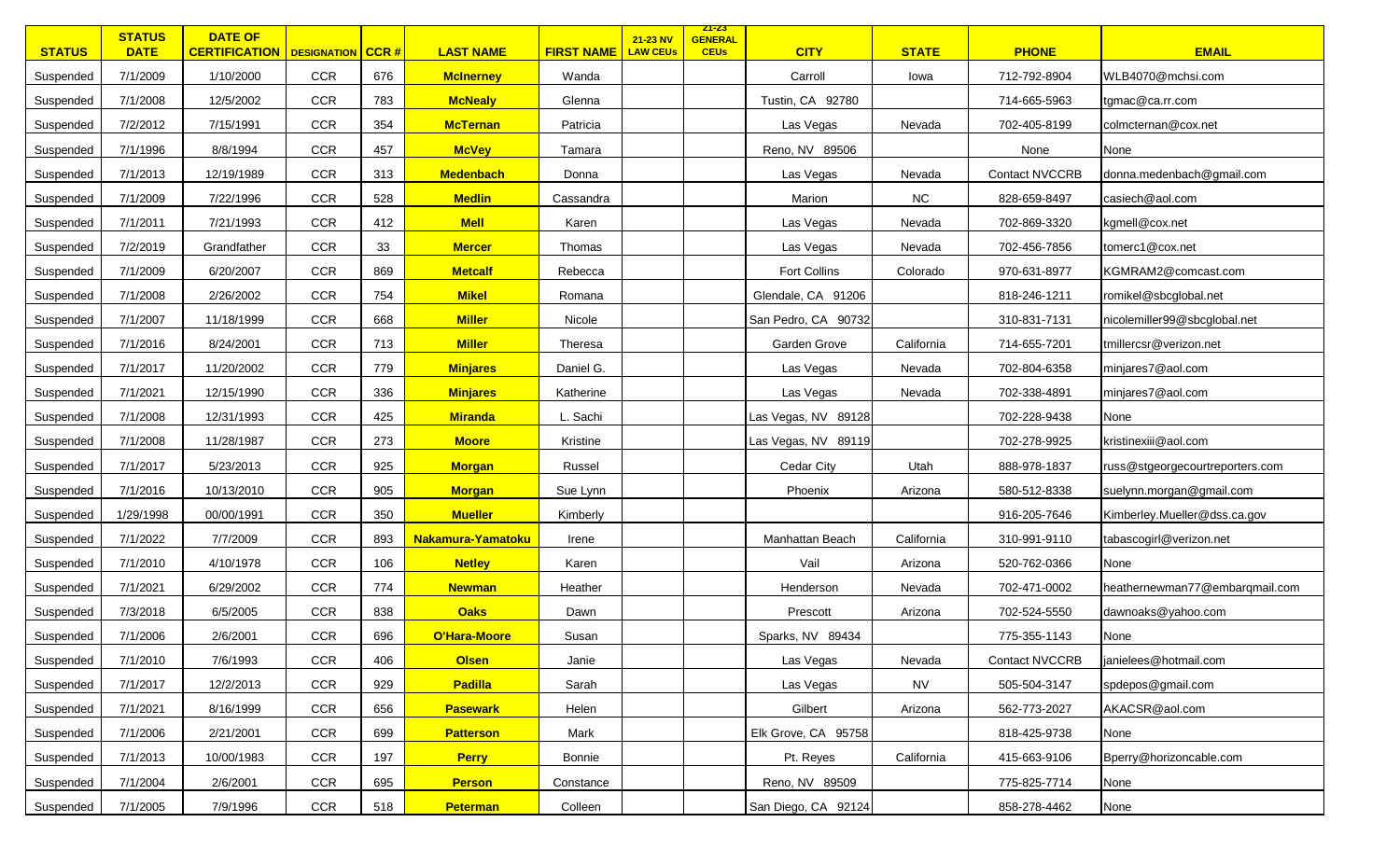| <b>STATUS</b> | <b>STATUS</b><br><b>DATE</b> | <b>DATE OF</b><br><b>CERTIFICATION   DESIGNATION   CCR #</b> |            |     | <b>LAST NAME</b>          | <b>FIRST NAME</b> | 21-23 NV<br><b>LAW CEUs</b> | <u>ZT-ZS</u><br><b>GENERAL</b><br><b>CEUs</b> | <b>CITY</b>                | <b>STATE</b> | <b>PHONE</b>          | <b>EMAIL</b>                    |
|---------------|------------------------------|--------------------------------------------------------------|------------|-----|---------------------------|-------------------|-----------------------------|-----------------------------------------------|----------------------------|--------------|-----------------------|---------------------------------|
| Suspended     | 7/1/2007                     | 7/6/1993                                                     | <b>CCR</b> | 404 | <b>Peters</b>             | James             |                             |                                               | Gold River, CA 95670       |              | 916-852-7850          | jim@psr-depo.com                |
| Suspended     | 7/3/2018                     | 9/12/2001                                                    | CCR        | 729 | <b>Petersen</b>           | Lisa              |                             |                                               | St. George                 | Utah         | 435-862-7978          | lisabpetersen@msn.com           |
| Suspended     | 7/1/2009                     | 2/23/1996                                                    | CCR        | 508 | <b>Peterson</b>           | <b>Brenda</b>     |                             |                                               | San Diego                  | California   | 619-260-1069          | brenda@bookadepo.com            |
| Suspended     | 7/1/2011                     | 3/6/1998                                                     | CCR        | 595 | <b>Pichierri</b>          | Gayle             |                             |                                               | Santa Rosa                 | California   | <b>Contact NVCCRB</b> | GGP22@aol.com                   |
| Suspended     | 7/2/2019                     | 6/20/2002                                                    | <b>CCR</b> | 765 | <b>Powers</b>             | Jenness           |                             |                                               | Mililani                   | Hawaii       | 702-400-7780          | jpowersreporter@aol.com         |
| Suspended     | 7/1/2013                     | 6/9/1989                                                     | <b>CCR</b> | 301 | <b>Prock</b>              | DiAnn             |                             |                                               | Rigby                      | Idaho        | <b>Contact NVCCRB</b> | depreports@yahoo.com            |
| Suspended     | 7/1/2008                     | 6/5/1997                                                     | <b>CCR</b> | 561 | <b>Provancha</b>          | Ann Marie         |                             |                                               | San Diego, CA 92101        |              | 619-239-4111          | aprovancha@paulsonreporting.com |
| Suspended     | 7/1/2016                     | 7/15/1996                                                    | <b>CCR</b> | 521 | <b>Puettmann-Hawton</b>   | Lisa              |                             |                                               | Las Vegas                  | Nevada       | 702-900-2810          | lisa@hawton.org                 |
| Suspended     | 7/1/2007                     | 4/6/1978                                                     | <b>CCR</b> | 115 | <b>Quinn</b>              | E. Ann            |                             |                                               | Las Vegas, NV 89121        |              | 702-731-6392          | starshipq@netzero.net           |
| Suspended     | 7/1/2021                     | 4/26/2018                                                    | CCR        | 940 | <b>Radcliff</b>           | Paulette          |                             |                                               | Los Angeles                | California   | 310-963-4829          | pauletteradcliff@hotmail.com    |
| Suspended     | 7/1/2021                     | 12/5/1996                                                    | <b>CCR</b> | 538 | <b>Ranta-O'Bryant III</b> | Donna             |                             |                                               | Burbank                    | California   | 818-642-0838          | drantaobryant3@gmail.com        |
| Suspended     | 7/1/2005                     | 1/8/1986                                                     | <b>CCR</b> | 248 | <b>Rice-LoBello</b>       | Kimberly          |                             |                                               | Boerne, TX 78006           |              | 830-229-5189          | kimcsr@aol.com                  |
| Suspended     | 7/1/2016                     | 8/24/1999                                                    | CCR        | 664 | <b>Rodriguez</b>          | Veronica          |                             |                                               | Los Angeles                | California   | 323-445-6798          | verocsr@yahoo.com               |
| Suspended     | 7/1/2016                     | 11/6/1992                                                    | CCR        | 376 | Roman                     | Terrence          |                             |                                               | Santa Maria                | California   | 805-868-3460          | None                            |
| Suspended     | 7/3/2018                     | 12/13/2005                                                   | <b>CCR</b> | 847 | <b>Rose</b>               | Shannon           |                             |                                               | Las Vegas                  | Nevada       | 702-686-4475          | shannon-rose@att.net            |
| Suspended     | 7/1/2006                     | 7/14/1994                                                    | CCR        | 440 | Rowe                      | Cathy             |                             |                                               | LaCrescenta, CA 91214      |              | 818-249-7784          | cathycsr@charter.net            |
| Suspended     | 7/1/2016                     | 7/9/2013                                                     | <b>CCR</b> | 927 | <b>Rowell</b>             | Michael           |                             |                                               | Placerville                | California   | 530-957-0326          | MikeRowellCSR@gmail.com         |
| Suspended     | 7/1/2007                     | 8/21/2000                                                    | <b>CCR</b> | 686 | <b>Schirmeister</b>       | Lisa              |                             |                                               | La Habra Heights, CA 90631 |              | None                  | None                            |
| Suspended     | 7/1/2015                     | 1/16/1996                                                    | <b>CCR</b> | 496 | <b>Schorn</b>             | Maureen           |                             |                                               | Las Vegas                  | Nevada       | 702-385-1978          | moseyposy52@gmail.com           |
| Suspended     | 7/1/2017                     | 5/14/2007                                                    | <b>CCR</b> | 867 | <b>Schroeder</b>          | Brenda            |                             |                                               | Las Vegas                  | Nevada       | 702-539-2570          | bschroeder867@yahoo.com         |
| Suspended     | 7/1/2010                     | 12/31/1992                                                   | <b>CCR</b> | 388 | <b>Scott</b>              | Susan             |                             |                                               | Riverside                  | California   | 951-963-5534          | suzscott1@yahoo.com             |
| Suspended     | 7/1/2007                     | 5/4/2004                                                     | CCR        | 814 | <b>Shea</b>               | Elizabeth         |                             |                                               | Las Vegas, NV 89129        |              | 702-839-0189          | lizashea@aol.com                |
| Suspended     | 7/2/2012                     | 7/15/1996                                                    | CCR        | 526 | <b>Sichak</b>             | Naomi             |                             |                                               | Seaside                    | California   | <b>Contact NVCCRB</b> | seaside777@sbcglobal.net        |
| Suspended     | 7/1/2013                     | 8/4/2010                                                     | CCR        | 904 | <b>Siebenthall</b>        | Francine          |                             |                                               | Reno                       | Nevada       | 775-622-6170          | fransieb@att.net                |
| Suspended     | 7/3/2018                     | 8/5/1997                                                     | CCR        | 570 | <b>Sienski</b>            | Jackie            |                             |                                               | Huntington Beach           | California   | 714-906-5858          | jackie.sienski@ccrola.com       |
| Suspended     | 7/1/2011                     | 9/19/1973                                                    | <b>CCR</b> | 55  | <b>Silven</b>             | Jerry             |                             |                                               | Reno                       | Nevada       | <b>Contact NVCCRB</b> | jjs071437@yahoo.com             |
| Suspended     | 7/1/2016                     | 8/5/1997                                                     | <b>CCR</b> | 572 | <b>Silverman</b>          | Norma             |                             |                                               | Las Vegas                  | Nevada       | 702-336-5007          | razzeladazzela@gmail.com        |
| Suspended     | 7/1/2006                     | 8/31/2000                                                    | <b>CCR</b> | 689 | <b>Simon</b>              | Susanne           |                             |                                               | Yucca Valley, CA 92284     |              | 909-226-7553          | s_simonsays@juno.com            |
| Suspended     | 7/1/2004                     | 7/9/2002                                                     | CCR        | 775 | <b>Simonov</b>            | Dynele            |                             |                                               | Markleeville, CA 96125     |              | 530-694-1012          | Dynele17@aol.com                |
| Suspended     | 7/1/2005                     | 2/3/1998                                                     | <b>CCR</b> | 587 | <b>Sims</b>               | Trisha            |                             |                                               | Tobyhanna, PA 18466        |              | 570-894-0199          | simstrisha@aol.com              |
| Suspended     | 7/1/2022                     | 2/6/2001                                                     | CCR        | 693 | <b>Sousa</b>              | Christine         |                             |                                               | Hermosa Beach              | California   | 702-765-7100          | chris@sousa.com                 |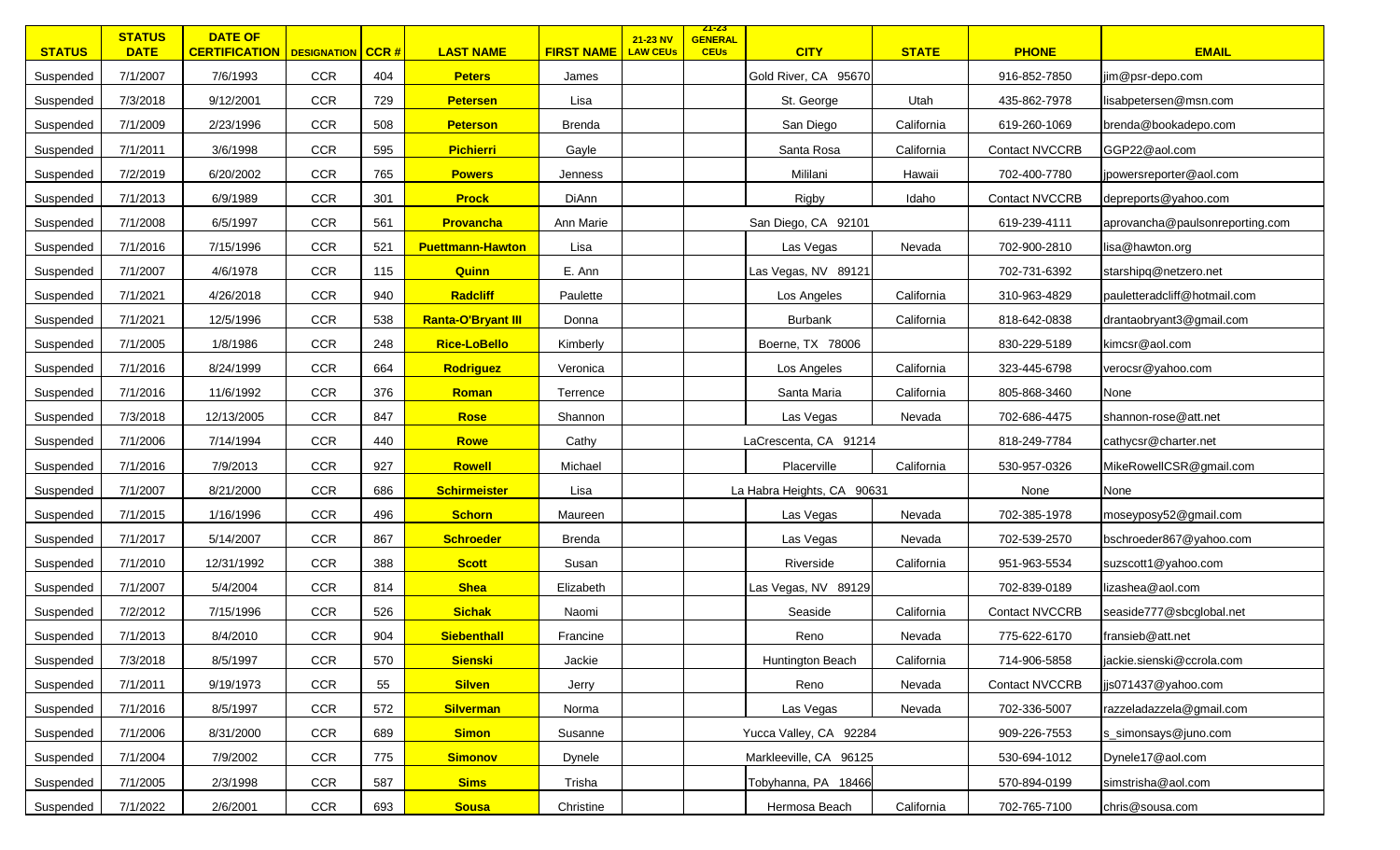| <b>STATUS</b> | <b>STATUS</b><br><b>DATE</b> | <b>DATE OF</b><br><b>CERTIFICATION   DESIGNATION   CCR #</b> |            |       | <b>LAST NAME</b>    | <b>FIRST NAME</b> | 21-23 NV<br><b>LAW CEUs</b> | <u>ZT-ZS</u><br><b>GENERAL</b><br><b>CEUs</b> | <b>CITY</b>                 | <b>STATE</b> | <b>PHONE</b>          | <b>EMAIL</b>                  |
|---------------|------------------------------|--------------------------------------------------------------|------------|-------|---------------------|-------------------|-----------------------------|-----------------------------------------------|-----------------------------|--------------|-----------------------|-------------------------------|
| Suspended     | 7/1/2005                     | 8/20/1991                                                    | <b>CCR</b> | 361   | <b>Spargo</b>       | Kristen           |                             |                                               | Las Vegas, NV 89128         |              | 702-363-3303          | pskjspargo@cox.net            |
| Suspended     | 7/1/2022                     | 2/14/2002                                                    | <b>CCR</b> | 749   | <b>Speciale</b>     | Marilyn           |                             |                                               | Las Vegas                   | Nevada       | 702-524-9386          | marilynspeciale@aol.com       |
| Suspended     | 7/1/2007                     | 12/3/2003                                                    | <b>CCR</b> | 804   | <b>Spee</b>         | Jennifer          |                             |                                               | Pasadena, CA 9117           |              | 626-529-3220          | jenspee@charter.net           |
| Suspended     | 7/1/2007                     | 10/00/1978                                                   | CCR        | 124   | <b>Standish</b>     | Susan             |                             |                                               | Santa Rosa, CA 95404        |              | 707-528-2058          | standish@sonic.net            |
| Suspended     | 7/1/2022                     | 5/15/2004                                                    | <b>CCR</b> | 824   | <b>Staples</b>      | Anne              |                             |                                               | Stevenson Ranch             | California   | 661-255-7176          | annestaples@Juno.com          |
| Suspended     | 7/1/2009                     | Grandfather                                                  | <b>CCR</b> | $6-A$ | <b>Steiner</b>      | Dennis            |                             |                                               | Henderson                   | Nevada       | 702-566-3252          | LVBonanza@aol.com             |
| Suspended     | 7/1/2008                     | 8/8/2002                                                     | <b>CCR</b> | 776   | <b>Stokes</b>       | Lori              |                             |                                               | Walnut Creek, CA 94597      |              | 925-330-2149          | loristokescsr@yahoo.com       |
| Suspended     | 7/1/2005                     | 9/9/2007                                                     | <b>CCR</b> | 581   | <b>Stone</b>        | Barbara           |                             |                                               | Riverside, CA 92504         |              | 909-789-0381          | None                          |
| Suspended     | 7/1/2006                     | 6/30/2002                                                    | <b>CCR</b> | 772   | <b>Stringfield</b>  | Suzanne           |                             |                                               | Spring creek, NV 89815      |              | 775-738-1999          | elkoreporting@rabbitbrush.com |
| Suspended     | 7/1/2006                     | 11/20/2004                                                   | <b>CCR</b> | 830   | <b>Suk</b>          | Maria             |                             |                                               | Lake in the Hills, IL 60156 |              | 847-854-2950          | steven_suk@yahoo.com          |
| Suspended     | 7/1/2022                     | 12/21/2007                                                   | CCR        | 873   | <b>Sullivan</b>     | Susan             |                             |                                               | Van Nuys                    | California   | 818-599-7355          | suesullivan4173@gmail.com     |
| Suspended     | 7/1/2007                     | 8/22/1990                                                    | <b>CCR</b> | 333   | <b>Therien</b>      | Cathya            |                             |                                               | Pacoima, CA 91331           |              | 818-897-5024          | FeebleCat@aol.com             |
| Suspended     | 7/1/2008                     | 8/26/1991                                                    | CCR        | 358   | Thibodeau           | Roberta           |                             |                                               | Las Vegas, NV 89130         |              | 702-655-8233          | vegascatqueen@cox.net         |
| Suspended     | 7/2/2012                     | Grandfather                                                  | <b>CCR</b> | 38    | <b>Tipton</b>       | Peggy             |                             |                                               | Sun City                    | Arizona      | 602-920-2982          | PTIPTON@cox.net               |
| Suspended     | 7/1/2008                     | 6/20/2002                                                    | <b>CCR</b> | 764   | Traficante          | Darlene           |                             |                                               | Harmony, PA 16037           |              | 724-453-0226          | darleneinsincity@yahoo.com    |
| Suspended     | 7/1/2010                     | 6/10/1996                                                    | <b>CCR</b> | 511   | <b>Trop</b>         | Philippa          |                             |                                               | Menifee                     | California   | 951-672-0511          | ptrop@hotmail.com             |
| Suspended     | 7/1/2004                     | 2/4/2002                                                     | CCR        | 735   | <b>Tunnicliffe</b>  | Sherry            |                             |                                               | Las Vegas, NV 89130         |              | 702-839-2158          | None                          |
| Suspended     | 7/1/2009                     | 5/29/1991                                                    | CCR        | 342   | <b>Valentin</b>     | Yvonne            |                             |                                               | Henderson                   | Nevada       | 702-270-9548          | yvc@cox.net                   |
| Suspended     | 7/1/2010                     | 8/19/1999                                                    | CCR        | 659   | Varela              | Maria Elena       |                             |                                               | Sacramento                  | California   | 916-927-6975          | VarelaDepo@aol.com            |
| Suspended     | 7/1/2011                     | 6/8/1976                                                     | <b>CCR</b> | 74    | <b>Varney</b>       | Marcelene         |                             |                                               | Reno                        | Nevada       | <b>Contact NVCCRB</b> | MarceleneV@aol.com            |
| Suspended     | 7/1/2009                     | 6/27/1991                                                    | <b>CCR</b> | 351   | <b>Vieira</b>       | Debbie            |                             |                                               | Farnandina Beach            | Florida      | 904-491-6993          | dzitelli@att.net              |
| Suspended     | 7/1/2008                     | 7/1/2001                                                     | <b>CCR</b> | 704   | <b>Viohl Taylor</b> | Danielle          |                             |                                               | Pomona, CA 91766            |              | 909-865-5011          | danielle.taylor@ca.rr.com     |
| Suspended     | 7/1/2004                     | 8/19/1999                                                    | <b>CCR</b> | 663   | <b>Vogt</b>         | Lee               |                             |                                               | Las Vegas, NV 89109         |              | 702-733-1224          | vogt333@lvcm.com              |
| Suspended     | 7/3/2018                     | 6/18/2002                                                    | <b>CCR</b> | 762   | <b>Volkmar</b>      | Mary              |                             |                                               | Henderson                   | Nevada       | 702-493-8349          | M.volkmar@live.com            |
| Suspended     | 7/1/2004                     | 6/00/1986                                                    | CCR        | 261   | <b>VonRuden</b>     | Edward            |                             |                                               | San Jose, CA 95121          |              | 775-623-6452          | ed-itor@the-onramp.net        |
| Suspended     | 7/1/2008                     | 6/15/1978                                                    | <b>CCR</b> | 97    | <b>Voyles</b>       | Paula             |                             |                                               | Fordland, MO 65652          |              | 417-767-4681          | None                          |
| Suspended     | 7/1/2002                     | 7/8/1999                                                     | CCR        | 515   | <b>Walker</b>       | Gwen              |                             |                                               | Kingman, AZ 86401           |              | None                  | None                          |
| Suspended     | 7/1/2022                     | 8/29/1993                                                    | CCR        | 415   | <b>Wallace</b>      | Nancy             |                             |                                               | Lodi                        | California   | 209-369-0177          | nancywallacecsr@sbcglobal.net |
| Suspended     | 7/1/2015                     | 5/28/2014                                                    | CCR        | 931   | <b>Watson</b>       | Heather L.        |                             |                                               | Dayton                      | Nevada       | 916-595-3909          | heatherwcsr@gmail.com         |
| Suspended     | 7/1/2002                     | 1/18/1997                                                    | CCR        | 549   | <b>Werth</b>        | Kimberly          |                             |                                               | Hanford, CA 93230           |              | 559-582-4132          | werthyones@sbcglobal.net      |
| Suspended     | 7/1/2005                     | 8/18/1998                                                    | CCR        | 610   | <b>White</b>        | Janet             |                             |                                               | Spring Valley, CA 91977     |              | 616-461-4884          | realdepo@yahoo.com            |
| Suspended     | 7/1/2009                     | 8/19/1999                                                    | CCR        | 660   | <b>White</b>        | Linda             |                             |                                               | Anaheim                     | California   | 714-390-3376          | zdepogal@sbcglobal.net        |
| Suspended     | 7/1/2005                     | 1/2/1990                                                     | <b>CCR</b> | 315   | <b>Whitley</b>      | Rynn              |                             |                                               | San Diego, CA 92168         |              | 619-444-4132          | None                          |